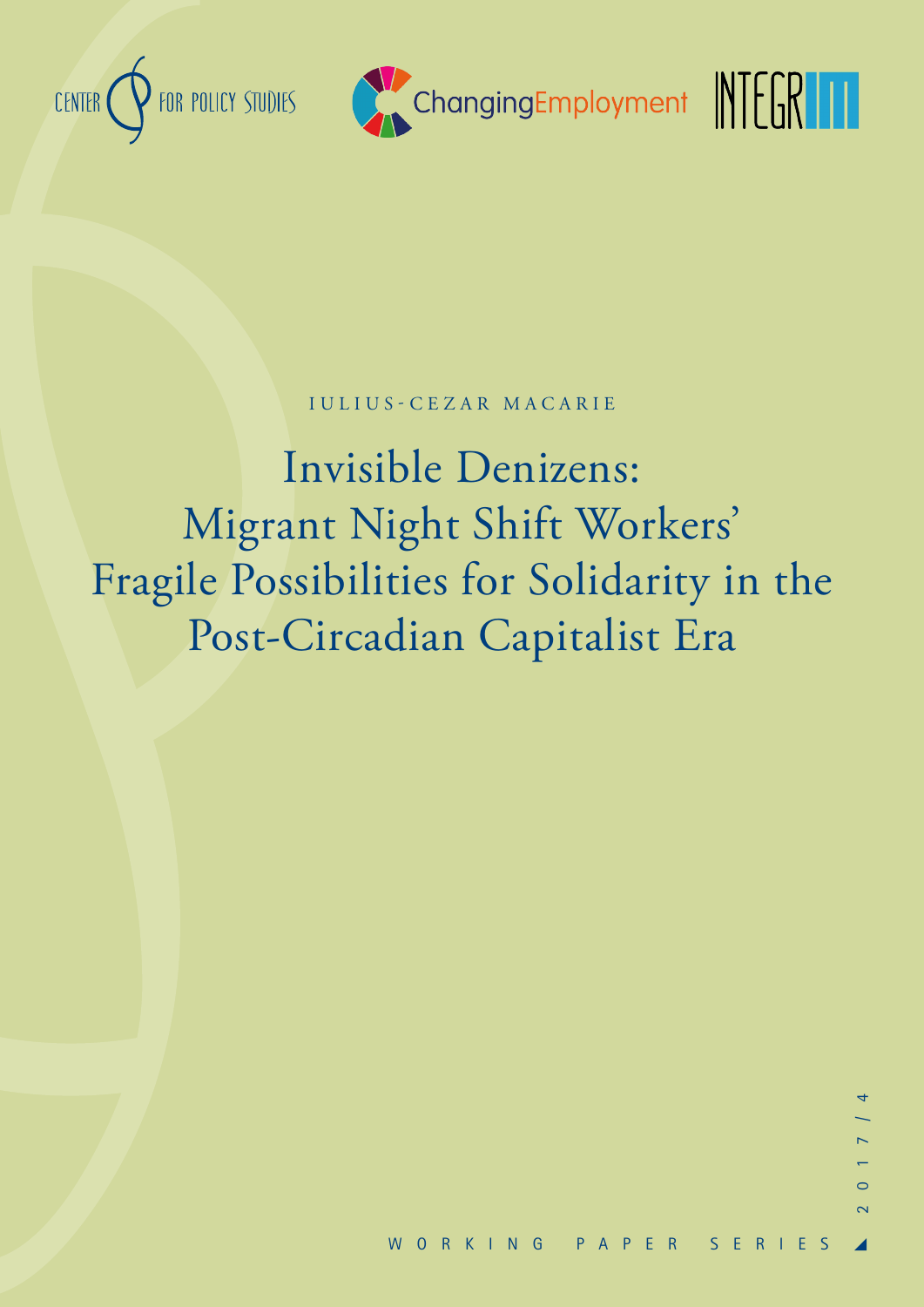



## ABOUT THE PROJECT

This study was prepared in the larger framework of two projects: "**The Changing Nature of Employment in Europe in the Context of Challenges, Threats, and Opportunities for Employees and Employers**" (http://www.changingemployment.eu), and the "**Integration and International Migration**" initiative (http://www.integrim.eu). Both projects were Marie Curie Initial Training Networks funded by the Seventh Framework Program of the European Commission between 2012 and 2017.

### ABOUT THE PAPER SERIES

Working Papers reflect the on-going work of academic staff members and researchers associated with the Center for Policy Studies/CEU. They are intended to facilitate communication between CPS and other researchers on timely issues. They are disseminated to stimulate commentary and policy discussion among an international community of scholars.

## ABOUT THE AUTHORS

**Iulius-Cezar Macarie** is currently a doctoral candidate at CEU's Department of Sociology and Social Anthropology and a research affiliate at the Center for Policy Studies. Between 2013 and 2016 he was an early-stage researcher in the INTEGRIM initial training network ("Integration and International Migration, www.integrim.eu). Macarie's PhD thesis investigates the capabilities for solidarity amongst precarious migrant night workers in the New Spitalfields market – London's largest fruit and vegetable market. The research adopts an innovative nocturnal ethnographic strategy to capture the sizable segment of denizens up and working at night in the global cities. Macarie co-directed the Invisible Lives of Romanian Night Workers in London (Production: UK, June 2013). His next short film, The Sleepless Bat is due for release in theaters in 2017/18.

#### TERMS OF USE AND COPYRIGHT

The views in this report are the authors' own and do not necessarily reflect those of the Center for Policy Studies, Central European University, or the European Commission.

This text may be downloaded only for personal research purposes. Additional reproduction for other purposes, whether in hard copies or electronically, requires the consent of the author(s), editor(s). If cited or quoted, reference should be made to the full name of the author(s), editor(s), the title, the research project, the year and the publisher.

CENTER FOR POLICY STUDIES CENTRAL EUROPEAN UNIVERSITY Nádor utca 9, 1051 Budapest, Hungary http://cps.ceu.edu, cps@ceu.edu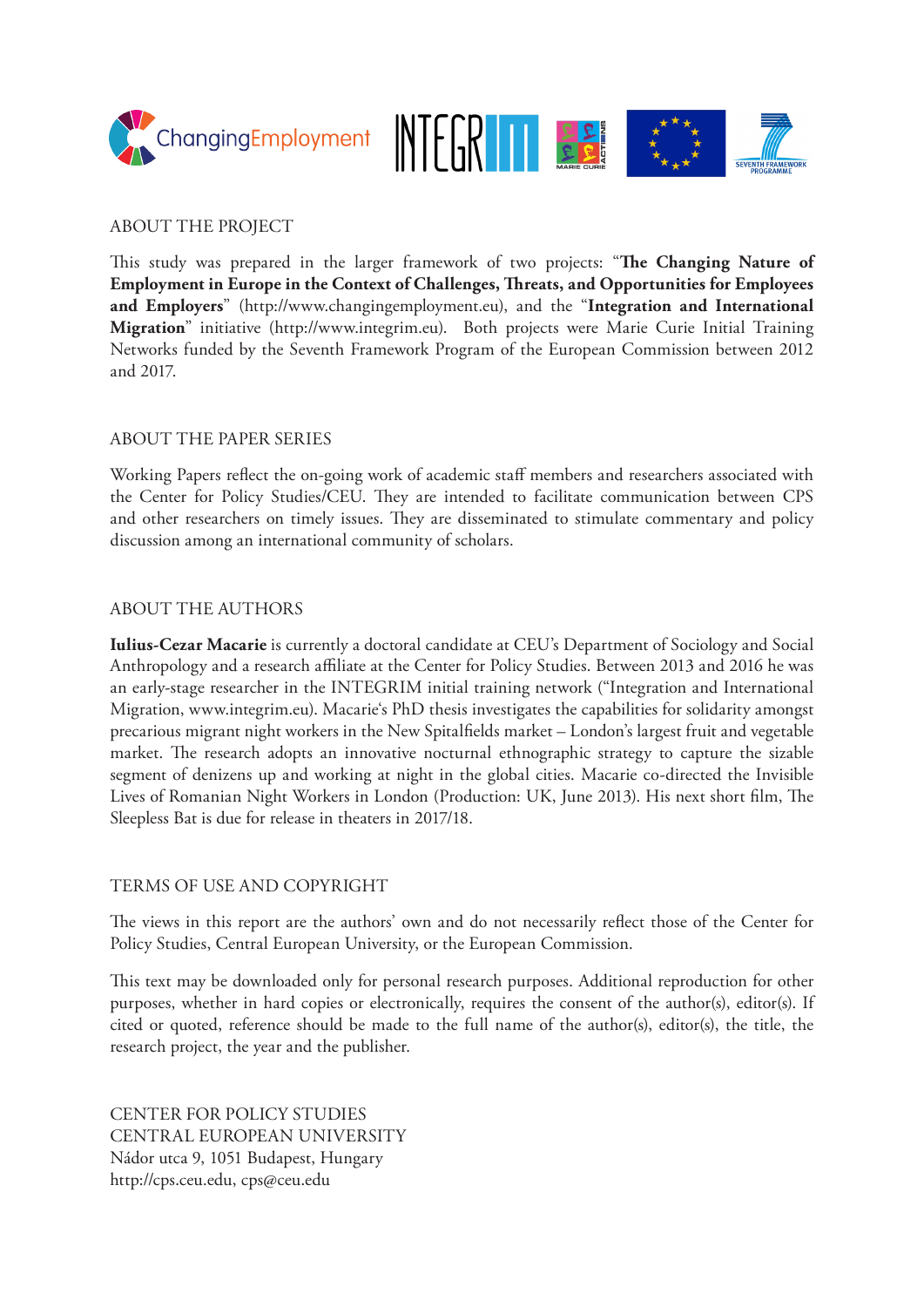## **INVISIBLE DENIZENS: MIGRANT NIGHT SHIFT WORKERS' FRAGILE POSSIBILITIES FOR SOLIDARITY IN THE POST-CIRCADIAN CAPITALIST ERA**

Iulius-Cezar Macarie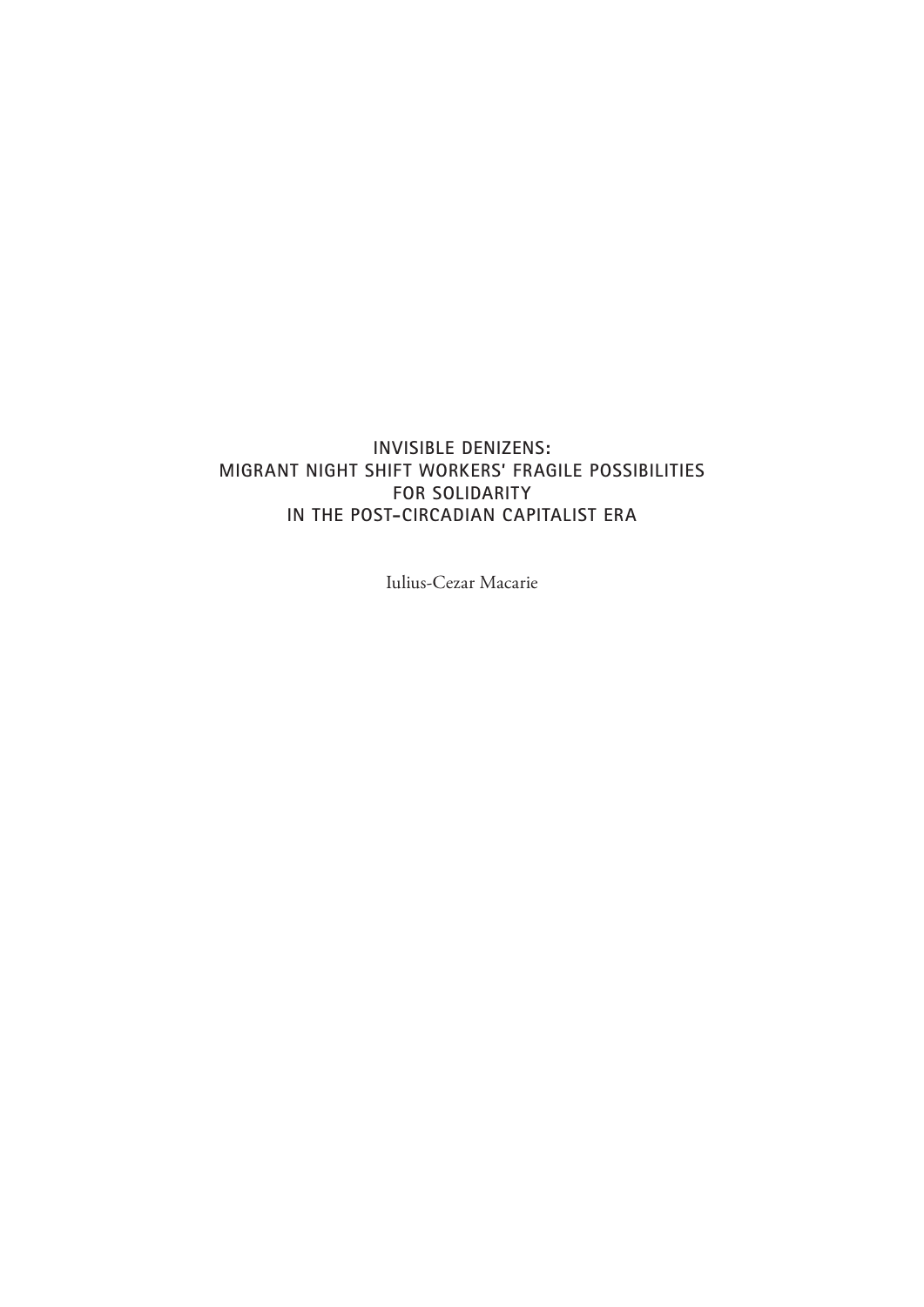## **CONTENTS**

| ABSTRACT                                                                    | $\overline{4}$ |
|-----------------------------------------------------------------------------|----------------|
| <b>INTRODUCTION</b>                                                         | 5              |
| Transition from Circadian to Post-Circadian Capitalism                      | $\overline{7}$ |
| THE INCREASE OF NIGHT WORK IN THE POST-CIRCADIAN GLOBAL CITY                | 9              |
| Who Are the Migrant Night Workers? Who Needs Them?                          | 9              |
| THE CITY OF LONDON CORPORATION: A BRIEF HISTORY                             | I <sub>2</sub> |
| The City of London Corporation: What is It?                                 | I <sub>2</sub> |
| The City of London Corporation: Managing the (New) Spitalfields Market      | 14             |
| FOUR ETHNOGRAPHIC PORTRAITS OF MARKET WORKERS                               | 17             |
| Lexa: An Ethnographic Portrait of a Nocturnal Café Delivery Woman           | 17             |
| Azí: An Ethnographic Portrait of a Nocturnal Forklift Driver                | 2I             |
| Gica: An Ethnographic Portrait of a Nocturnal Supervisor                    | 22             |
| Logan: An Ethnographic Portrait of a Nocturnal Salesman                     | 24             |
| ISOLATION AND ALIENATION: PAVING THE WAY FOR BIO-AUTOMATONS                 | 28             |
| <b>BECOMING THE "WALKING GHOST" NIGHT WORKER</b>                            | 29             |
| FRAGILE POSSIBILITIES FOR SOLIDARITY AMONGST MIGRANT NIGHT SHIFT WORKERS: A |                |
| PROPOSITION                                                                 | 30             |
| APPENDIX                                                                    | 32             |
| REFERENCES                                                                  | 34             |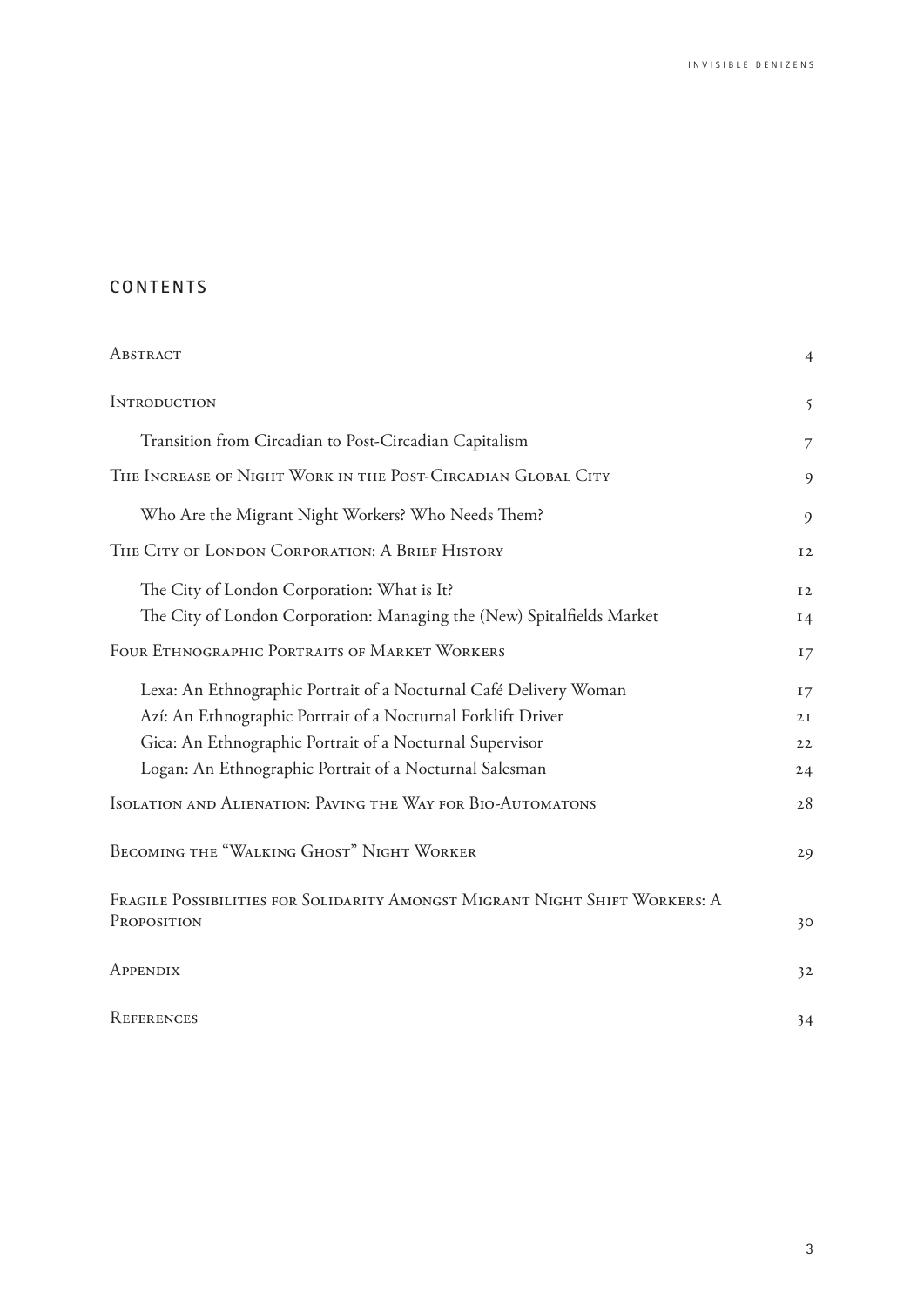## <span id="page-4-0"></span>**A B S T R A C T**

London's New Spitalfields market night shift workers face weak possibilities for solidarity, and so presumably they are alienated from the mainstream, diurnal society. Since, generally people working nights permanently will suffer from isolation, sleep deprivation, physical exhaustion and mental alienation. Because, evidence from occupational health inquiries show how night shift work disrupts the circadian rhythms (Arendt 2010)if at all, to rapid transitions between different shift schedules. This leads to misalignment (desynchrony, and from anthropological and global studies showing that unmet social expectations lead to "hysteresis effects" (Bourdieu, 1984) and biological dissonance amongst the "walking ghosts" of India's call centre agents (Aneesh 2012:527–29). Unless, of course, people in other job sectors are not working at night permanently, on 11/12-Hour night shifts like the respondents in this study or they are highly skilled migrants capable of buying solutions for sociability. The paper analyses firstly, three main contributing factors: (a) the *expansion of the working day* into the night; (b) the *major alterations of time* over time, and (c) the *global city,* the nurturing ground for producing the bio-automatons maintaining its global night-time economy. Secondly, the four migrant night shifters' ethnographic portraits canvased here, expose their resilience in enduring work precariousness, and corrosion of social ties and networks with their families, away and at home.

**Keywords:** migrants, night shift, precariousness, post-circadian capitalism,

The content of this article is part of the author's PhD investigation on *"Invisible Denizens*: *Solitude and Fragile Possibilities for Transnational Solidarity Amongst Migrant Night Shift Workers in the Nocturnal City of London"*. The working paper was produced with the kind, financial support of Centre for Policy Studies (CPS) | Central European University, as part of the CPS Working Paper Series, *Changing Employment*.

*The author is very grateful for the kind support received from the leading team at the Centre of Policy Studies CEU, its co-director and thesis main supervisor's guidance, Dr. Violetta Zentai, and peer-reviewer, Zsuzsa Arendas for her invaluable feedback and comments.*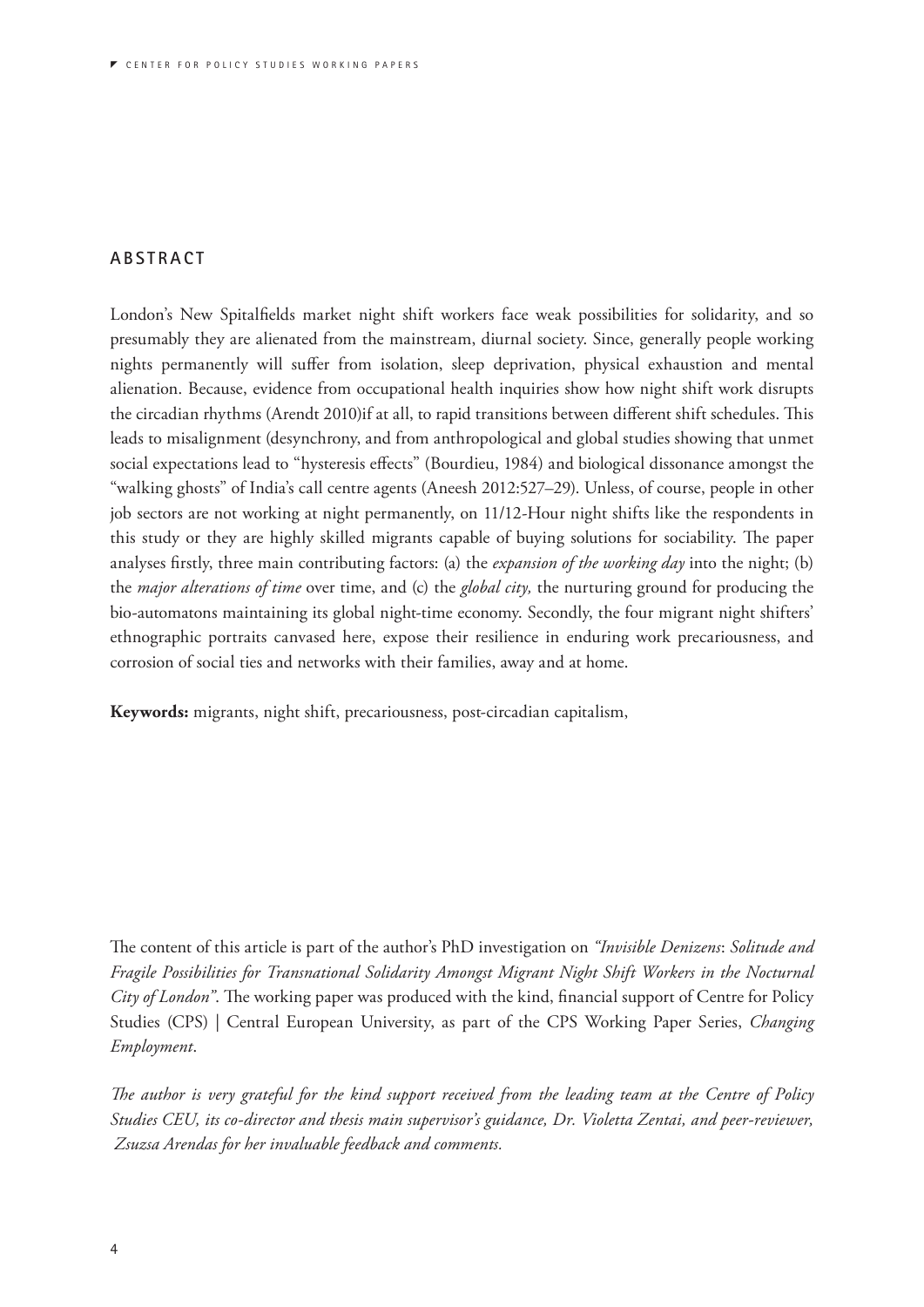#### <span id="page-5-0"></span>**INTRODUCTION**

*The culture of the new order profoundly disturbs self-organisation. It can divorce flexible experience from static personal ethics… It can divorce easy, superficial labor from understanding and engagement. It can make the constant taking of risks an exercise of depression… Irreversible change and multiple, fragmented activity may be comfortable for the new regime's masters,… but it may disorient the regime's servants.*<sup>1</sup>

In 18th century Britain, people were up and working at night in cotton mills (Crary 2013). $^2$  The late 19th century however, marked the dawn of nocturnalisation in larger cities like London, Paris and Berlin, which contributed to an increase in night life in Europe (Schlör 1998). Britain's industrialised capitalist era saw night shift workers regimented in two- and three-shift system. Further, rapid development of services accelerated with the technological advancement of the 20<sup>th</sup> century. Subsequently, the need to work night shifts has grown in sectors that were not part of the night economy before, such as information and knowledge centers, banking, stock trading and call centres, some of which are open 24/7 and 365 days a year (Kreitzman 1999). Thus, adjacent services such as supermarkets, petrol stations and night bus networks have also expanded and proportionally the need for migrants to take the undesirable jobs refused by the locals in high income countries (Ruhs and Anderson 2010). However, unlike in the previous centuries, migrants have become the backbone of the 21<sup>st</sup> century global cities or the "light infantry of capitalism (Standing 2011a:113).

Due to the rapid development of the digital age, Sassen (2005) argues that the *Global City* of the 21<sup>st</sup> century is a transnational space and an attractive hub for financial centres transferring the world's reserves in seconds beyond national borders. The 24-hour cities, like London, have become financial centres for corporations that transcend the national borders, thus attracting both foreign institutions to invest and migrant workers to travel to and to live and work in.

Sassen (2005) adds that the global city has become the battleground for occupational discrepancy between white and blue collar workers. The investors and hedge fund executives are the high earners with excessive bonuses, whilst the workers providing the muscles to support the world's financial hub, the service industries, transport, police, and ambulance, work on shift-rota with low wages. These wages are in fact so low that they need to juggle two jobs at the same time to make ends meet. These, mostly British, night shift workers, are Will Norman's (2011) "graveyard shifters".

<sup>1</sup> Richard Sennett, Corrosion of Character: The Personal Consequences of Work in the New Capitalism (Sennett 1998:174)"type" : "book" }, "locator" : "174", "uris" : [ "http://www.mendeley.com/documents/?uuid=a47c3a13-e455-476c-8fe7-59b4e98b8838" ] } ], "mendeley" : { "formattedCitation" : "(Sennett 1998:174

<sup>2</sup> In 24/7 and the End of Sleep, Johnathan Crary (2013:61) refers to the work of British artist Joseph Wright of Derby who painted Cotton Mills by Night (around 1782) depicting night factory workers in rural area. The novelty in Wright's work comes from capturing on canvas "a radical reconceptualization of the relation between work and time: it is the idea that productive operations that do not stop, of profit-generating work that can function 24/7".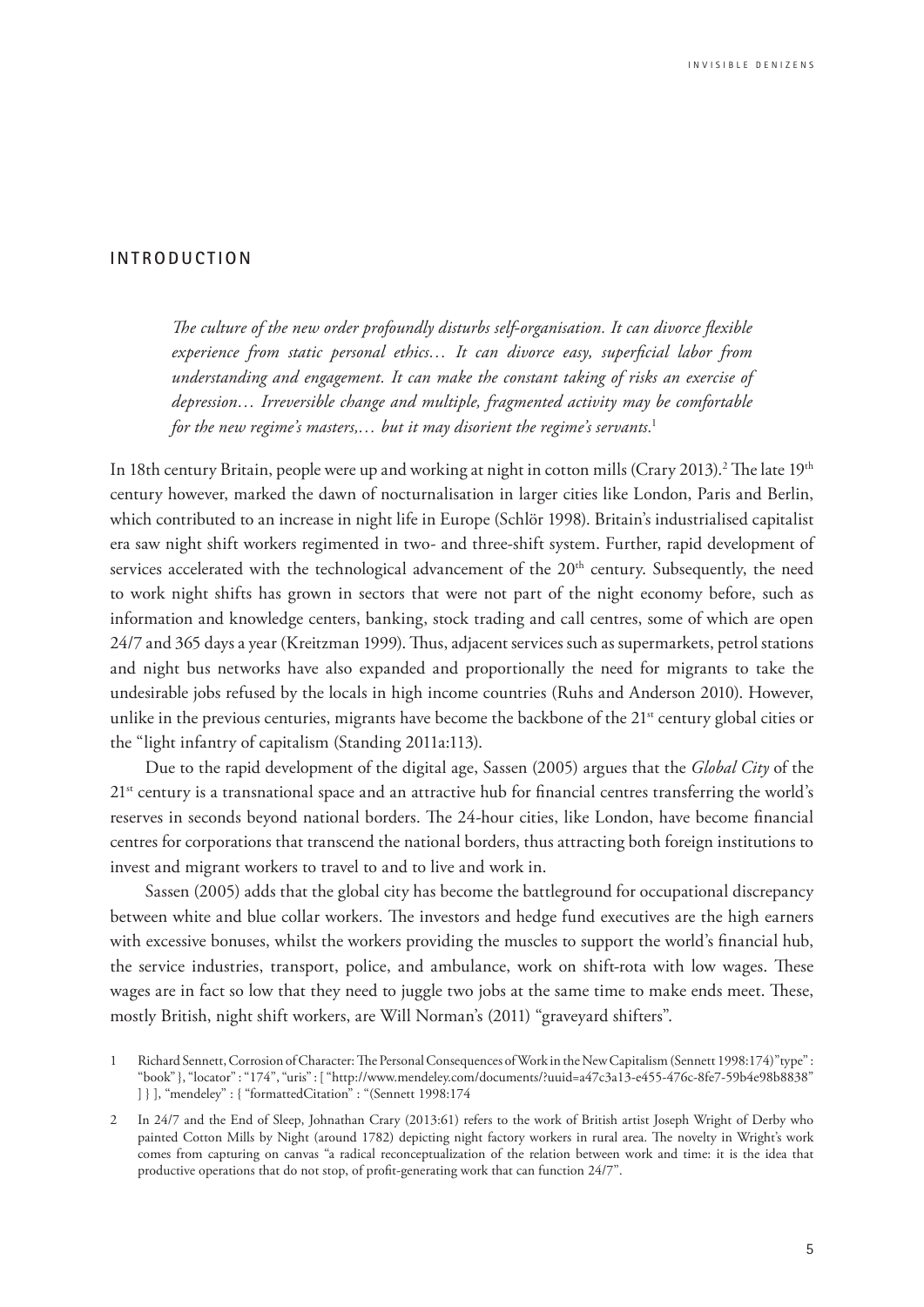Norman's (2011) account is the only ethnographic study on night work in Britain. He reports that across all industries and services, 1.5 million British workers work night shifts in the UK – a prevalence of 8.3% of the "15.4% of UK's workforce in shift work, inclusive of night work" (Table 2 in Kubo et al. 2013). Though Norman's ethnographic study offers insight into the hardships of British graveyard shifters, it does not provide a complete picture of the social fabric of night shift work in global cities like London. In other words, the migrant workforce meets the "labour and skills needs" that the employers demand, but cannot be found among the domestic supply of labourers (Ruhs and Anderson 2010). In short, millions of migrants are doing the "graveyard shift" in higher income countries and in the global cities in particular.

The working paper seeks to clarify the concept of solidarity from other "cognates that have long history in anthropology", such as reciprocity, which explains solidarity as a bridge or social cohesion in austere times, as the recent political and economic crisis in Greece (Rakopoulos 2016:142). Unlike Rakopoulos and colleagues's efforts to unwrap the meanings and practices attached to solidarity in networks (Rakopoulos 2016), this working paper will assess, formulate, and propose the opposite – that fragile capabilities for sociability and solidarity prevails at individual level in a small group of night workers. The ethnographic material offers no final word on solidarity amongst migrants of the 24- Hour city. Instead, it aims to stimulate further theoretical and empirical enquiries into transnational solidarity as opposed to social cohesion amongst the sizeable segment of global migrant workers, otherwise called *The Precariat* (Standing 2011a).

In doing so, I will explore the triadic relationship between intensification of labour, time regimentation and locality, crucial in the understanding of transition from wealth accumulation to "world-making" capitalism, encompassing the conditions, mechanisms and the processes that have led to:

- 1. The expansion of the working day into the night aided the marching of capitalism from a circadian phase to a post-circadian capitalist age that disrespects the 24-Hour circadian rhythm – awake/sleep/relax;
- 2. Major alterations produced over time, ie. time regimentation, which have transformed people's perception time and capabilities for sociability;
- 3. And the nocturnal, global city, providing the space and the expendable work force for the marching of capitalism.

Since 1978, the working hours in 82% of 6,599 "Seven-11" food stores had been extended beyond the 7am to 11pm, thus extending through the night (Sharman & Sharman 2008). In Britain, just before Christmas of 1998, the Tesco supermarket chain surprised its competitors by opening selected stores throughout the night. The efforts of capitalists to exploit workers' labour power round-the-clock significantly contributed to the emergence of the nocturnal cities.

The aggressive expansion of food store chains in the US and the UK illustrate what Karl Marx (1976 Vol. I X) saw as the "human potency" a crucial element in cost-saving benefits of shift work:

*The prolongation of the working day beyond the limits of the natural day, into the night, acts only as a palliative. But, as it is physically impossible to exploit the same individual labour power constantly during the night as well as the day, to overcome this physical*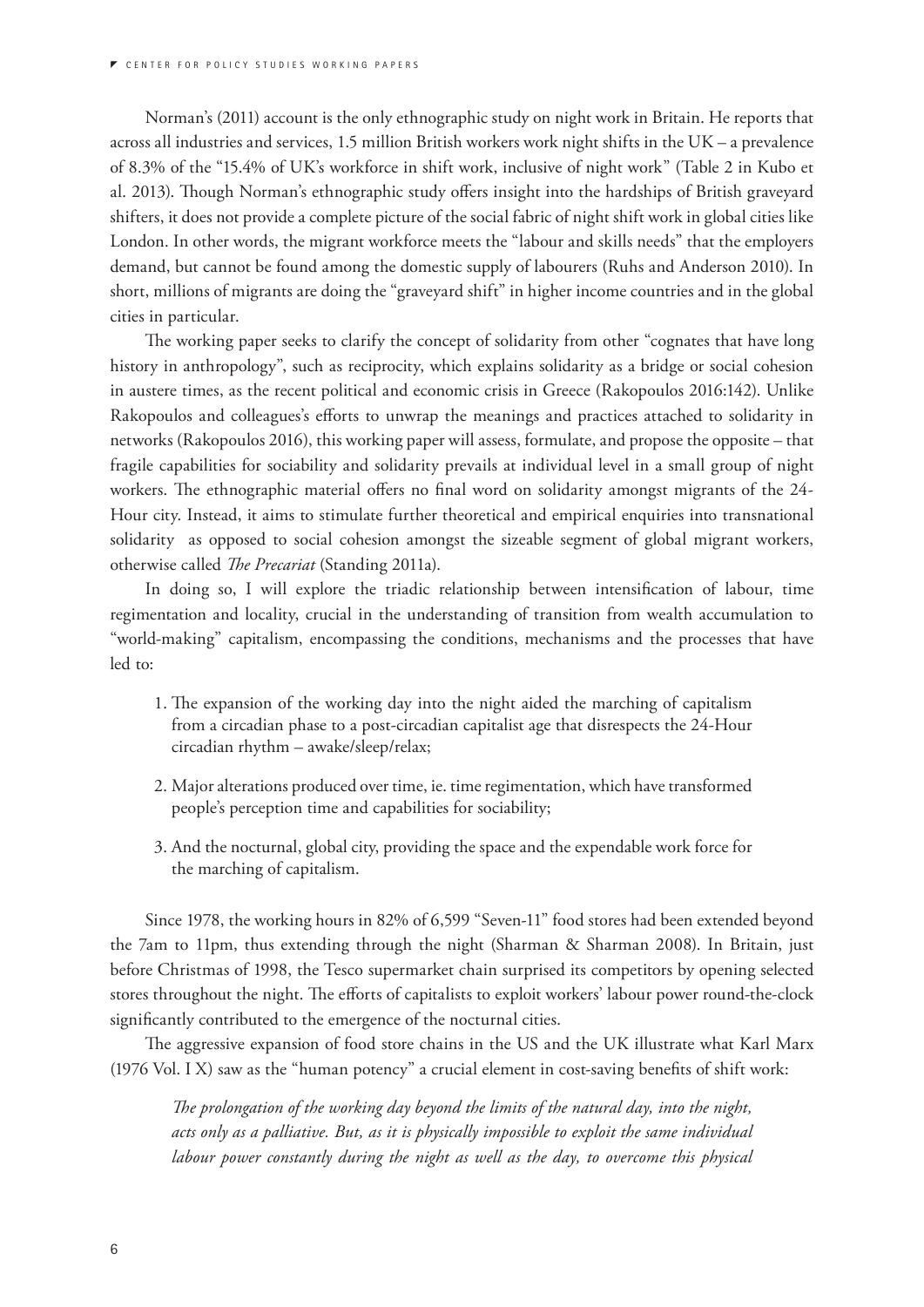<span id="page-7-0"></span>*hindrance, an alternative becomes necessary between those working people whose power are exhausted by day and those who are used up at night.*

In other words, the increased use of night shift work has stretched the possibilities and resources of night workers, mind and body, to levels unseen before in human history and prior to the capitalist expansion. More importantly, one observation is that migrants are an easy target for supplying their unlimited low-cost labour. Hence, Standing's (2011a) proposal on the *precariat* migrant segment embedded in the growing dangerous class that he metaphorically calls the "light infantry of capitalism". Standing (2011a) adopts the globalisation studies perspective and focuses on the *precariat* group of migrants living and working precariously in the global cities. He argues that the armies of night workers, the "migrant infantry of capitalism" (Standing 2011a:113) maintain the global cities, live under the demands of 24-hour societies, and with disrespect to their own 24-Hour physiological clock. The price, Sennett shows, is that the "new economy" has a very negative impact on the "corrosion of character" of workers (1998). Put differently, it affects negatively their capabilities for sociability. Whilst Aneesh (2012:527) and Arendt (2010)if at all, to rapid transitions between different shift schedules. This leads to misalignment (desynchrony point to the biological shock that night shift workers face, gradually becoming "walking ghosts".

Nevertheless, night-time space for production needs the nurturing ground of the global city for new economic organizational structure, ie. for creating new spaces for capital accumulation into the night (Sassen, 2005). As satisfied by Ruhs & Anderson (2010), this is one condition explaining the growing reliance on the migrant workforce in high income countries. London is *the* "global city" located in Europe, which makes it unique. And as far as Sassen is concerned, it is the very location where the "place-bound labour market for talent [meets] low-wage workers". Further, she argues that sites like London (and New York) offer the cross-border spaces for recapturing the financial sub-culture, on the one hand, and the needed economic geography of *place*, on the other. Both are

*[I]nvolved in globalisation [that] allows us to recapture people, workers, communities, and more specifically, the many different work cultures, besides the corporate culture, involved in the work of globalisation.* 

The scholars together with colleagues in the field of transnational migration provide us with map of the processes that have led to major alterations to time in the transition from circadian to postcircadian capitalism, encompassing the conditions, mechanisms and processes that have facilitated, according to Harvey's (2007) closer analysis, to the "creative destruction" of capitalism.

#### **Transition from Circadian to Post-Circadian Capitalism**

Examination of the contemporary work of scholars in the field of transnational spaces reveals that time – that is time zones, time regimentation and by implication changes in the perception of time – has been omitted by scholars. Whilst this remains subject to further investigation, it is my contention that this is not time to prove or disprove it, rather to further research how this happened. However, Standing (2011a) employs temporality as a tool in understanding the processes behind the global transformation and the ways in which they condition our lives. Beginning with the conditions that existed in agrarian and later created in an industrialised society and through to global market society geared towards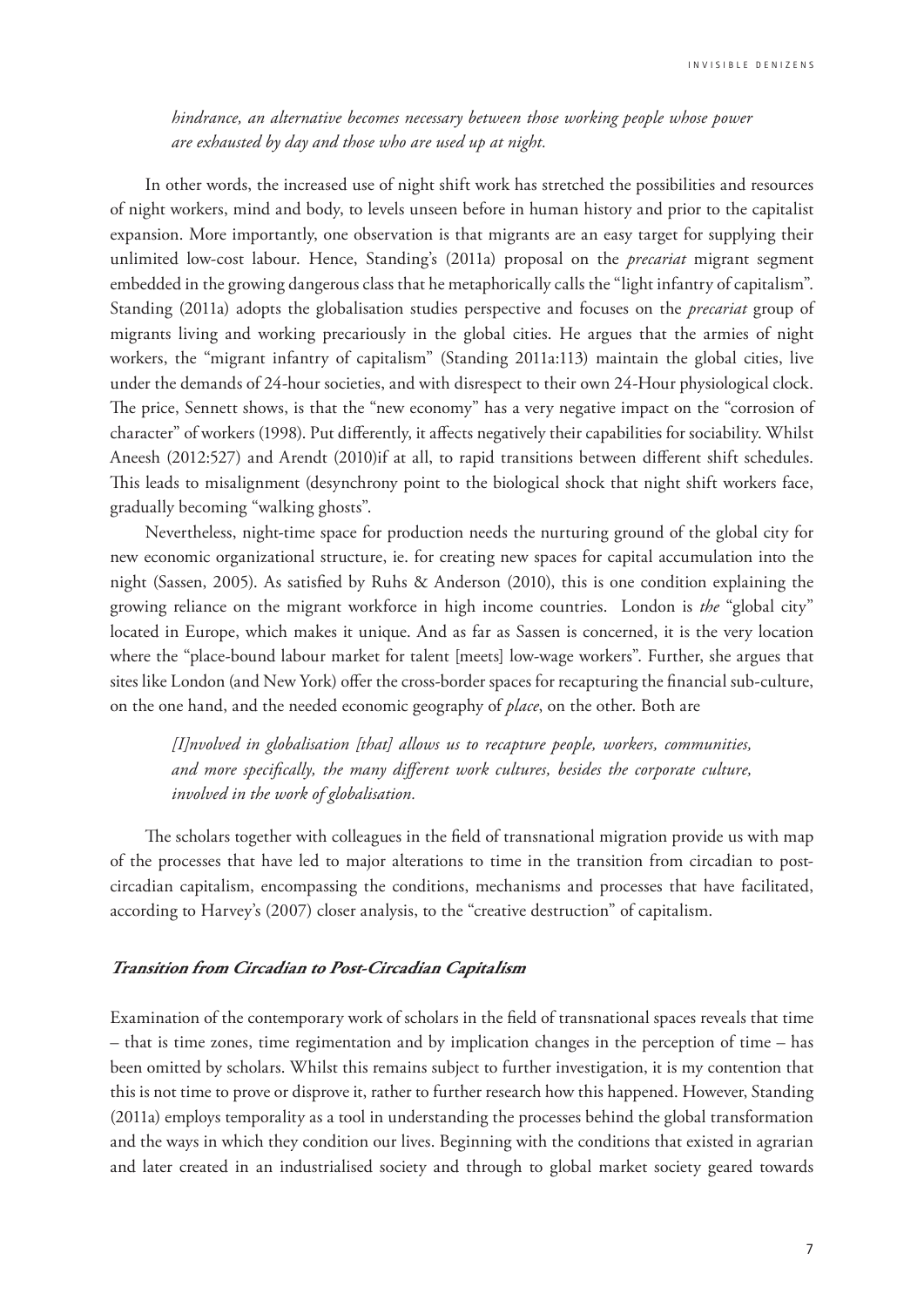service industries and consuming, he insists that this "new time" or "tertiary time" fits a "tertiary society" (the flexible-labour society) mainly built from *precariat*. Hence "we need to find a way of looking at how we allocate time that is suitable to this people. The industrial or agrarian time does not fit their lives." (Standing 2011a:115). He means that time was spent in blocks of years in school, followed by the working life sliced into 10-12 hours shifts after which we came home or socialized, and if we were lucky we retired early. Nevertheless, those days are behind us.

Historian E.P. Thomson chronicled that "the nascent proletariat was disciplined by the clock" (cited by Standing 2011a:115). Moreover, sociologist George Simmel explained that the minds of metropolitans were controlled by a calculating order ruling their social relationships according to the new "character of calculability" (Mitchell 2002). Up to this point, time regimentation meant that the old ways in which time was operating, e.g. the blocks of time, school, work, pension (if lucky), were replaced by the new terms of *flexible* and *short-term* work. There was "long term" anymore.

Time regimentation has changed our perception of time (Standing 2011a). Sennett (1998) however, explains how this happened as a result of the "new economy". His book on the consequences of the new economy's impact on the *Corrosion of Character*, seems more relevant now than it perhaps was at the end of the 20th century. Sennett celebrates the works of previous thinkers by pinpointing to where the new ways of organising time, particularly working time, lead us, i.e. into the flexible working time or "no long-term" of the "new economy" era. By implication, being flexible means that as a worker or consultant you need to arrange your working life around others whom your work depends on. Further, he argues, parameters such as work-home, 9-5, weekdays and weekends, have been replaced with working from home, as-and-when-catching-employment, working by the piece, and not by longterm contract.

Weather a consultant or a low-skilled worker, everybody is expected to simultaneously fulfil the needs of the world-making/wealth-creating capitalism at very short and till further notice. In short, "no long-term" and flexi-time have been intruding the social, physical, emotional and psychological realms of our working lives and, by extension, our personal lives. Differences exist, however, in that a consultant may be able to buy solutions to escape the time-squeeze, but low-skilled workers merely survive and remain unable to keep up with the demands on all realms, and precisely their (in)capability of household management. Time is not a resource available to workers, in general, and night workers specifically, because they sleep through any time left during the day.

Post-industrialisation or post-circadian age however, disrespects the physiological rhythm, the 24 hour body clock, in terms of how we spend our hours awake, when and how (little) we sleep and our leisure time. In short, in the circadian capitalist age *regimenting* the *time* meant that both society and production began operating around blocks of time. In contrast, "post-circadian capitalism" (Beaumont and Self 2015) is this "new time" or "tertiary time" serving a "tertiary society" or the flexible-labour society, which surpassed the agrarian and industrial society (Standing 2011a).

However, it appears that the transition from money/capital making to "world-making capital*ism*", or from circadian to post-circadian capitalism, has the 1688 Anglo-Dutch alliance as the tipping point. For an elaborate analysis on this phase leading to the neoliberal capitalism read Kalb (2013) and Graeber (2014) pinpointing the precise historical conditions that facilitated the advancement of a modern, "creative destruction" that came into being as we experience it today. Briefly however, these scholars describe a "world-making capitalism" backed by a powerful combination of money capital and state power that functions under certain conditions of "social, institutional, and geographic power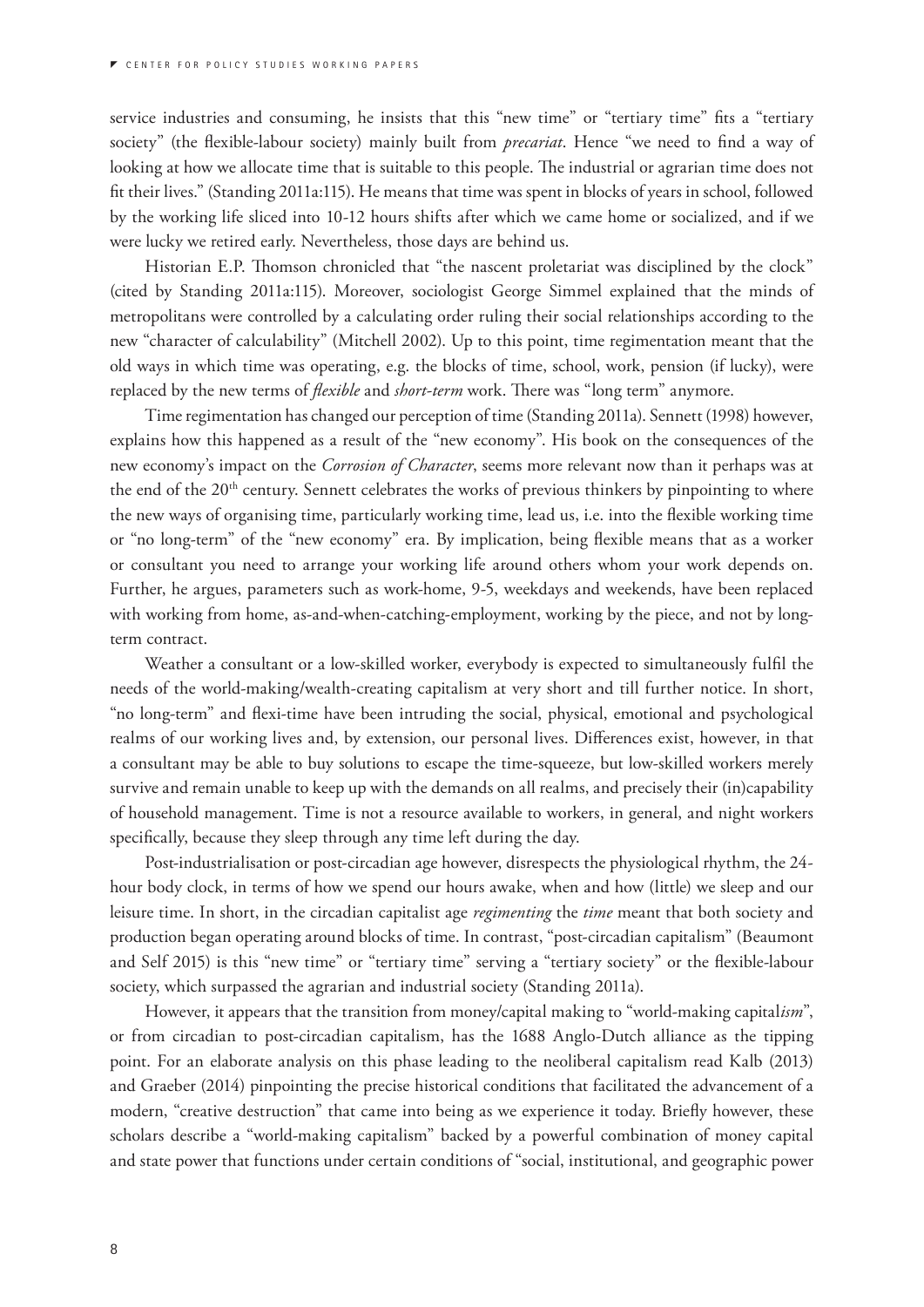<span id="page-9-0"></span>relations … to create new spaces of capital endlessly … [so] large amounts of money capital return to the core over a protracted period" (Kalb 2013: 260).

More pertinently for this working paper, Harvey (2007) points out that behind the modern capitalism's creative destruction, there are two main mechanisms: *commodification of workers' time* and *multiplication or intensification of their labour power*. The two have been analysed here in a new light, to show how they facilitate new conditions for the expansion of incessant night-time production to create new spaces for capital, but have rarely been associated by previous scholarly efforts with Harvey's destruction metaphor for modern capitalism.

#### **THE INCREASE OF NIGHT WORK IN THE POST-CIRCADIAN GLOBAL CITY**

*Employer demand for migrant workers has become a key feature of labour markets in high income countries. Employers" calls for more migrant workers are typically expressed in terms of "labour and skill needs" that cannot be met from within the domestic labour force. (Ruhs and Anderson 2010:15)*

#### **Who Are the Migrant Night Workers? Who Needs Them?**

The Labour Force Survey (LFS) includes night shifts in the normal course of shift work<sup>3</sup>. The working regulations recommend seven-hour long night shifts as standard, starting between 6pm and 12am, but no less than 3 hours and no more than 8 hours within a 24-hour period in a 17-week rolling period (Unite and McCkluskey 2013). The night workers performing "hazardous or heavy physical or mental strains" have an "absolute limit" of 8-hour shift (Kubo et al. 2013 See Appendix 1; Unite and McCkluskey 2013:16). Descriptions based on the UK's Labour Force Survey (LFS) data have limitations in that they underestimate the number of migrant workers. However, relying on what is available, the Migrant Observatory reported 6.6 million foreign-born workers in the UK labour market in 2014 (Rienzo 2016; Rienzo and Vargos-Silva 2014). Thirty-six per cent of these were employees and forty-eight self-employed, and lived in London. Of the low-skilled work sectors, the industries with the highest intake of foreign-born migrants were food manufacturing (38%), residential and domestic work (32%), and make-up factories (29%). From 1999 to 2009 the number of UK-nationals working nights has decreased from 10% to 8.3%, which could indicate the increasing reliance on migrant workforce.<sup>4</sup>

Will Norman (2011a) shows in his ethnographic study that nearly 1.5M British males and females work on various night shift patterns: permanent nights, rotating night shifts – (early/late/night) and continental shifts nights and days (LFS, July 2008). His respondents refused to give exact details as

<sup>3</sup> Please see Appendix 1 for definitions of night time/work and night worker in European countries © (IARC Working Group on the Evaluation of Carcinogenic Risks to Humans 2010). Adapted according to Kubo et al. (2013:166) to reflect definitions and prevalence (%) of shift work that includes night work in Japan, the US and in EU27\* countries, including Bulgaria and Romania, since 2007. Sources: 4th EU Survey on working conditions for EU countries; Survey on State of Employees' Health 2007 for Japan; US Bureau of Labour Statistics 2004 for the United States.

<sup>4</sup> Office for National Statistics, 2011 Census.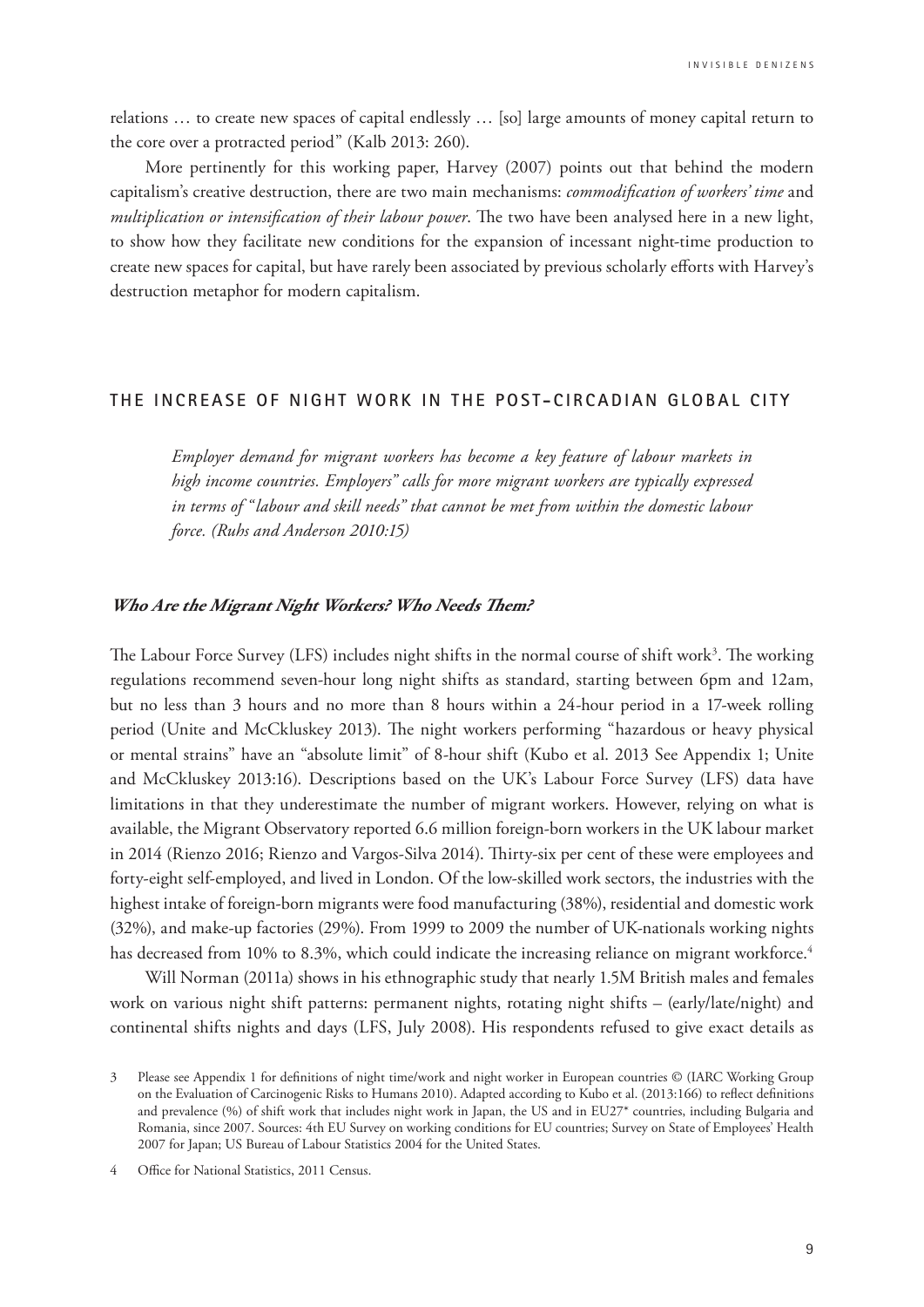they were either working a second job at night or informally. Undoubtedly, if all people working day shifts declared their second jobs during the evenings and nights, it is estimated that these figures could double. Gaps and limitations in the data increase as one attempts to offer an overview of the migrant population on night shifts. The Labour Force Survey does not include students living in residents" halls, many of whom are migrants themselves working to pay for their university tuition fees.

Therefore, there are no conclusive figures on the number of migrant night workers in the UK, but the following trends illustrate that the need for migrant night workers in the US and Japan has been growing for many decades. In the US, "which in many ways leads the way into the 24 hour world", the number of people working on "alternative shifts" in the evenings or nights increased from 7 million in 1987 to 15 million in 2008. In 2005, there were nearly 250,000 night workers in the New York City alone, then representing 7% of the city's 3.3 million workers. Sharman and Sharman (2008) argue in *Nightshifts NYC* that the fabric of modern society has changed since Melbin's (1987) sociological study on the US's 20<sup>th</sup> century night shift workers.

Moreover, evenings or unsociable hours of working and night-time work have been part of many industries and services, such as the computer sector, transport, communication, fire brigades, police, the army, and hospitals. Industrialisation (and the heavy mechanical and chemical processes) and artificial lighting have contributed to an increase of the night life or "nocturnalization" of the emerging nocturnal cities. Furthermore, in view of international competition in manufacturing, night work complemented the round-the-clock shift system to pro-long the working hours alongside with the same level of capital utilization of machinery (Kreitzman, 1999). Alarmingly, factors such as the British labour market's "growing dependence on migrant workers" and the global economic deterioration resulting in fewer incentives for migrants to return to their home countries has led to an increase in number of migrant workers in the host countries, in low paid private sectors and under minimal, precarious conditions (Ruhs & Anderson 2010:15).

However, it could be alluded that such trends may be inclusive of but not restrictive to similar developments as is the case of 'pink collar' employment swaying the working nightscape in India (Patel 2010). Patel refers to this phenomenon described by scholars as 'feminisation of labour', or rather recently, 'feminisation of service', associated with part-time, flexible working hours for women balancing household duties as well as income earners (2010:43)a night shift labor force has gained momentum in the global economy. The hyper-growth of the transnational call center industry in India provides a quintessential example. The night shift requirement of the transnational call industry also intersects with the spatial and temporal construction of gender. Research conducted in 2006 in Mumbai, Bangalore, and Ahmedabad indicates that the nightscape is primarily a male domain (with the exception of prostitutes, bar dancers, and call girls. Patel found that,

*For some women, call center employment represents a space of empowerment through going out at night and earning a higher wage. However, the global circuitry from which their employment draws is simultaneously deemed an exploitative space because of stressful work conditions and wages lower than U.S. employees in similar positions. (2010:16–17) a night shift labor force has gained momentum in the global economy. The hyper-growth of the transnational call center industry in India provides a quintessential example. The night shift requirement of the transnational call industry also intersects with the*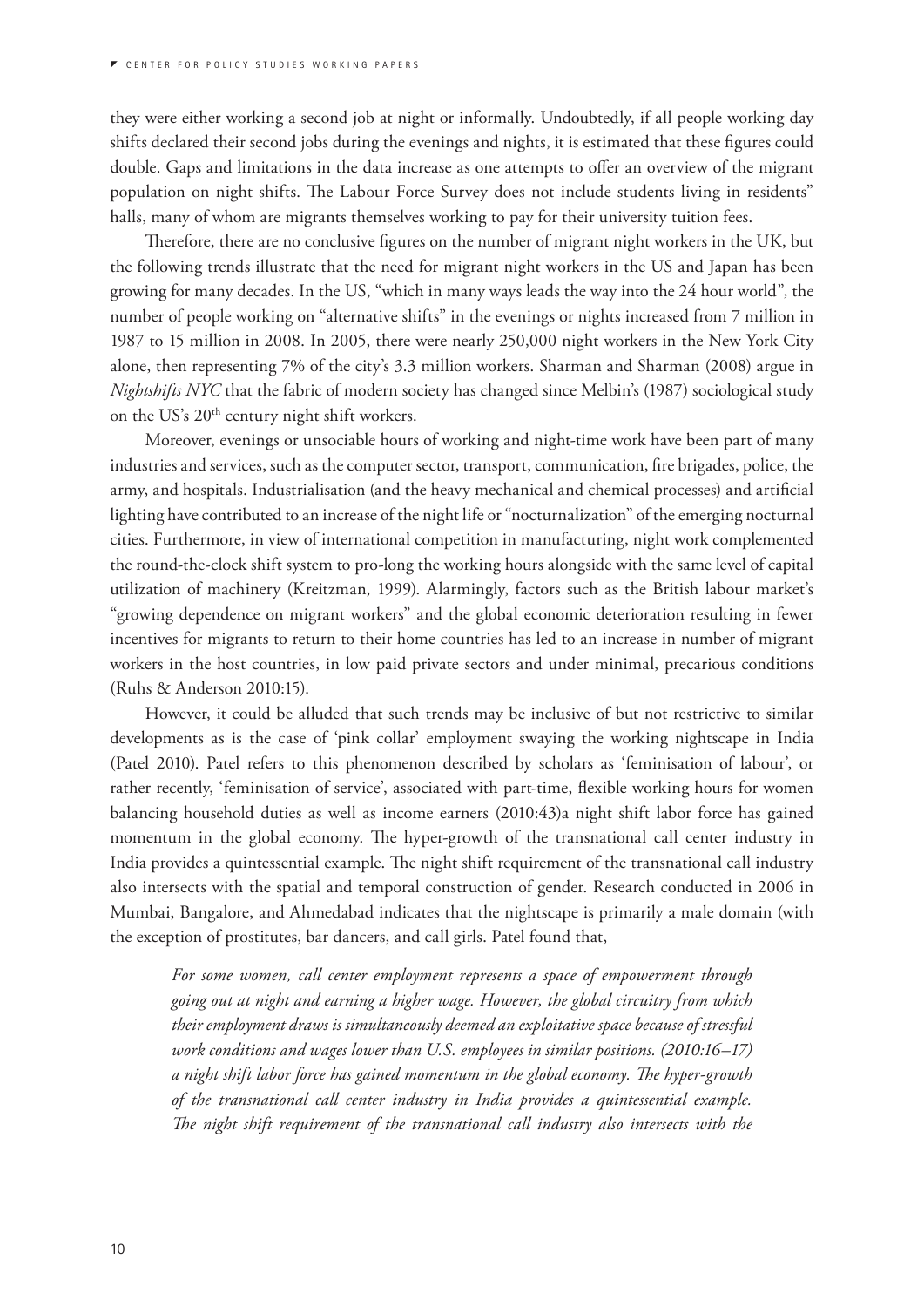*spatial and temporal construction of gender. Research conducted in 2006 in Mumbai, Bangalore, and Ahmedabad indicates that the nightscape is primarily a male domain (with the exception of prostitutes, bar dancers, and call girls*

Within this research framework, call centre employment is of a 'pink collar' domain (Patel 2010). Her findings on the feminisation of labour in India seem to apply to the nocturnal landscape of the market in East London. Meaning that female night shift workers mother their children, near and away from their home, and in a sense they work overtime continuously, nevertheless devalued (Patel 2010)a night shift labor force has gained momentum in the global economy. The hyper-growth of the transnational call center industry in India provides a quintessential example. The night shift requirement of the transnational call industry also intersects with the spatial and temporal construction of gender. Research conducted in 2006 in Mumbai, Bangalore, and Ahmedabad indicates that the nightscape is primarily a male domain (with the exception of prostitutes, bar dancers, and call girls. The Spitalfields market acts as both the body of an institution, encouraging such labour division and embodiment a micro-social universe where feminisation of cafe delivery service is devalued as 'pink-collar' from the 'white & blue-collar' job roles: male cafe owner, market constabulary (mostly males), manager/salesman and loader/driver (Patel 2010)a night shift labor force has gained momentum in the global economy. The hyper-growth of the transnational call center industry in India provides a quintessential example. The night shift requirement of the transnational call industry also intersects with the spatial and temporal construction of gender. Research conducted in 2006 in Mumbai, Bangalore, and Ahmedabad indicates that the nightscape is primarily a male domain (with the exception of prostitutes, bar dancers, and call girls. In the same vein as Patel's research, Allison (1994) found a sharp gender divide in Japan's labouring realms.

Allison's long ethnographic project on the subject of "corporate fraternizing in a Tokyo Hostess Club" shows that although more women get paid work in Japan, "their social status is identified with home, child rearing and house work" (1994:xi and 91). Allison explains that *sarariiman* means white collar worker whose position in a large company – the standard goal for youth combined with parents' support to become middle class. Whilst Japanese families support their children to achieve *sarariiman* status, young men are favoured for *sarariiman* positions because "work in Japan is a male realm" (Allison 1994:5).

Rapid industrialisation in Japan, increased the need for more workers, so presumably the Japanese society became even further divided along gender and labour lines. More, rather recent research in Japan shows that the prevalence of night shift work among Japanese employees is on the increase, from 13.3% in 1997 to 21.8% in 2012. Japan's night labour power is at its highest since 1997 reaching twelve million night workers (Kubo 2014). The work-gender divide however, is directly proportional with the increase in the need of night shift workers, as scholars in anthropology, occupational health and political science have shown above.

Aneesh's (2012) one-year long investigation however, takes us back to India's call centres. Between Gurgaon and New Delhi, he uncovers, "global [nocturnal] villages" transform local night shift workers' social lives and somatic rhythms to meet global demands. Put differently, "global integration" of a firm' customers, require call centre night shifters to adjust their circadian rhythms to maintain such demands round-the-clock irrespective of locality, eg. North America, Europe or Australia. In short, India's call centre agents are up and working at night to serve day-time customers living in other time zones.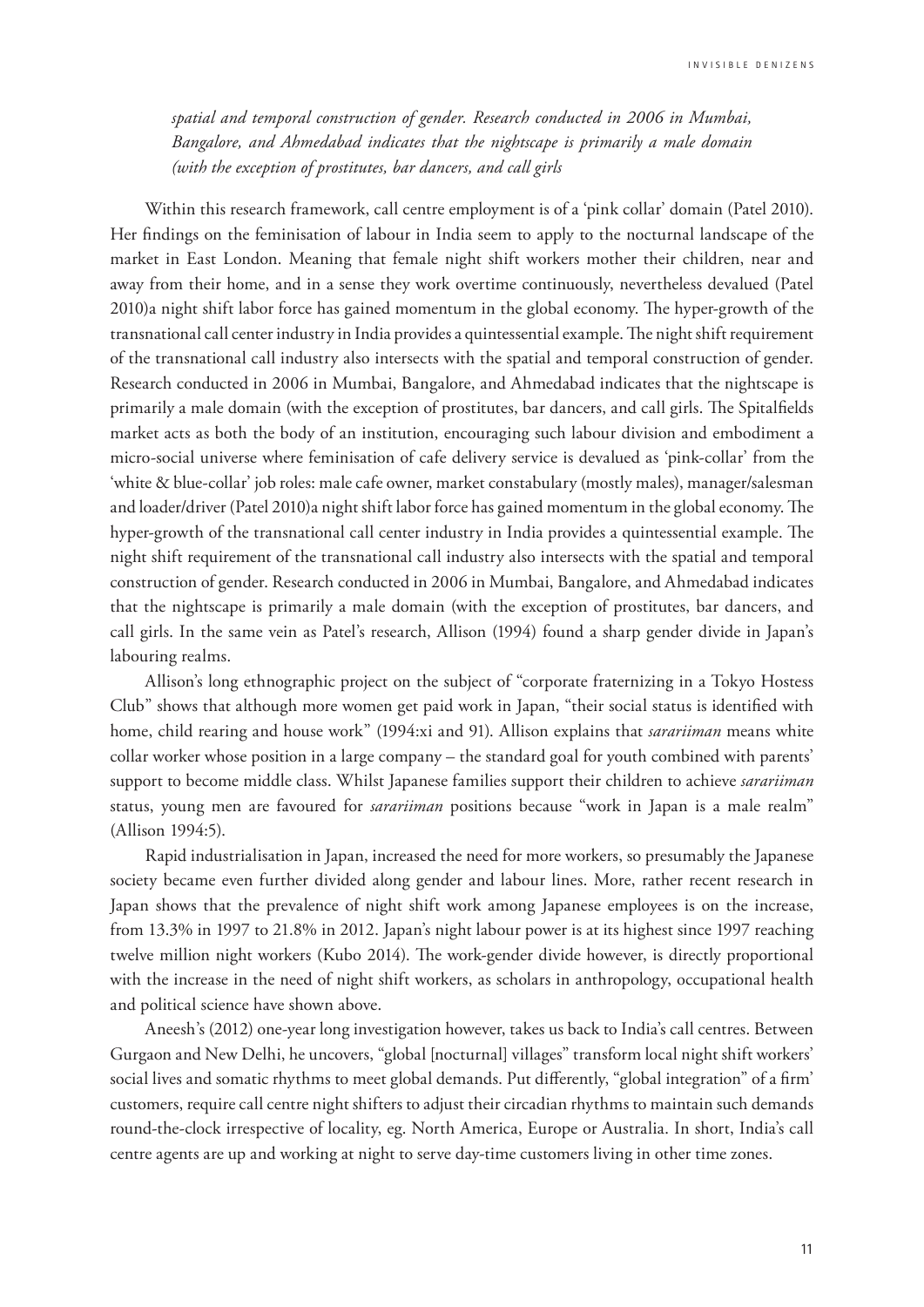<span id="page-12-0"></span>Night shift work is a regular part of the daily life, and the driving force behind global cities', like New York, New Delhi, London, Mumbai and Tokyo integration into global night-time economy. There is a price for this 'successful global integration', Aneesh (2012) warns. The sounding effects on the escape of women from a "patronizing patriarchy" (Aneesh 2012:528) into the night frontier of shift work in India's call centres have negative psychological consequences resulting from the physiological shock and social isolation reflected in the Bourdieusian notion of "hysteresis effect" describing unmet social expectations of night shift workers or emotional and biological dissonance expressed by one of his respondents as "walking ghost" (Aneesh 2012:527). Aneesh (2012) proposes further research on the "real-time global services" and the negative effects of the global integration onto night shift workers serving customers, globally.

Unlike Aneesh's (2012) discussion, which suggests that call centre agents find it more difficult to harmonise social expectations whilst servin in real-time globally, this investigation indicates that despite the physical proximity between night shift workers and their families or friends, London's migrant night shift workers satisfying Londoners' appetite for food, experience corrosion of social ties and networks both in terms of family relationships and with those left in the their home countries. Next, I introduce the London-based, global institution of City of London Corporation (CoLC) whose migrant night shift workers' lives I immersed into, ethnographically.

#### **THE CITY OF LONDON CORPORATION: A BRIEF HISTORY**

*To understand how a society works you need to not just look at the areas of what we call social noise, i.e. what everyone likes to talk about, the equity markets, mergers and acquisitions and all the high-profile areas everyone can see. But you need to look at the social silence as well.*<sup>5</sup>

From time immemorial, the City of London Corporation has been the nurturing institution of global trade and exchange; from wool to fruits, and from foreign currency to stock exchange. It still is, *the* marketplace in Europe, attracting migrant populations from across the globe, to live, trade and/or work in financial services, information technology centers, and the food industry. For centuries, the CoLC's markets, Billingsgate, Smithfields and Spitalfields, have been catering for Londoners' incessant appetite for food. CoLC represents UK's governing body for markets in the UK and in the City of London. Its authority governs over the Spitalfields market, in Leyton, East London, the field site where I did my research.

#### **The City of London Corporation: What is It?**

CoLC is the "world's oldest continuous municipal government" (Shaxon 2011 ebook loc. 4873). However, the silence surrounding the CoLC, deafens the soundscape of the scholarly literature on the power of governing institutions acting as states within states, such as City of London, Washington

<sup>5</sup> Tett, Gillian (2009). Fool's Gold: How Unrestrained Greed Corrupted a Dream, Shattered Global Markets (Tett 2009:288–89)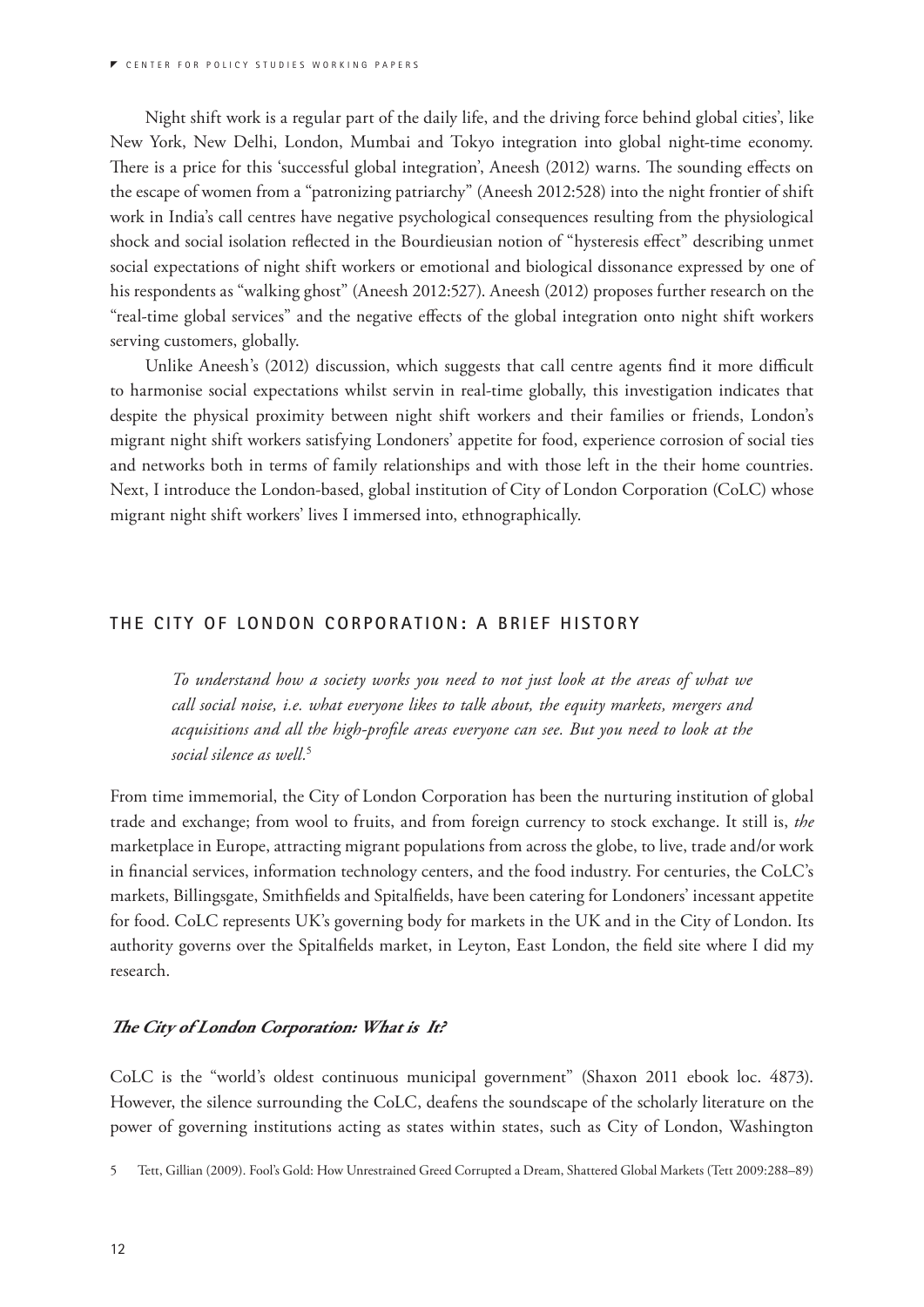DC and the Vatican City State. The lack of literature and transparency on the CoLC points to a silo in the social landscape of British society and in the history of global finance empire hosted by the City of London in the detriment to the rest of the country (Shaxson 2012). Its jurisdiction is geographically restricted to the Square Mile – the prime area of the City measuring 1.22 square mile surrounded by the remains of an ancient wall as shown in the picture below (Shaxson 2012 ebook 4727). Financially, CoLC oversees the City's financial global power. More, through its governing power it "enhances its status as the world's leading international financial and business center"; One Chinese official, referred to the City of London as the "holy place" of international finance and globalization" (Shaxson 2012 ebook 4873). As a major player in the global financial regulation, including the off-shore web structure, the CoLC has influence over several of Britain's financial regulatory bodies, such as Policy and Reform Committee; International Accounting Standard Boards (IASB) – regulates how corporations publish financial data by their own disclosure rules and without being accountable to the parliament.



Figure 1: shows the City of London, the smallest "city" in England, surrounded by the ancient wall acting as boundary. The red line indicates the changes made to its boundaries in the 1990s. City of London Corporation owns and manages the Old/New Spitalfields Market, represented by the red and blue squares.

However, returning to the question of what CoLC is, its chief executive the Lord Mayor of the London City – not to be confused with the Mayor of London with its 32 boroughs – is the ambassador of the UK-based financial and professional services. The status that City of London has compared to the Greater London Authority (GLA) parallels that of Lord Mayor's to the Mayor of London. In effect, there are two London cities run by separate governing bodies. City of London has in its constituency 9,000 wealthy residents living within the city wall illustrated above, whilst in the surrounding 32 London boroughs (including the poorer Tower Hamlets and Hackney) host over 7 million British and foreign-born residents.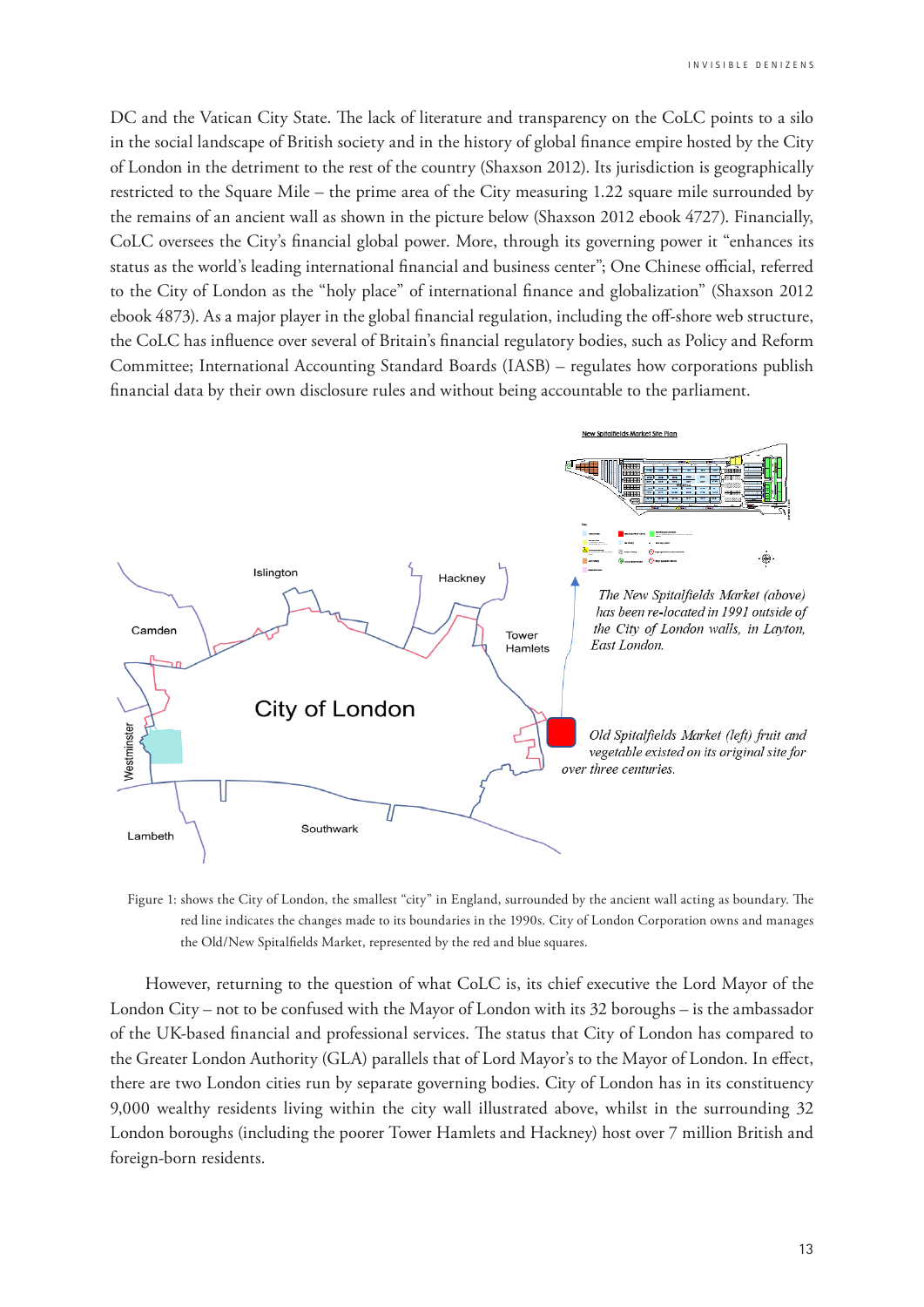<span id="page-14-0"></span>The 350,000-strong army of workers commute daily to/from the suburbs into London Liverpool Street station (Shaxson 2012), many of whom work in the City's financial services. According to Annual Population Survey (ONS 2007)<sup>6</sup>, CoLC finance and other business services employed, in 2005-06, 51,000 or 13% of all foreign-born living and working in London (Beaverstock 2010). In contrast, at the bottom of the labour market, the highest intake of foreign-born migrants was in the food manufacturing (38%), residential and domestic work (32%), and make-up factories (29%) (Rienzo and Vargos-Silva 2014). However great the reliance on itinerant workers is, CoLC does not envisage to improve the working conditions and the standard of living for those working in the supporting sectors, at the bottom, but to reward its foreign-born bankers, the high earners managing hedge funds.

London Citizens for example, represents over 140 civic and faith London based groups, and has repeatedly advocated under the London Living Wage Campaign for pay increase of the cooks, cleaners and night workers serving the City of London for an hourly rate of £8.30 per hour for a London worker (2011 Living Wage rates). However, the CoLC has often left the negotiations in disagreement with London Citizens for refusing to raise the CoL workers' income above the national minimum wage of £6.19 per hour (2011 Living Wage rates). Meanwhile, the cumulative sum of bonuses paid to City investment bankers reached a record high of £14 billion during 2010-11, when Britain was surfacing from the financial crisis (Shaxson 2012 ebook 5394).

For centuries, UK's foreign-born workers have been "anchored at the very bottom of the labour market" (Geddes and Scott 2010:193), and an overwhelming majority live and work in London (Rienzo and Vargos-Silva 2014), with a great intake in the food production and consumption system. As the UK's market authority and owner of City's oldest markets, CoLC regulates the trading practices in the markets under its jurisdiction, though geographically located outside of the walls of the City. In order to contextualize today's market workers are governed by the ancient rules of CoLC I offer an overview of the CoLC's ancient presence of the market, the contemporary working regime and the ethnic composition of the night workers.

#### **The City of London Corporation: Managing the (New) Spitalfields Market**

CoLC's (New) Spitalfields market is the youngest of the three that it owns and manages - meat, fish and fruit and vegetable markets. It was given the Royal Charter in 1682, but only in 1920 it became City of London's property, and continued to trade on the border of the east side of the square mile, under the name of Spitalfields. In 1991, it relocated outside of the City with the New prefix attached to Spitalfields. It occupies 31 acres of land colloquially called *the marshes*, and known as the site where the Huguenot refugees settled en masse in the seventeenth century. Spitalfields market is the largest of its kind in the UK, hosting 105 stands with 120 plus businesses. It open of 6/7 nights per week, from Sunday to Saturday, and trades yearly over 650,000 tons of fruit and vegetables.

Strategically placed, with access to the M11 motorway linking through the north circular to the East Anglia. It faces the road connecting Leytonstone to Stratford, the newly gentrified area that hosted the 2012 London Olympics athletes' village, itself linked with and rejuvenated by the commercial Westfield shopping mall in the Stratford town centre, one underground stop away. This strategic position gives access to both grocers and catering businesses to distribute and supply produce in all the 32 London boroughs and throughout the UK. The CoL's vision for the market aims:

6 Office for National Statistics, 2007 update.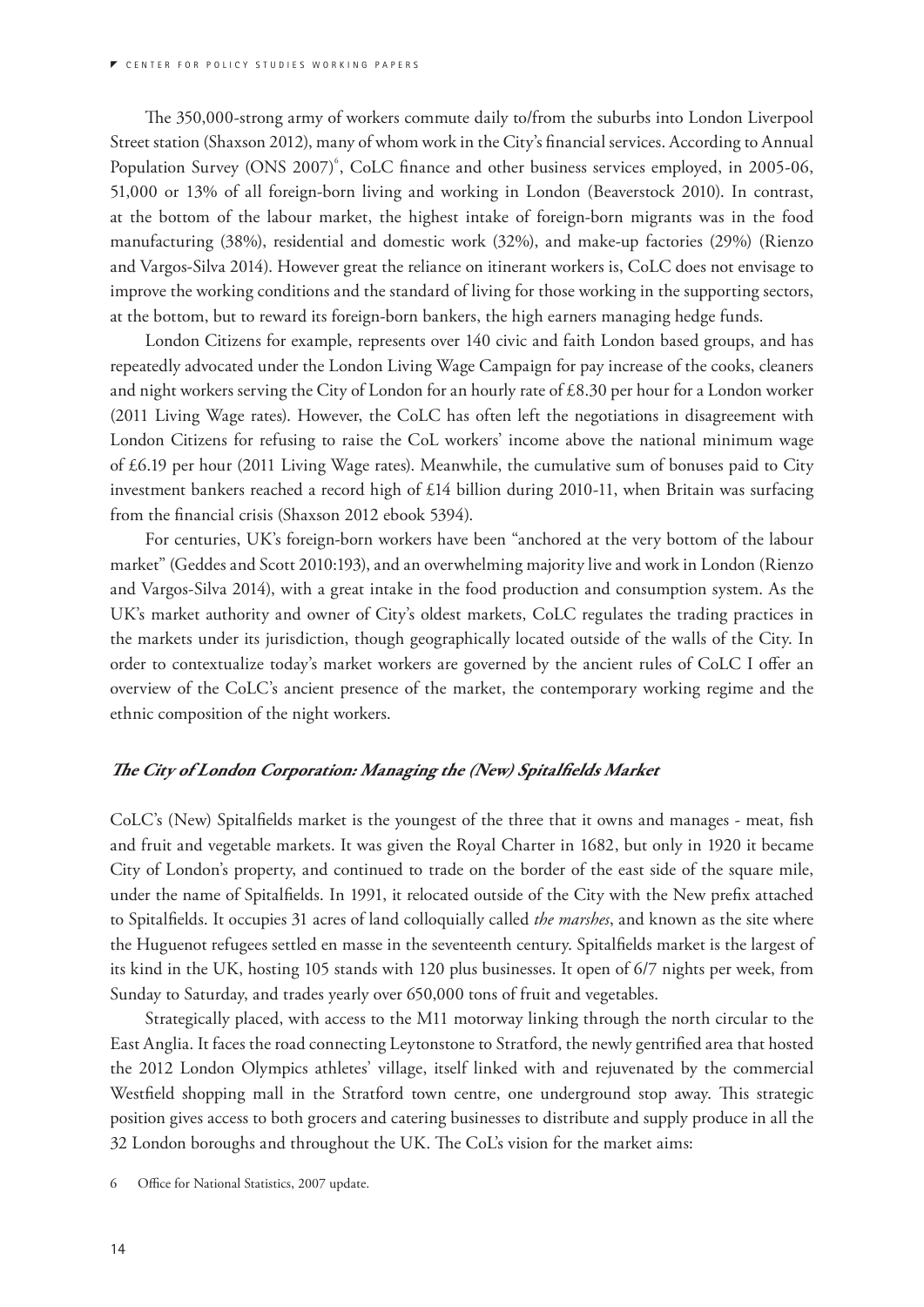*To support our tenants in creating a flourishing market by providing an exemplary trading environment that is energy efficient, well maintained, safe, innovative, profitable, and represents the diverse ethnic mix of the area served by the market (City of London's vision statement for Spitalfields)*

As you enter the site, the nocturnal rhythm beats at an incessant pace as the night grows into the day. Customers and traders who frequent the market on nightly basis, buy and sell 5/6 nights, residents walk in at dawn to buy small quantities, and lorry drivers deliver around-the-clock. The produce traded in Spitalfields travels the world. On night-to-night basis, tones of produce is muscled by workers: mango or pineapple from Peru, apples from New Zealand or the US, oranges and onions from Turkey or Germany, and Casava from Brasil, Yam from Africa.

The overwhelming majority of low skilled night workers are migrants from Bulgaria, Lithuania, and Romania working legally, while the Turkish (third-country nationals) work on business visa; but, most Indians, Bangladeshi and Pakistani work illegally at the market. Most of the night shift workers whom I met were working for several years at the market. Their immigration status has changed, especially for those arriving from other European Union (EU), countries like Bulgaria and Romania. A brief note here tracks these workers' transition process; before 2014 most worked illegally, as EU workers residing in the UK, and since 2014 they are working informally, yet as legal EU citizens. I discuss very briefly how UK's immigration policies and political approach influenced the night shift workers' status, and to different degrees, their precarious position in the UK's labour market.

The last quarter of 2013 has seen certain prevailing political discourses in the UK around the freedoms of work, travel, and social and healthcare rights for Romanians – and to some extent Bulgarians – living in the UK. The UK Government proposed reforms to the Freedom of Movement Treaty, and restrictions against full working rights entitled to Bulgarians and Romanians in the UK, post seven-year transition since joining the EU, in 2007. However, these were rejected by the European Commission. In short, though Bulgarians and Romanians were EU citizens since 2007 they faced legal restrictions to work in the UK, and most countries in the EU for seven years.

From January 2014, Bulgarians and Romanians arriving to or already living in the UK could work legally. However, night shift workers from Bulgaria, Romania told me that before 2014 they were working at the market, either self-employed or unregistered with the UK's Tax office. By the time I began fieldwork, most were working full-time legally, but informally because they declared only parttime earnings.

The 'puzzle-problem' regarding the Freedom of Movement Treaty and the impact on the full working rights of EU citizens in the UK remains as palpable as it was in 2013. So, presumably, that will affect the specific policies (on immigration and labour). Since, at the time of finalising this paper (June 2017), the BREXIT negotiations between the UK and the EU have already started. Because, as we have learnt from previous EU enlargements (2004, 2007) new migration policies will be introduced, and undoubtedly so, freedom of movement for EU workers will be less free after 2018, when the UK will have departed from the European, 'borderless' space. Unless, of course, the EU–UK post-BREXIT deal will be favorable to the freedom of movement of workers. However, that is a different question altogether and it has been addressed in a previous paper.7

<sup>7</sup> For further discussions on this topic please see, Macarie, I-C., (2014) *Half-in, Half-out: Roma and Non-Roma Romanian with Limited Rights Working and Travelling in the European Union*. Available at: <http://bit.ly/1fzVoFu>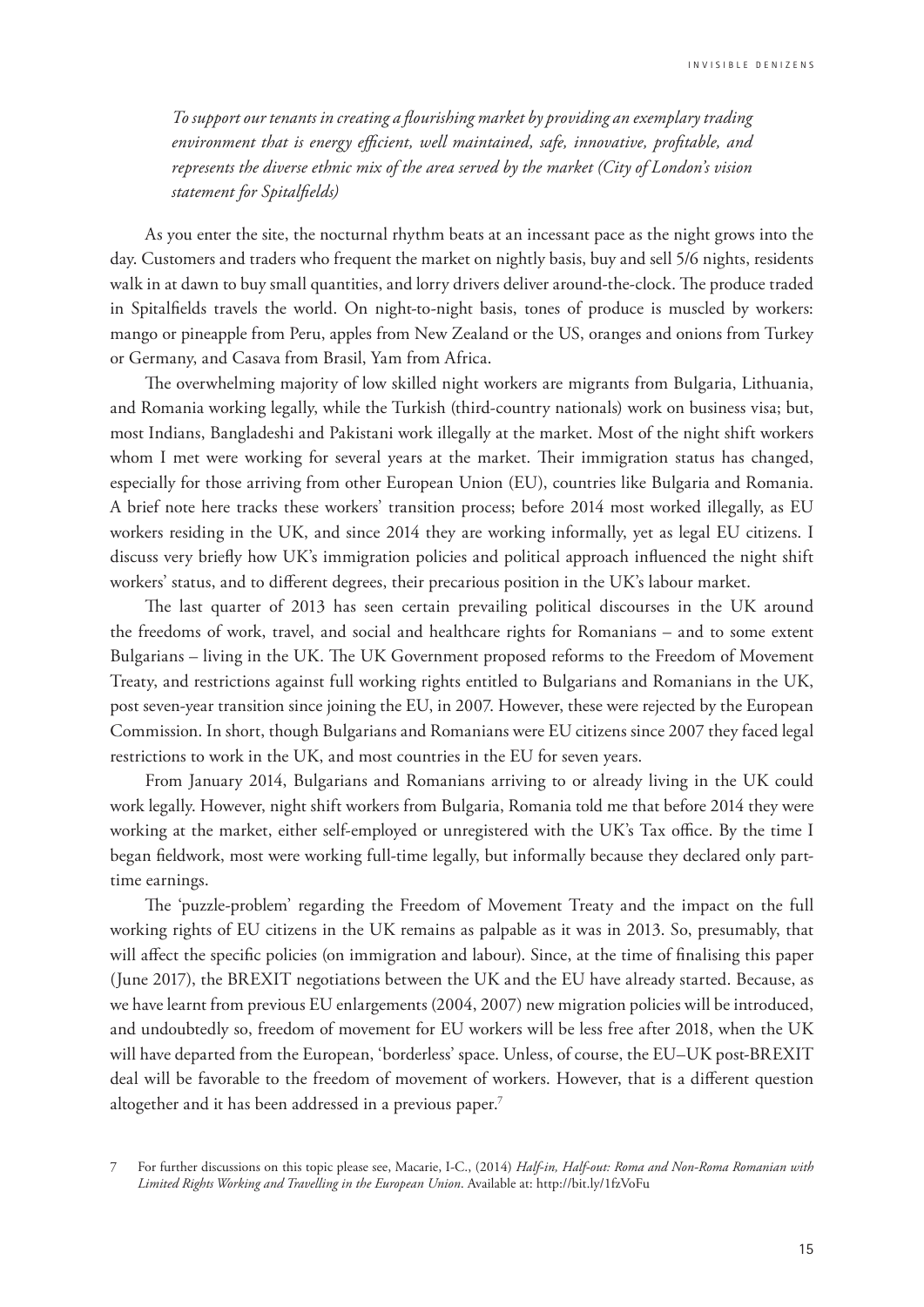At Spitalfields market however, the division of labour by gender shows low numbers of women working in the higher echelons (almost inexistent except if traders' relatives), with most women working in the market café or as cashiers. The rich ethnic diversity amongst workers with limited educational background contrasts the not so representative group of salesmen and drivers with engineering background, and even fewer who do not speak English at all. This may allude us into thinking that most low-skilled migrant night workers prefer this type of activity due to their limited knowledge of English language skills, which conditions their access to London's labour market outside of the fruit and vegetable trade. The night shifts before and after bank holidays bump up the volume of sales and so the travail of those on the shift, without being remunerated in extra time off or pay rise; the opposite – earlier start, later finish, same pay.

My research site however, resembles an inter-cultural space, as well as an "outpost for transnationalised [Romanian-ness, Turkish-ness, Indian-ness], dominating over other cultural traits (Tan 2014:136). Often the ones trading are transnational themselves, some naturalised in Britain, with many coming from Turkey, Pakistan, and China. In Sahlin's (1981) view, the market site is best understood as "structure of the conjunction" between the cross-cultural and historical, global and the local, of varying cultural and linguistic backgrounds, exchanging produce for liquid assets – money, that is – and information on the current UK affairs and migrant crisis in Calais, making fraternities, building business relations, in a unique social order belonging to each community. Is this cultural, economic and social pot of human interactions between transnational migrants enough to move them towards labour solidarity? To show "sensitivity" to another individual's needs whilst working, thus growing in solidarity (Rorty 1989)? Paraphrasing Wilde: do these individuals have enough "respect for individual dignity to move into solidaristic relations"? (2013:37)

Glick-Schiller and colleagues (2006), advise us to shift focus away from the ethnic group type of relations, and so presumably find other viable in-roads into migrant practices, such as friendships, charitable and religious networks. As Wilde warns us, individuals need to work at growing divisionof-labour-based solidarity, otherwise they risk succumbing to the "abnormal" developments. Anomie, inequality and inefficient organization are examples of such threat (Durkheim [1984] 2013). Born out of despair, anomie sets in as a feeling of passivity (Standing 2011b) or loss of morale (Sennett 2012). Night shift workers at Spitalfields have repeatedly described their alienation from one another, and explicitly from the mainstream society, as resulting from the precarious working conditions, inability to access social mobility, sleep deprivation, and physical hardships. Ridden with anxiety and anger, these bio-automaton workers are frustrated for not being able to develop their potential. Ultimately, they could not care less for the other co-workers' struggles, regardless of their otherwise ethnic-based fraternities.

During 2015, I spent a total of twelve months of fieldwork at Spitalfields market. In the first month, I loaded produce and carried out menial jobs for a Bangladeshi trader, where I learnt the basics of loading pallets of fruits and vegetables. I encountered many co-workers muscling fruits and vegetables, night-in, night-out, six nights a week. Nevertheless, the four night shift workers foregrounded in this working paper, are a café delivery woman, a forklift driver, a store supervisor, and one Turkish salesman, all working for Kurdish-Turkish owners/traders. The context in which I observed the night shift work phenomenon, and the circumstances that have allowed me to contact these coworkers, needs brief consideration. For five months, I was a participant observer, employed by the same Kurdish-Turkish owner as the Turkish-Romanian supervisor and the Turkish-Bulgarian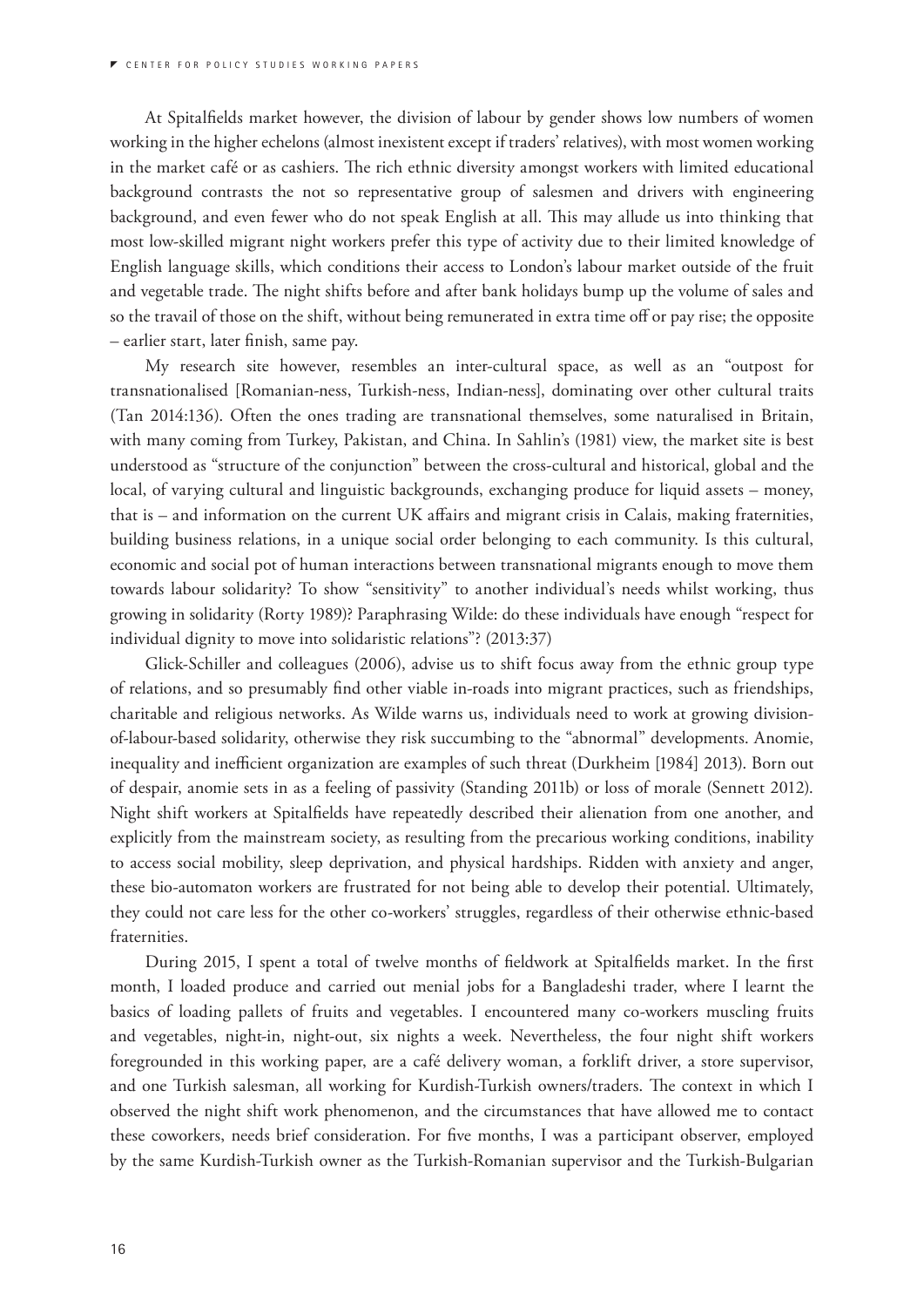<span id="page-17-0"></span>forklift driver. For another six weeks, I was employed by the same Kurdish-Turkish market café owner as Lexa, the delivery woman, where I met Logan, the Turkish sales man. And in the rest of the year, I was an involved observer, carried out interviews, and thus, I gained the insider's familiarity with the work ethics between Kurdish-Turkish owners and the Romanian, Bulgarian and Turkish workers. Hence, the order in which I introduce each character reflects the degree of precariousness, not the chronological pattern of events that have taken place in the different settings, in which I closely worked with them and observed. The three men combined, fulfil duties that most fruit and vegetable stands rely upon. The fourth portrait depicts one woman's experience representative of most women delivering an auxiliary service supplied by the five market cafés situated around the main market hall.

## **FOUR ETHNOGRAPHIC PORTRAITS OF MARKET WORKERS**

#### **Lexa: An Ethnographic Portrait of a Nocturnal Café Delivery Woman**

Lexa is in her late twenties and she left her five-year-old daughter with her parents, in Southern Romania. In London, she is set on spending every minute of her waking hours, working, saving, and eventually bringing over her little five-year-old daughter. Lexa says,

*I came to London on a Friday and I started to work on Friday night. Since then, I worked nights. It was a bit hard till I accommodated with the night schedule.* 

Like other migrants, she is trekking on the difficult path to adjust to the host country and the available conditions, which in her case means settling in shared accommodation unsuitable for a small child. Below, I reconstruct her night shifting experience since arrival, six months ago. Desperate migrant denizens, like herself, and another market loader, whose wages were never increased as promised, become returnees for further abuse and indignities. Despite the recommendation of other Romanian women working in similar jobs at night, she seems to have serious problems accepting the new environment. Mainly, she complaints, because of her Turkish boss/-es. Lexa's portrait reveals the predicaments faced by migrant women night shift workers servicing in male dominated environments. Especially, when "fresh off the boat" entering the new working settings without induction, warning or preparation for a working life without a contract.

Lexa arrived in London, and immediately begun working at the market at a friend's recommendation. She says, *I came here to make money*. She explains that

*The friend I was telling you about called me and told me "look they pay £1000 a month, are you interested?" In Romania, I will never make this much in a month. Normally, I said yes!* 

However, Lexa admits that we work not so legal here; the nightshift is too long, and it's very tiring. But, she says,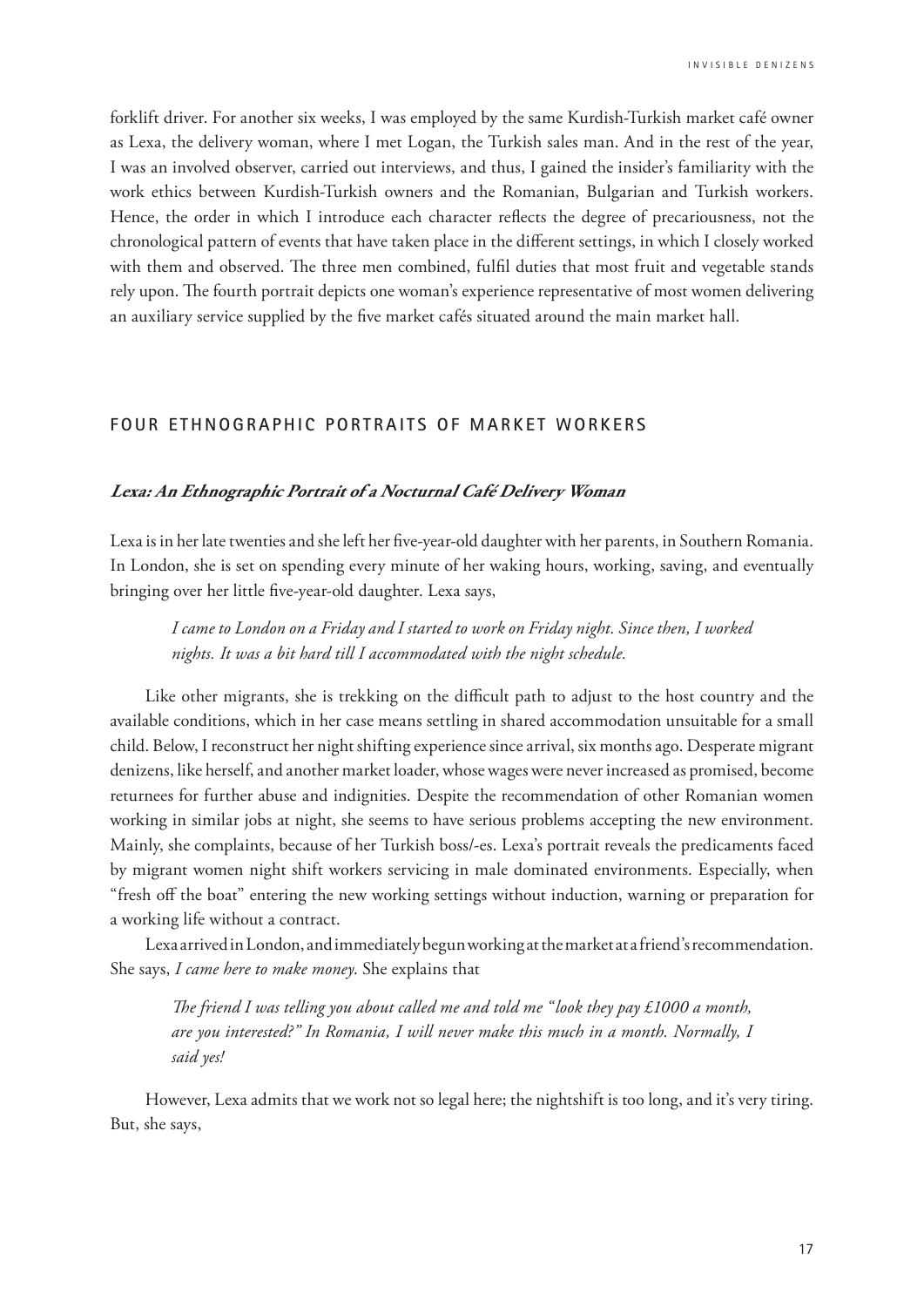*In Romania income is low (10-20M RON/£150-300 per month), we come here and work without a contract and on low wages [too]. We come here to work for £200 per week, which for a Romanian would be enough for one month in Romania.8*

Lexa's consideration and motivation for moving to the UK is very clear. Not so clear, at this stage, is why she works nights. So, that I understood why, I encourage Lexa to detail her night shift working experience. Her shift patterns and the time spent at work comprise of 11/12-hour night shifts, starting around 9-10pm and finishing no earlier than 9am. When she took this job, Lexa had no previous experience of working in a cafe. For two weeks, her duties were mainly to clean the kitchen, learning to prepare fast foods, and gradually serving customers over the counter. Then, she moved onto delivery of hot and cold drinks and food to market workers or visitors.

Most customers were male market workers of other nationalities (eg. Chinese, Turkish), and not native English speakers, which did not help improve her already limited language skills. For example, the Chinese customers were asking coffee with *tsugār* and she could not understand their accent. Besides, being indoors for eleven hours, and working aside her boss became problematic, which led to several disagreements till the inevitable occured. So, she talked to him and asked to work in a different cafe. She says that, *I moved to a fish market cafe where English customers dominated over other nationalities*, and only then her English language skills improved significantly.

On the flip side, women working in the market café experience more indignities, but some mirroring men's experiences. As described by her words,

*They pay us under the minimum national wage and that a 12h night shift becomes longer, you never know. You go to work, but you don't know when you finish.* 

I turned up at café C2 to interview Lexa, on a Saturday morning. As I stepped in, Lexa was disputing her pay cut by the café manager, and my ex-employer too. Later, when we exited the market site, I asked Lexa if she would speak to me about it. She reconstructs the events leading up to it, in reverse. Lexa explains that her boss justified cutting her pay simply because,

*I didn't turn up on a busy shift. So, he cut two nights of my pay, instead of the only one missed. This is not normal, Lexa notes. But, there is nothing we can do. It's our fault really, because we accept to work in these conditions, which are laid out by them.* 

In addition to this, they stopped the deposit from her salary. Lexa goes into such detail and says that

*Even the way they stopped my deposit. It's not normal! I understand that this is how it works here [in the UK]. Even my coworkers told me that their deposit was stopped - but, on monthly basis they took £20 during a whole year. But in my case, they stopped the whole weekly salary as deposit, for two weeks in a row.* 

As her ex-coworker, I observed her often arriving on shift and ready to sleep. She came in straight from her other day-job. She was a janitor who also did room service too, and complained about how demanding the hotel customers were. And that she never knew if her nine-hour day shift, ended or if

<sup>8</sup> Starting with February 2017, minimum wage in Romania will be increased from €275 per month or €1.65/h (1,250RON/ month or 7.38/h) to €319 per months or €1.88/h (1,450RON/month or 8.56/h)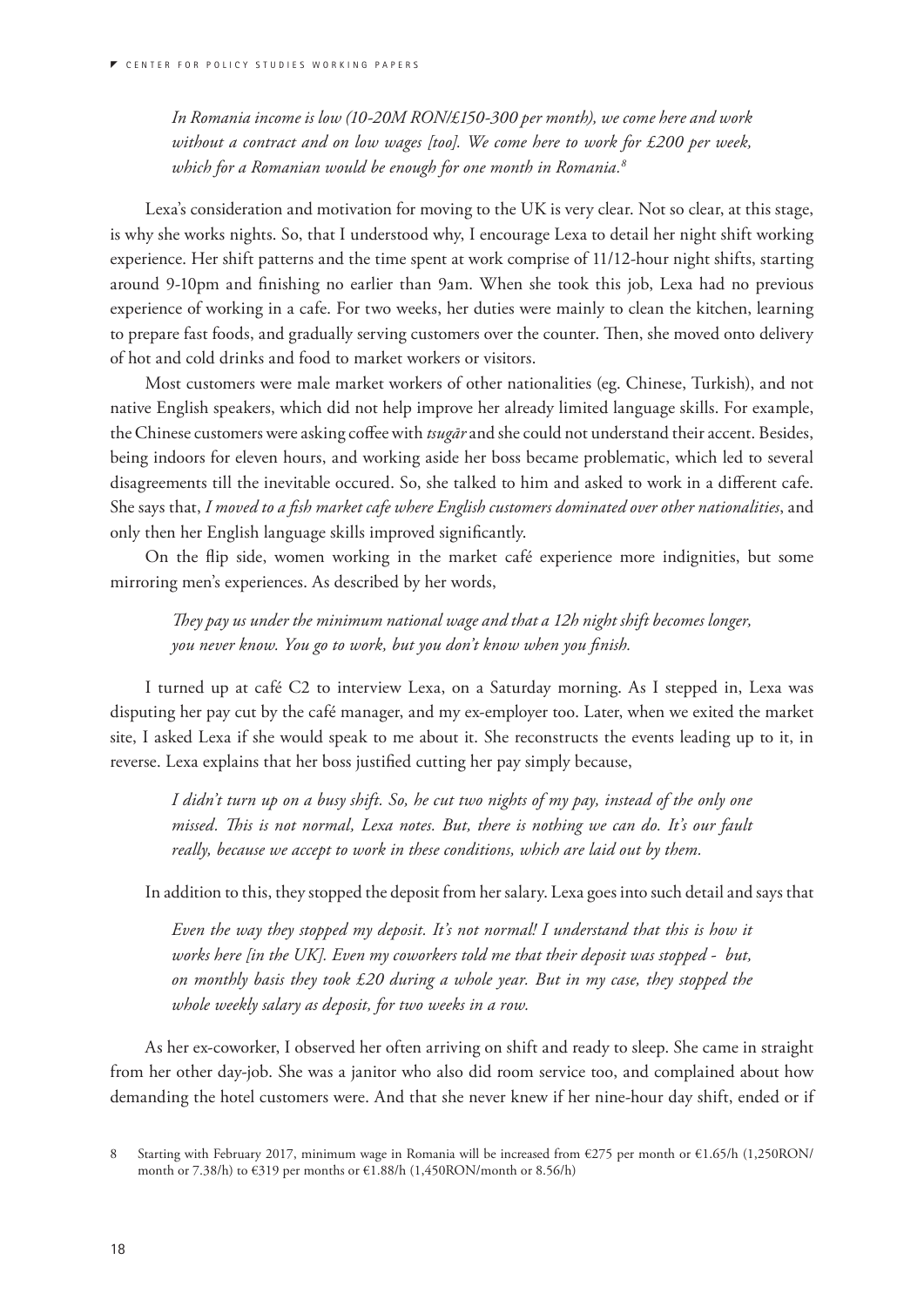they would request for her continuing. Often, such unexpected request would cause her delays. Though she asked the manager to let her start later, like everybody else on the team he refused her. Within the space of 6 weeks, the time I worked in this café, three women came and left this role, some within the first three days, others within weeks. Lexa was the fourth delivery woman, determined to hold on, and held onto it till she could not.

When we did the interview, she was determined to denounce her abusive employers. She had the two weeks' deposit stopped by the owner of the cafe in the fish market, which he has not returned by that point. Meanwhile, the same owner's business partner who was managing this café (C2) at the fruit and vegetable market, also deducted two nights' worth of her wages, though she has only missed one. By December 2015, the time when I finished my fieldwork, Lexa, like Azí the Bulgarian forklift driver, returned to work at the market. Alas, she returned to the same employer who abused her rights in the first place. Though, Lexa dealt with that, but she could not do anything about her employee rights, such as protecting her wages or disputing successfully the deposit retainer. As she describes, confronting the manager on his inadequate proposals,

*It affected my salary rights, in the way they cut my salary, without any reason… though they gave me all sorts of reasons. Like, how I did not work as required during the week. Because I didn't pay attention, etc.* 

Though she was not saying it openly during the interview, she said to me off the record, that the cafe owners made indecent proposals to her. Having not succeeded in that way, he began talking inappropriately and abusively to her, and two other migrant women who have worked for him; though he never behaved inappropriately to me, another male, or to the other two English females who have joined the cafe during that time. I interviewed separately the cafe owner, also the business partner of the above-named manager, who stopped her deposit. I asked him if he recently had or observed any inadequate experiences with the workers at the market, he defensively asked, "Unacceptable? Why?" Then, he quickly switched the conversation to the hardships he experienced during his time as a night worker.

Despite her experiences so far, Lexa believes that it's OK when you work on 8-hour night shift, legally, and on a regular night shift pattern, none of which applies in her case. Nevertheless, she says that having worked here for the past six months on the same pattern, my body got used to it, in a way. But, having also worked nights in Romania before coming to the UK, Lexa compares that to what she experiences now:

*I used to work two nights a week in a casino, in Romania. And now that have been working in the UK, nightly for six months, I think that you don't really have a life. It's just work. Nothing else. I think that you don't have a life when you work nights. You get home tired, you sleep, you have no time for children. You wake up 2 hours before the shift and this way, in the past 4 months, my life was spent on work, sleep, work, sleep. The body gets exhausted.*

Perhaps, Lexa's portrait canvased above offers a window for further reflection, firstly, on the contributing factors which attract migrants to big cities, and secondly, and specifically on women's labour migrants' precarisation in the form of bonded labour. As with Allisson's (1994) ethnography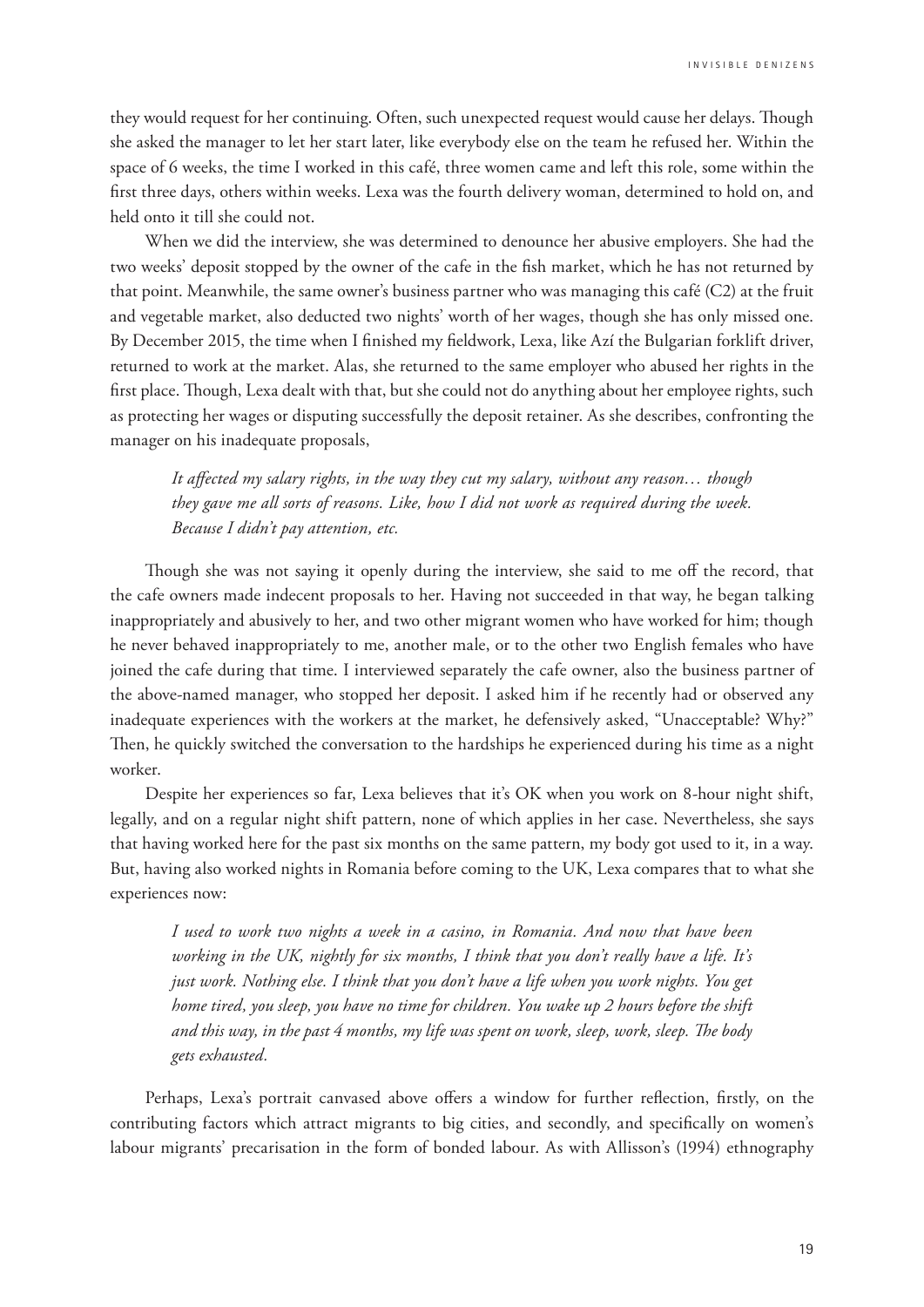of the hostess club, having switched from being a loader to a cafe worker I was confronted with new insights unreachable to me while I was prescripted not to leave the store, as to what a cafe worker needs to accept on this role when servicing males. First, the café market service is 99% composed of women. Second, women's role is not just to serve but also to bump up the sales through the night for working men to spend more than they could afford. Third, I was the 0.5% male server, the other 0.5 % was made up by the off-call deliveries supplied by the manager when the café was short staffed. On the second night of my employment at C2, I was ridiculed by my former coworkers because I took a "woman job". Innuendos such as lifting my apron became the delight of my new clientele, loaders and market traders, but specifically of those who felt more familiar and thought that it was acceptable to joke that way.

The four ethnographic portraits of a sales man, supervisor, forklift driver and café delivery woman canvas the lives of these migrant night shift workers from Bulgaria, Romania and Turkey, living and working irregularly at night, in London. Except Lexa, who is in her twenties, the three men are in their mid-thirties. The migrant trajectories however, differ in all four cases. Logan arrived from Turkey, as a teenager to join his sister already living in the UK. Gică and Azí travelled alone, at first, then brought their families over, and Lexa was in the process of doing so.

As for their time night shifting at the market, Logan has been there for 17 years, Gică for almost eight, Azí worked four years, and Lexa only six months. By the time, I left the field site, Azí had already left, and was unemployed, and living in the temporary accommodation with his wife and three children. Lexa was an exception in terms of education. Her high school diploma however, was not an asset to rely upon and find a decently remunerated job in Romania where national minimum wages are so small that she could not envision to prosper under those conditions soon.

The males, had only been educated up to the primary school level, and had no professional background to fall upon. Nevertheless, they had their bodies to muscle the loads of exotic fruits and vegetables and the Turkish language skills to get employment at Turkish owned companies, trading at Spitalfields market. Whilst none of the four people suffered a drop in their professional status, three out of four would have wanted to move on, but could not due to lack of English language skills.

In different ways, their lives were trapped; for Gică and Azí between hopes to save money fast and support their families; Logan loved his job and the remuneration that it brought, but was nostalgic of the missed time with families that he has built and lost along the way; Lexa was the only one at the start of her night shift experience and building high hopes to bring her daughter over to the UK. Though she already spent her first six months between working and sleeping to save every penny she was nowhere near achieving her primary goal – being together with her daughter.

The experiences of the night shift workers at the New Spitalfields, had much in common with other migrants working in London's night-time economy; with Brazilian rickshaw drivers, Romanian night auditors and receptionists in hotels or construction workers at Gatwick and chefs in China Town, whom in different ways have lived with precariousness, growing more isolated from the greater segment of society, and alienated from their families in the home countries (Lorrey, 2015). Despite that, working at night in London, as my respondents reminded me, presented an attractive destination for a more lucrative venue, especially for those who lacked English language skills, which in my respondents' cases was in excess of 99%. But, as long as their worked provided an honest living to realise earnest dreams, the precarious living and working did not present an obstacle enough for them to consider other venues.

For an onlooker, their resilience to confront hardships may seem justifiable as long as they eventually reach their aims. However, as a researcher-insider with the "sleepless bats", I have learnt that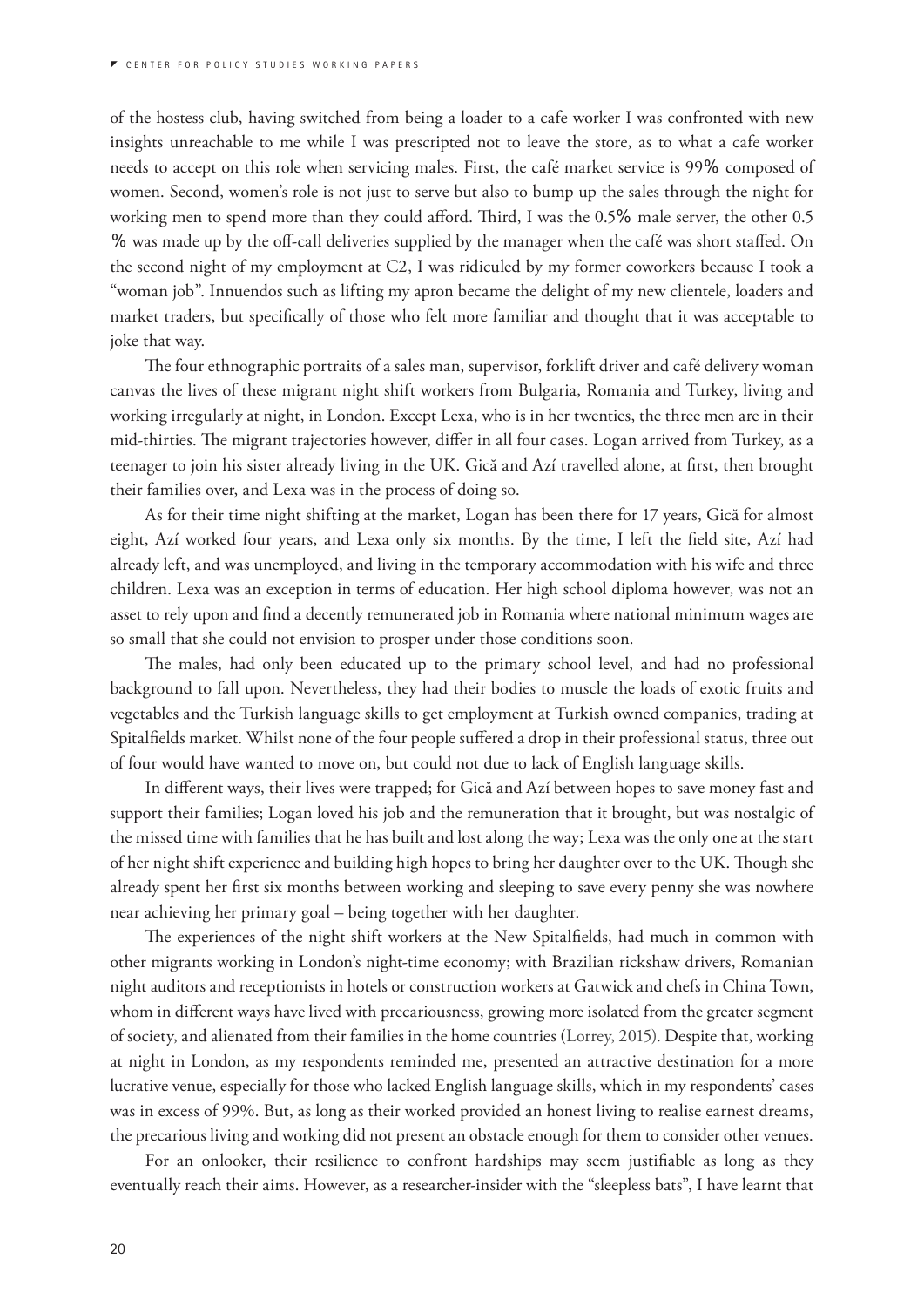<span id="page-21-0"></span>these returnee migrant night workers, often return resource less and penniless, begging their abusive managers to give back their old jobs. Indirectly, asking for more abuse, indignities, and ultimately, as Ehrenreich found with the low wage earners in the US, once made to feel unworthy enough by their managers, they started to believe "that was their actual worth" (2010:211).

## **Azí: An Ethnographic Portrait of a Nocturnal Forklift Driver**

The Turkish word *gurbet* has Arabic roots and it means "being abroad", "away from home, from the homeland". Sometimes *gurbet* is used synonymously as "exile" as in involuntary/undesired foreign travel out of necessity. To Azí, the forklift driver, *gurbet* means

*You've left home for another place, for the first time, you're bored, missing home, friends… if you've left home on your own … you're missing the wife, the kids… missing everyone. You don't know the new place… you've left home for the first time, I don't know, it's hard… you're crying, you're missing home.* 

Azí is a Bulgarian Muslim migrant of Ottoman descent. Often, he would preach me from the Quran, and told me that in Bulgaria he was offered to become an imam. He would have probably become good at leading the prayers in his deep voice and with the enthusiasm he showed. Instead, he left Bulgaria for the first time at the age 15. At first, he travelled alone throughout Europe; first to Greece, Italy, France, Germany, and lived in the UK for the past four years. His limited education constrained him to work nights at the market, first as a loader, and later I watched him in awe maneuvering the forklift. But like many poor migrants, he was penniless and jobless when he arrived (to UK). I met him in early February 2015, when I was hired by the same company he worked at. He is the only bread winner and on the one day off, he would spend his spare time with his wife and two children. He recollects that upon arrival

*I looked for a job… From the start, I found one here [Spitalfields market] and I stayed here since. I have been working at the market for about … 4 years.*

As a forklift driver, he enjoyed the challenge and was confident in his skill. Few days after he passed the test, Azí approached a pallet laid long ways at a speed (other forklift drivers would not dare), and smoothly inserted the right fork at a 45º angle and while going in forward at the same time he used the lever to his right hand to adjust the mast so that it pushed the right corner of the pallet till it would turn the pallet sideways. The pallet then fit the forks, like a glove on the fingers and not conversely. This operation would take Azí 30 seconds to complete. While for an amateur driver such as myself, after months of practice, it would still take me several minutes for the same task. Azí was in complete control when driving the forklift. He was maneuvering the pallets of produce like a peregrine. Once they spotted a woodpigeon they could kill it in midflight. So was Azí loading pallets surviving the pressure that forklift drivers face when working for a Turkish company. You need to be as fast and precise on the ground, as the peregrine in the air or sooner rather than later you are back to loading pallets.

Like the rest of us night workers, Azí would work six nights a week, from 10pm till 9-10am. On average, he would work 11+ hours per night shift, summing up to 66-70 hours per week. Azí had a raw instinct, at work, in action. He was swift in mind and strong in body facing the sort of effort required under such pressures. He was over 6ft (almost 1.90m) tall; his thick arms and legs were long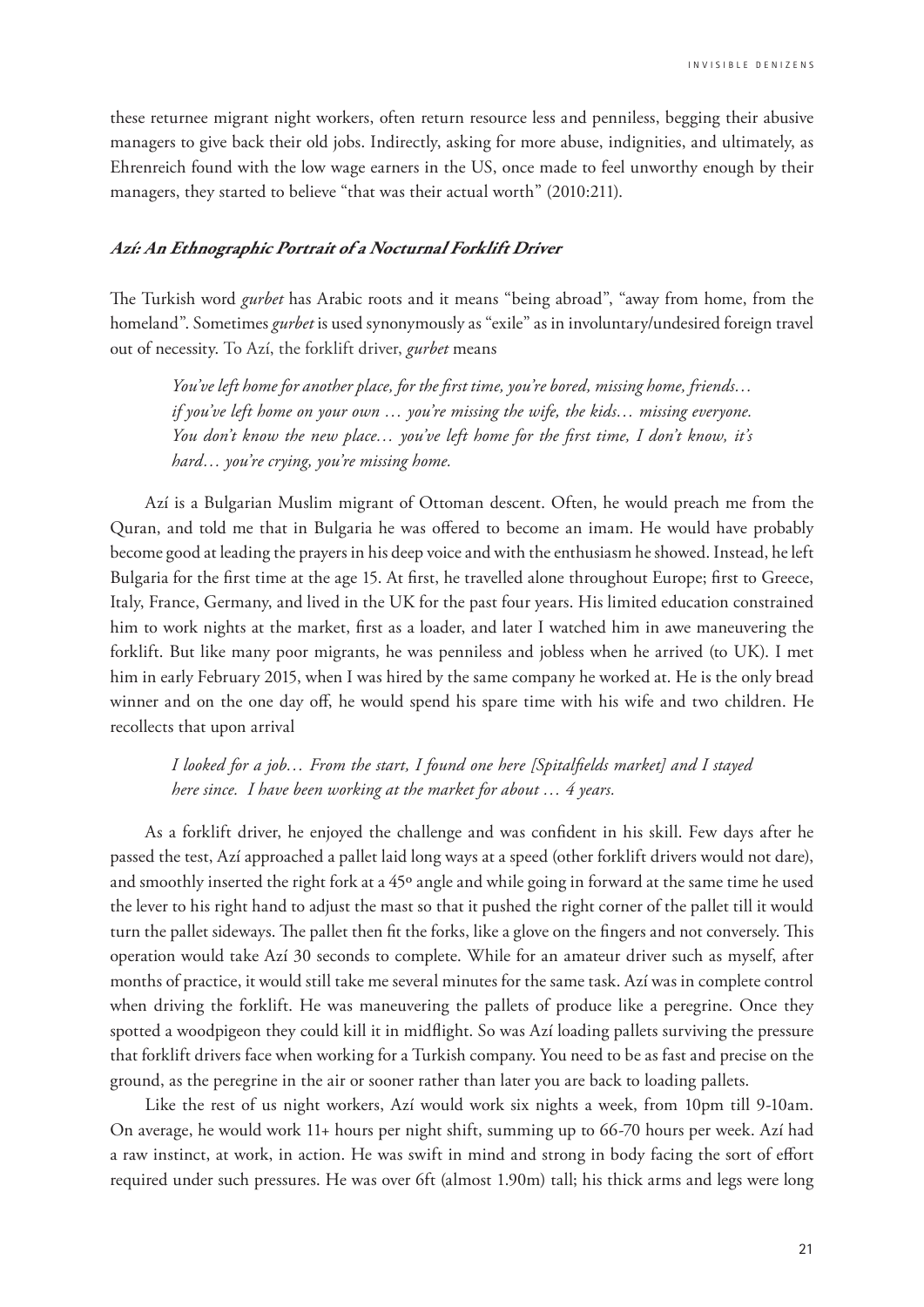<span id="page-22-0"></span>and muscular. His fingers were as thick as a Cuban cigar, and they gripped powerfully. As a loader, he would pick up and put on his shoulders 12-15 crates of Mangoes, each weighing 5-6kg; or take 10 sacks of onions, 5kg each, in each hand. He stepped fast and he was enjoying this physical work and the fact that he was skilled to prepare hundreds of items on one pallet. A very skillful task! If one put a crate in the wrong place the 2m high pallet loaded with wooden crates, plastic or cardboard boxes, sacks of potatoes, all would fall and crack when hitting the unforgiving tarmac.

Managers and salesmen are under pressure from the rushing customers, and they project it in turn onto the loaders and forklift drivers to finish the orders fast. On one hand, Azí says,

*As a forklift driver, compared to loader, it is a bit easier. But, it is a different tiredness. It gets stressful. Your head gets tired. You understand? But, it is better because your body does not get tired… (long sigh)… That's how it is… Night work is … a hard job. This work, working in the market is hard.*

On the other,

*I don't know English (much). If I wanted to work somewhere else outside of here, I don't know speak English well enough. For now, we continue like this. We'll see for how long.*

Overnight, in September 2015, they became homeless by their landlord. The Police evacuated them and the Hackney Council housed them under the emergency regime procedure. The whole family's belongings, the two children were moved in and out of the hostel three times/nights before the Council gave them a temporary home. During this crisis, I saw different side of Azí. When at the Hackney Council, housing officers would not speak to him because he was not entitled to housing. They would speak to his wife only because she was the only one entitled to support. Azí was unsure and quiet during this experience; though he dealt with it calmly, as if he has seen this kind of fragility before.

Azí is now father of three<sup>9.</sup> When I first met him at the market, he only had G and S, a boy of three, and a girl of thirteen-year-old. But since, his wife gave birth to Sunny Day (literal translation from Turkish). In February 2016, Sunny Day, their youngest child, was born in this accommodation. All five members of this migrant family from Bulgaria, have been living in one bedroom temporary accommodation in North London, for over a year now.

Seldom, I contacted Azí after I left the field site. In May 2016, when I met him again, he stopped working saying that he has had enough. However, during a skype conversation in December 2016, he returned to work at a different company on higher wage, but by May 2017 when I last saw him, he returned once again to the company where I met him in 2015. Azí's portrait depicts a migrant denizen away from home, insecure of his future at the market, and in the UK, not knowing whether and for how long he can cope with his nocturnal rhythm and sleeping frugally, diurnally. Regardless, as with other night shift workers at the market, he too returns to the same place, same prospect-less night job.

#### **Gica: An Ethnographic Portrait of a Nocturnal Supervisor**

Gica migrated to the UK in 2002, from southern Romania. He is a Romanian citizen of Turkish descent. He speaks Turkish and follows Muslim traditions, but does not practice. By the time I met Gica, his wife moved back to Romania with their three-year-old boy, who has been diagnosed with

<sup>9</sup> Between finishing the fieldwork and writing-up this paper (June 2017), his wife gave birth to their third child.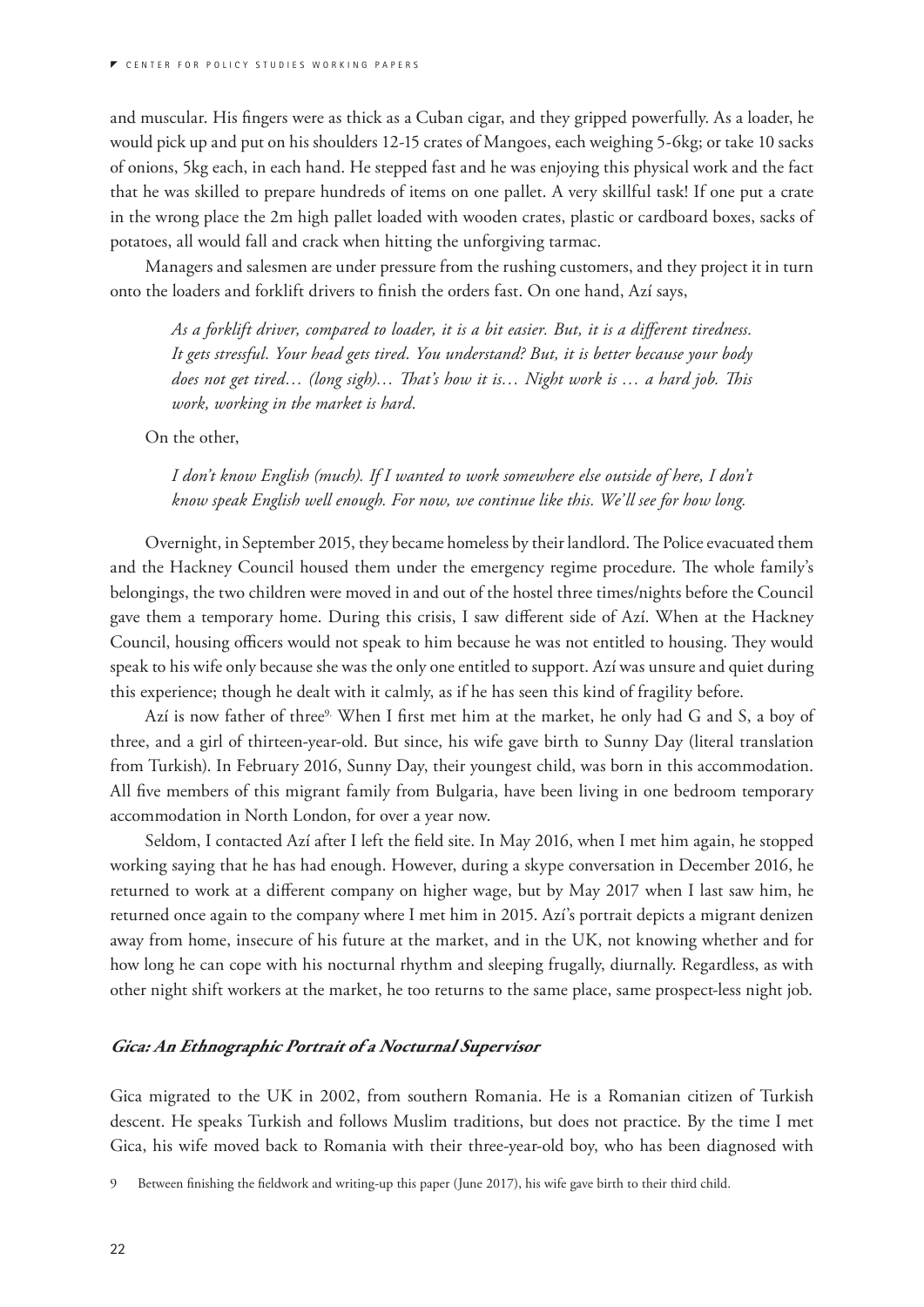Asperger's syndrome. Following the diagnosis, they decided that it was in the child's best interest to receive the long-term medical care he needed in their home country and with the support of his wife's parents. Since, Gica saw his wife and child only few months at a time, in any one year.

This portrait illustrates what I borrow from Richard Sennett, that "power is present in superficial scenes in teamwork" (1998, p.114). This, I have noted, not so much so in Logan's work ethics and world views, as in the practices of others, like Gica, the supervisor-in-charge, training the new loaders, like myself. Gica's portrait allows me to illustrate that the acculturation process of new workers is embedded in the embodied histories of enculturated experienced workers, like Gica.

Gica has been working at this 30-employee fruit and vegetable store for about 4-5 years. From Sunday to Friday, nightly, he supervised and dispatched the orders onto us loaders, and was making sure that we completed them – that is, loading and preparing the produce onto pallets, inspected afterwards by the check man. A check man approves to have the pallets transported to the customer's vans, by forklift if the order has been completed without missing or mistaken produce. Besides of his supervisory position he also fulfilled the role of the check man, but first and foremost Gica was an experienced loader. I sketch his profile below including aspects on his migration history and certain demographics that I gleaned from him or other colleagues.

In Romania, he was a night porter in his home port town, Constanta, in Dobrogea region, as well as in Cluj-Napoca, Transylvania. While in Cluj, he worked for his older brother, whom at the time managed a wholesale trade in fruits and vegetables. However, when his brother's business collapsed and he moved to the UK to work in Spitalfields, Gica and his younger brother followed to work at Spitalfields market. Months later, his other relatives followed suit. Besides the three brothers, during the eight months I also met one of his cousins, and two brothers-in-law, who were returnee migrants and have been travelling in cycles between the UK and Romania for several years. He works and shares a three-bedroom terraced house with same relatives, plus his sister, sister-in-law, and nephew.

At times, I would arrive earlier than Gică for the night shift. His forged iron-arms merely move alongside his body, while walking. As I watch him, his brother and his brother-in-law approaching the store (the three always arrived at work together), he appears stocky looking, 5.4-5.6ft (1,65-1,70m) tall, and shows more apathy than his two companions. Shine or rain, he wore the same blue baseball hat covering his nearly bold head, at his age of thirty-one. During the winter months, with temperature in the market hall dropping below 0ºC, he would always wear his blue jacket with thin, white and yellow lines on the side of the sleeves. His sullen face, barely pulled a smile most nights, except if a cafe woman would pass by whom he would immediately chat with. His face reflected a concerned mind or rather, one mind with many personal concerns, and it begged mercy. Yet, underneath this persona, it was impenetrable to reach his real intents. More so, Gica refused to be interviewed.

His portrait is canvased entirely on the backdrop of my own impressions as I participated in and observed him during the five months that he supervised us, loaders and porters. In most conversations, he would raise issues to validate certain judgments he may have construed alone. One such example concerns his interest in how much money I would make from selling the book I was planning to write about them, the night shift workers. We both seemed keen to delve below the observations. Admittedly, during our conversations, I too made suppositions on his mercantile motives, for example. During, the twelve-months period when I frequented, either as worker or observer, our conversations happened unplanned. We talked rather haphazardly, always of his own accord and intent.

23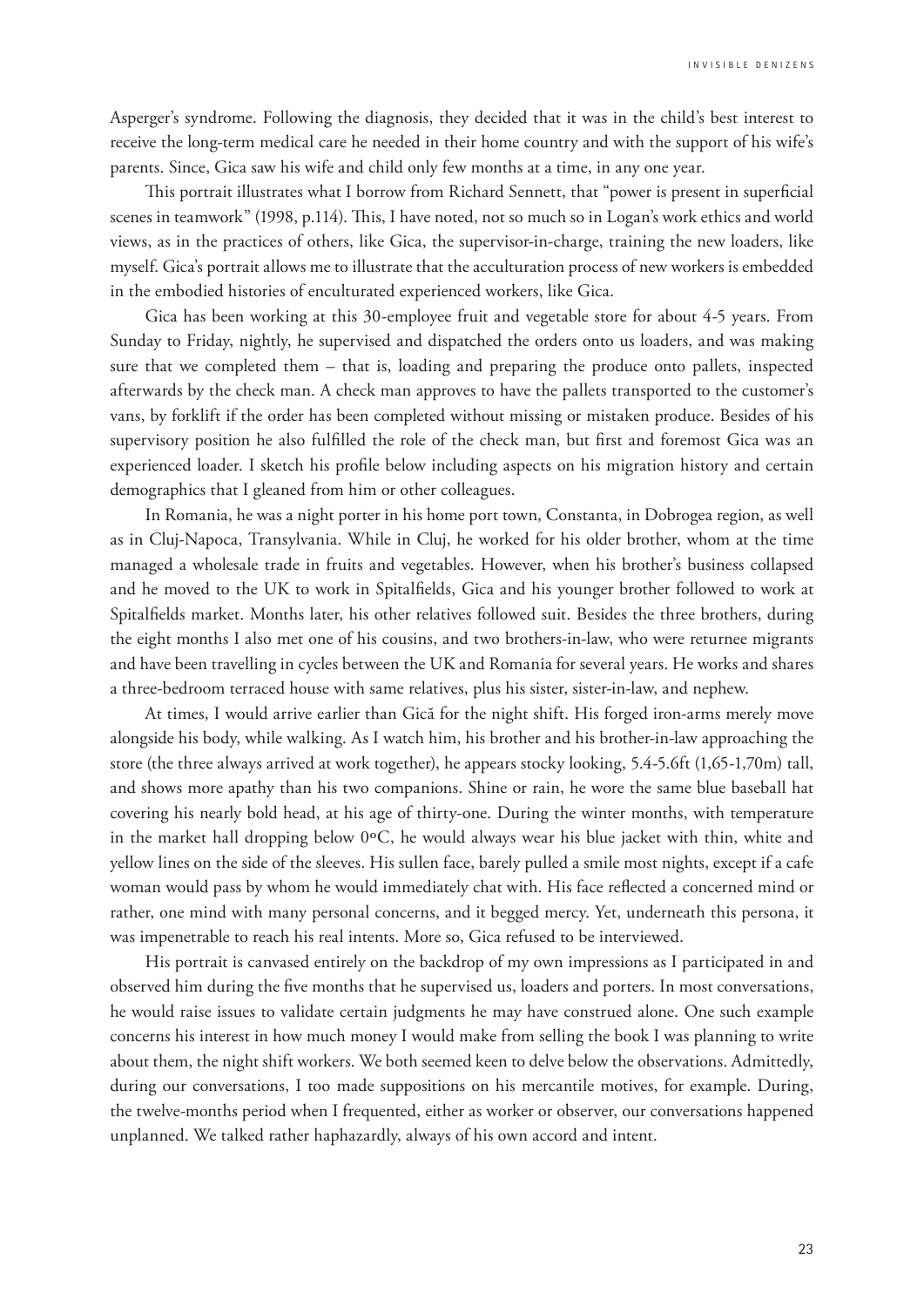<span id="page-24-0"></span>However, over the course of several months I noted in similar occasions when the supervisor deceived his coworkers through similar practices, some whom admitted being docile, obedient bodies or "dead men walking", to use another coworker's expression. There were nevertheless, inconsistencies in his usual behaviour or what I sketched out as being his usual mood. One night, my body was shivering and I told him. Gica showed empathy and gave me a Nurofen tablet which released the cold for the next few hours of the night shift. I was moved by the gesture he made, but it fit his idiosyncratic behaviour. On a different occasion, about two months after I started to work under his supervision, he invited me to have a drink with the rest of the team/gang. In my notebook I wrote that,

*One Saturday morning, around 7-9 am Gica approached me. He's telling me that I should have a drink - whiskey and coke - the usual Saturday mix bought from the money he makes on the pallets sold to truck drivers.*

In the finishing touches of this portrait, one relates an instance which took place in the early hours of the morning. Towards the end of this shift, when produce was loaded from the lower to the upper floor and into the fridges, I asked the supervisor to allow me to practice on the spare forklift, but he turned to me and said that,

*If you wanna practice, you come early in your own time. In the mornings you can't do it anymore because I don't need forklift drivers, I need loaders. You come and practice on the company's money and then go-ready at another to ask a better pay.* 

His younger brother was standing nearby. Having heard what Gica has just told me, he says:

*Look at this hairy guy (a Bulgarian coworker) how he lifts the loaded pallets, not like you, wondering outside the market hall for one hour and brings three pallets. You come early like Gica says. Not collecting empty pallets. You need to get going with loaded pallets.*

Somewhat strange, I thought, this intervention on his brother's behalf. However, pertinent because I could see more clearly that in the "back stage" Romanians were clashing with the Bulgarian and Kurdish-Turkish coworkers. Weather this incident builds the case for a discussion on "ethnic lens" vis-a-vis solidarity and competition is a different question altogether and it will be thoroughly analysed and discussed in the fifth and conclusion working papers.

#### **Logan: An Ethnographic Portrait of a Nocturnal Salesman**

Logan is a 34 years old male of Turkish descent and naturalized British. He was born in Giresun, a sea town situated in the North, bordering the Black sea. Even before Logan reached age 16, he worked nights on Saturdays on a dairy farm. He recollects that upon arrival to the UK to visit his sister as a teenager, he did not speak a word of English. During the time he has been working nights at the market, he was married and divorced twice. His two girls from the first marriage live with their mother, and he sees them regularly. He had no children with his second ex-wife.

I foregrounded him, as the "successful" market night shift worker because of all respondents, Logan has successfully navigated through all the roles he held for the past 17 years of night shifting, at the market. The moment he arrived in the UK, he wanted to work at the market. As he recollects, I see his face lightening up and hear excitement in his voice. Logan says,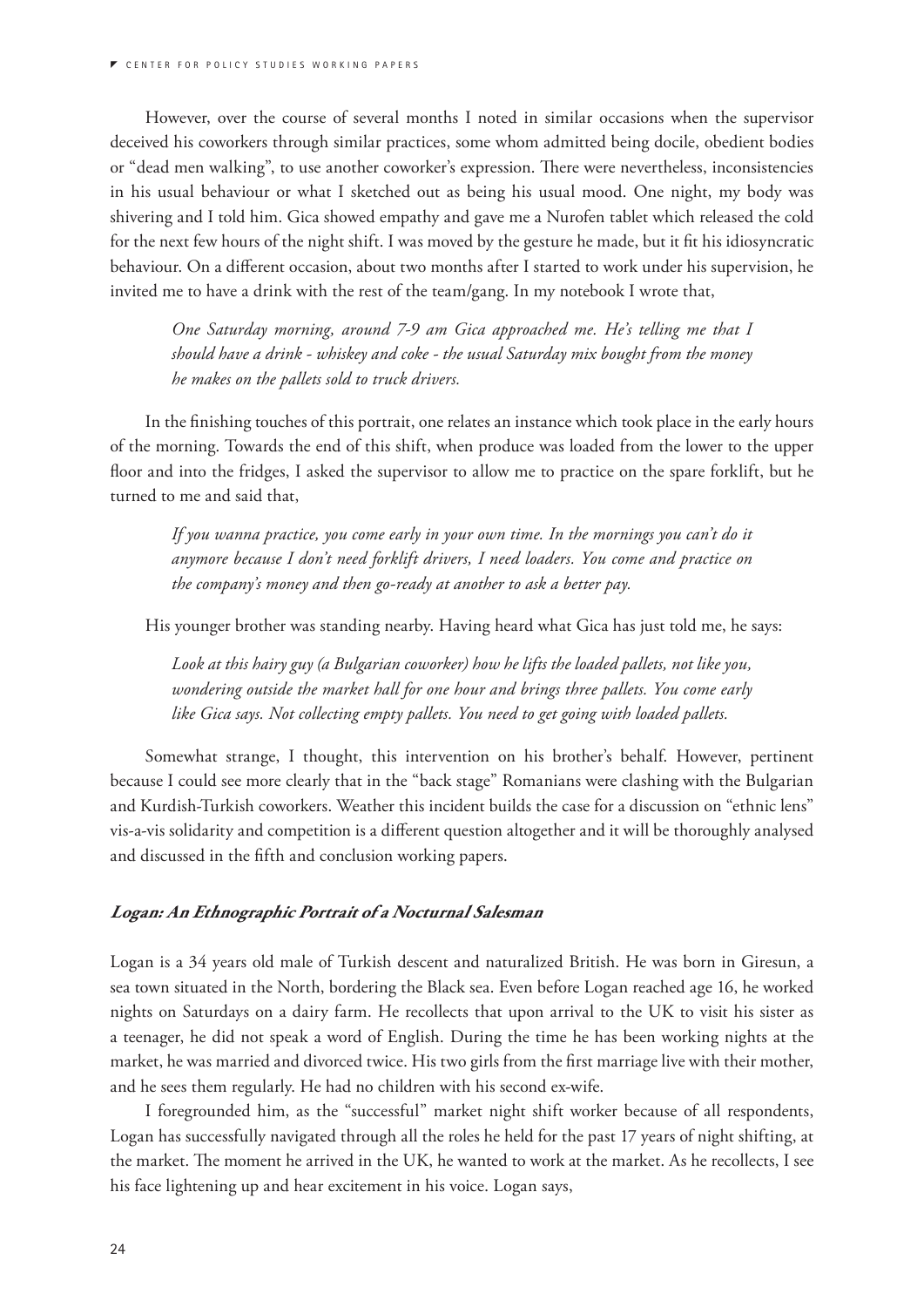I N V I S I B L E D E N I Z E N S

*I have been working in this market since I was 16. I saw the excitement and the life in the market and I wanted to work in the market. But I couldn't, because … they said you had to be at least 16 years old. I went and when I was 16, I came back, asked for a job. And it started from there. I started from the bottom, I worked my way up over 17 years. … In my early days, at the market, I was working for a Chinese company, Kong Ming. Then, I was clearing the bad cabbage leaves, swept the floor, loaded produce and made tea because I was too young for the dirty jobs.*

Another Turkish trader, Kara, told me that there are only three Turkish men working in this market; Logan is one. For an outlooker, his physical features are different than those of other 100+ Kurdish-Turkish males working nights, at this market. He has blond hair and blue eyes, and light fair skin, whilst the others Turkish of Kurdish ethnicity, are dark haired, darker skin complexion, with brown eyes. Currently, he works for a Turkish run company, owned by a good friend of his, Hassan. The owner is an accountant originally and asks his advice, says Logan because,

*I have been in the business for so long. And I've been brought up to manage the loaders, porters [forklift drivers], the buying, the selling… For me there is no kind of pattern that I have to do. I am not just a salesman. When it comes to it, I'll become a manager; I'll tell my bosses they're wrong. When it comes to it, I load pallets, I'll drive a forklift; I'll sell stuff. I don't mind. As long as the business runs, that's all that matters.* 

Compared to large wholesale trading companies, where 5-6 sales men alone are hired to sell all night long and into the day, smaller companies rely on people like Logan with long years of experience for fulfilling many roles. 17 years of working experience at the market allows Logan to be interchangeably, the supervisor in charge, company's owner advisor, and buyer. Fulfilling the multiple roles allows him to speak with authority about his mind, body and sleep experiences when night shifting, as well as that of others he manages. On any nights, and specifically on Wednesday and Thursday nights, when trading peaks, Logan oversees the loaders and forklift drivers, sells all night and continues the night shift into the day, purchasing produce. Logan's cumulative experience, with skills in sales, ex-owner of trading company with contacts in the fruit and vegetable trade, places him amongst those linked into the assemblages of the higher caliber on the hierarchy of male market traders, and puts him in charge of the other workers in his team of five males. Logan explains,

*If I'm in charge, I would like to know where my staff is, at the toilet, at the cafe. It's not the case of … why is he going to the toilet? But when you don't know [where your staff is] it's the worst. It's best if you know. So, if I am going toilet I'll tell my boss, so he keeps an eye on [the stand].*

Logan further comments that at the market, there is no guarantee that *you'll get full holiday pay because you're working full-time*. *It all depends on the company's policy one works for,* he says. And on sick leave policy he explains that, again, it depends,

*If you work for an English company, you get sick pay. Up to certain time. If it's reasonable, but if you get sick twice a month, hold on a minute, this becomes a habit.*

25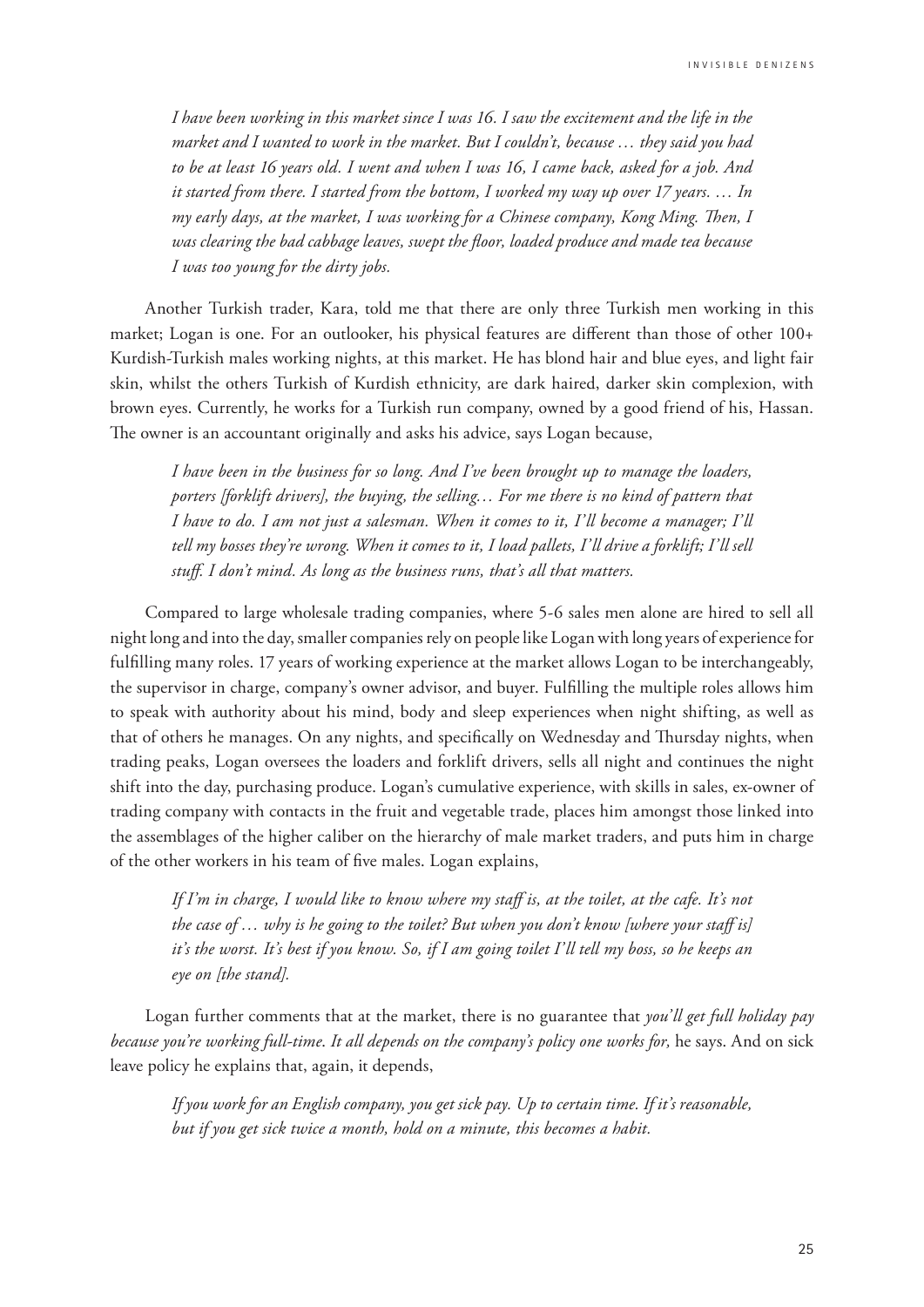I ask Logan to clarify his company's policy on annual leave:

*You get two weeks off. But my agreement is that I get five. If you add the two, three days, here and there, it will be about six weeks. Ya… if you add it all up, I'll do about six weeks in total.*

So, Logan gets six weeks' annual leave per year, while others two. Notably, there is no unifying policy applied by the CoLC. Market workers are employed and paid directly by the traders, and are subject to those companies' policies, and not by CoLC.

The encultured use of Turkish as the business language for workers and customers alike is yet another illustration of work ethics or trading practices at Turkish owned companies based at Spitalfields. Most customers of Turkish owned companies are Kurdish-Turkish grocers themselves, convenience stores' managers or drivers hired to purchase and transport produce at night, for restaurant and shop owners supplying fresh produce across North London, throughout the day. The above mentioned 'inhabitants' of the market are acculturated to such business ethics. However, equation changes when we speak about the Pakistani or Romanian non-speakers of Turkish, working for market-based companies. And, I probe Logan if similar practices are encultured by the company he works for.

*Yes, he says; and if you want to communicate with people you'll find a way. You understand what I mean? … If you wanna communicate with someone of a different nationality, and there is no middle language that you both understand there is always a way. And that person will be able to understand you. Plus, if you want that person to understand, you'll try to explain the best you can.* 

Having observed on and participated in several team meetings at the Turkish company that I worked for, I am aware that such approach is counterproductive unless all workers speak and/or understand the same language. But, Logan insists that his work ethics are different, partly resulting from his acculturation to the English work ethos which is more flexible and inclusive of basic rights to humane, dignifying working conditions. The right to have regular breaks throughout the shift is one, and respecting the official working hours of the market is another. Nevertheless, due to my insider's position I participated in and observed on practices at several Turkish companies. I have been subject of and have seen other workers not allowed to leave the stand for food breaks or to buy drinks from the cafés at the market. I share my insights with him, but he contradicts me. He is convinced that, they are [allowed] and puts his point of view forward stating that,

*You get breaks when there is nothing to do, when the stand is not busy. They're not slaves; in my opinion, if the job slowed down and they wanna go to have breakfast, that's fine. As long as I know that, go ahead. ...they are human beings, like us; there is no difference between us and the loaders; or porters.*

Logan appears to make a distinction between the loaders and porters needing to show appreciation to the low-level managers or the owner as is the case here. Though he acknowledges other companies" practices, his own words indicate the us/them divide in this way of thinking about the workers he oversees. He confesses: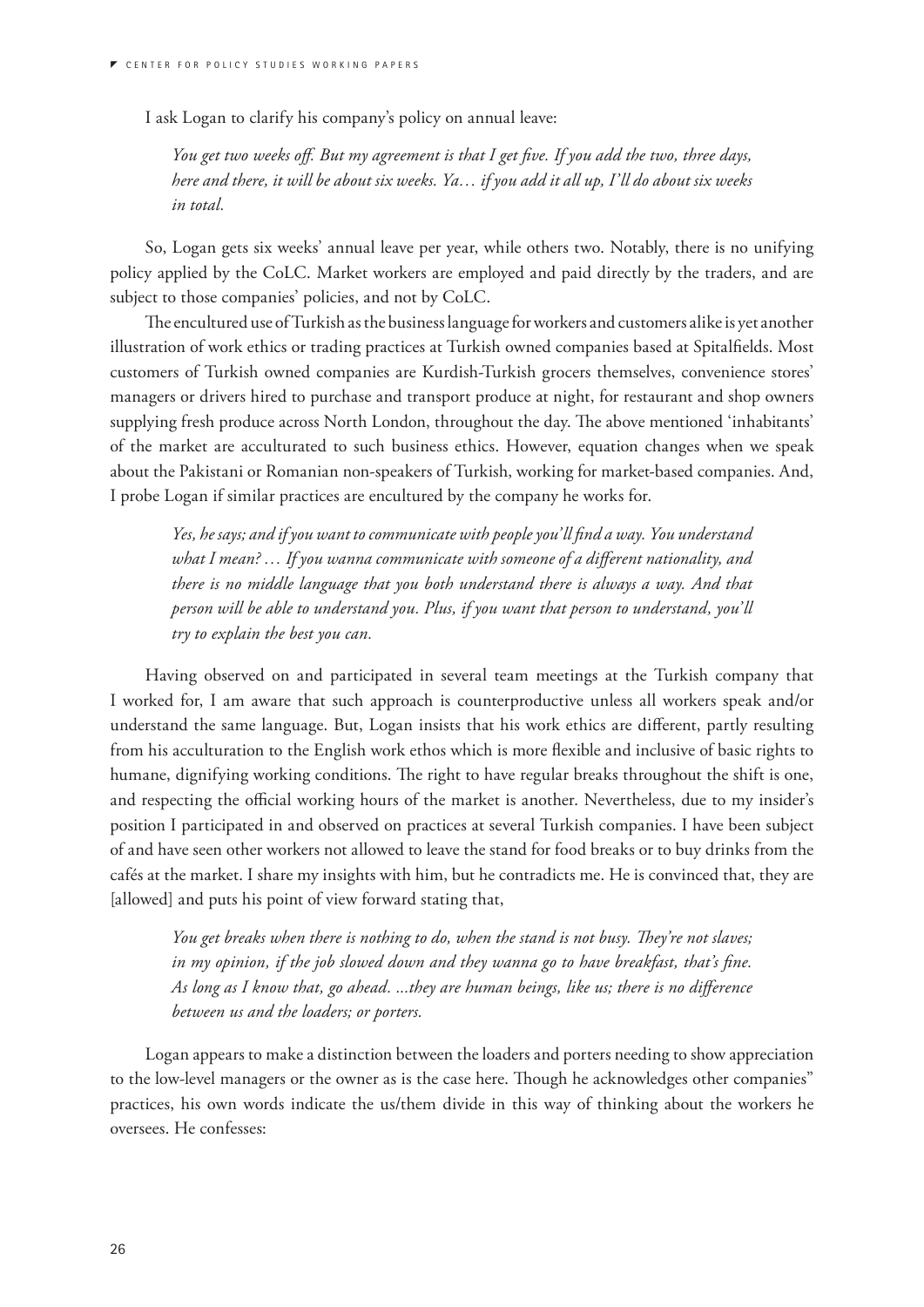*I don't look at it that way. People do, but, I don't. There is loads of them, but that's wrong! They are human beings. There is no difference. If there is a break, let them have it. But they got to realise. They got to appreciate it!*

Despite the striking gap between those, like Logan, who has been working at the market for almost two decades, and the other low skilled workers that I met, e.g. loaders, forklift drivers, cafe delivery women who came and left after short time, I foregrounded him to portrait the lives of others. Perhaps, in his position he copes better than the low skilled night workers. For him, "it just rolls and rolls", as he clearly says, with this job, there is no limit to the working hours, and no weekend.

*You [can] work 24/7. You can get a phone call from a customer, a supplier, when you sleep, when you walk, when you're off, when you're in the street. You can't switch your phone off in this industry. If you do, you'll lose business. And at the moment, the business is very hard. Every little that you try to get is a benefit for you. … So, on a good day you do 12 hours.*

Undoubtedly, Logan is dedicated to this work. However, it has taken over other areas of his life. He was married twice in this business… and got divorced twice. Often, he would sacrifice sleep time spent with his two little girls who would wake him up to play. And he found that worthwhile because he is convinced that,

*Now, when they're small they miss you. When they're going to grow up, they're not gonna be next to you, they're gonna do their own thing.* 

Logan further admits that

*One day you're gonna realise, and you're gonna say, I was concentrated on one thing, which was money. Why did I do it?... But, I did spend time with them. I tried to do it as much as I could.*

However, it seems that he regrets missing the days when they all lived as one family, but they could not spend more time together:

*I'm not really bothered about anything else. Nothing else, really. But, It's difficult. You have no life. You do twelve hours. On a good day, you do ten hours. You go home, your kids are in school. You wake up, they sleep. So, what kind of life you get? You get only Sundays, which is only half day. Saturday you come home, and you're knackered. They wanna go somewhere, you wanna sleep. Sunday you got time off till 4pm. Say, you go out at 10am and finish at 4pm – you've got only six or eight hours, one day per weekend. Once a week, to see your family! There is no social life. … I love my family, my kids, but I love this job as well. What am I going to do if I leave this job? I don't think I can work in a kebab shop or a supermarket, if you know what I mean. I do this job because I love it. I do it from inside deep. I don't do it just for the money.* 

Night shifting consistently and for as long as he has been, accustoms one to the trade environment, a specific life style and to people who share similar nocturnal patterns. As with others whom I heard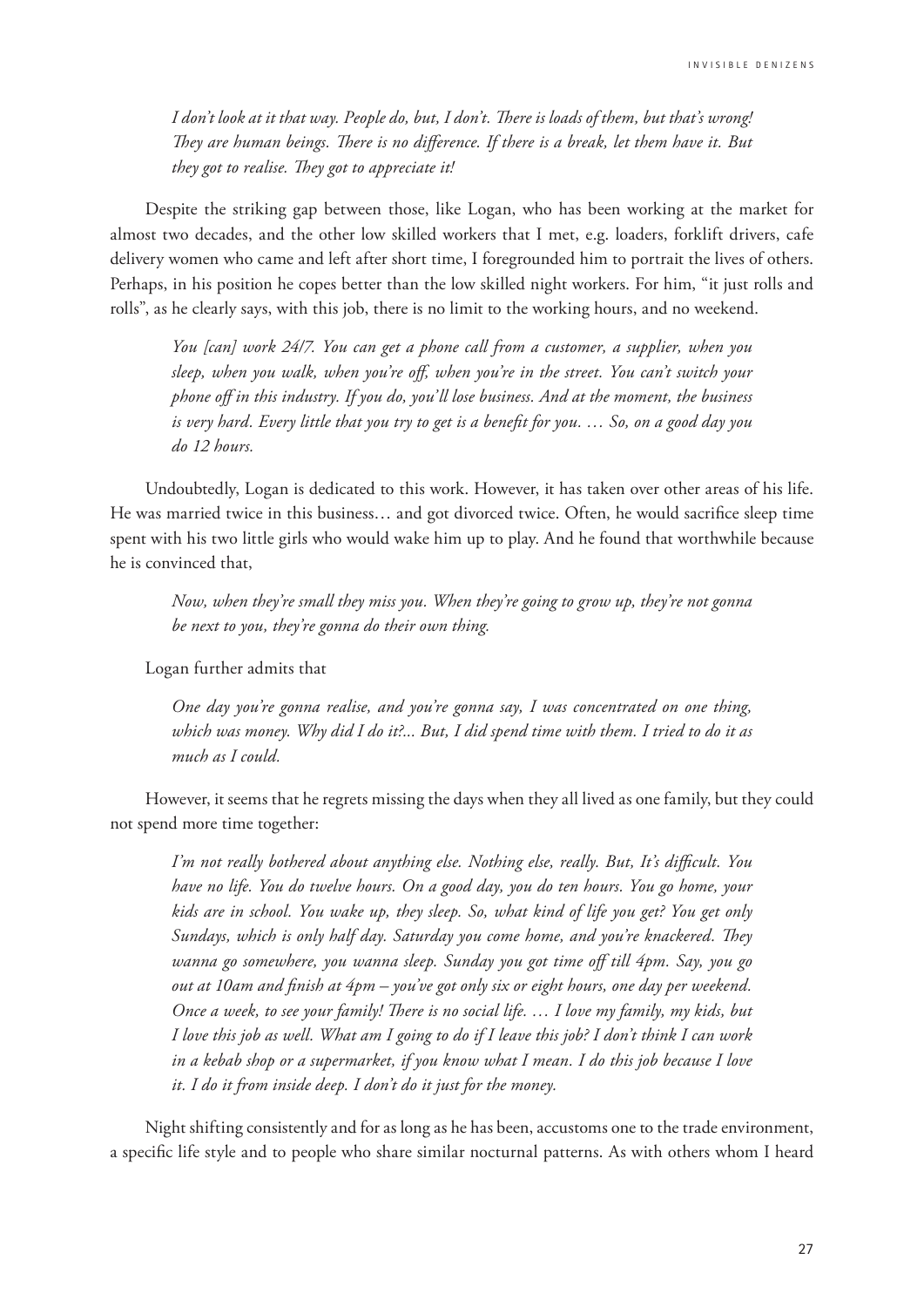<span id="page-28-0"></span>complaining that they cannot have regular sleep patterns, Logan explains that for someone like him who cannot sleep well, the time after work is good for household chores or extra company duties (eg. banking). Afterwards, he goes to bed at midday or after for 5-6 hours' sleep. As a day sleeper, this rhythm suits him well because, Logan says: *if I were to work in the day time, I wouldn't be able to do all these things*. Instead of concluding, the next two sections highlight the extent to which such experiences impact on the capabilities for sociability amongst night shift workers.

#### **ISOLATION AND ALIENATION: PAVING THE WAY FOR BIO-AUTOMATONS**

*Migrants are the light infantry of capitalism. Vast numbers vie with each other for jobs. Most have to put up with short-term contracts, with low wages and few benefits. The process is systemic, not accidental. (Standing 2011a:113)*

Standing's (2011a) *Precariat* is the definition for a disappearing proletariat and an increase of precarious conditions of workers in relation to capital and state. Standing's work contributes to the theoretical body of knowledge of Bourdieu (who articulated precarity to describe temporary or seasonal workers) and others to indicate precariousness. He points out that Weber's notions of class and status could not apply to the *precariat* because it is a class-in-itself, and in-the-making. In short, it is a class of its own which does not yet have a common identity because "tensions within the precariat are setting people against each other" as opposed to being *solidaire* with each other.

The educated migrants holding a degree find themselves at the low end of the labour markets without access to social mobility. They therefore feel frustrated for being deprived of a meaningful life, and consequently seething resentment and *anger* against the celebrity culture and material success experienced by the few. Born out of despair, anomie sets in as "a feeling of passivity" (Emile Durkheim, cited by Standing 2011a). It is the result of sustained defeat, a negative feeling experienced by many in precarious situations, especially when they are labelled as "undeserving, socially irresponsible", or worse, lazy.

These people often lack a deserving place in society and fixed status and thus often live in despair. This results in anxiety-ridden behaviour, insecurity about the future and alienation from today's breadand-butter jobs which they hold on short-term basis. In short, the people are expected to be ever more adaptable in a flexible market, which is enough to make anyone prone to the four As – *alienated*, *anomic*, *anxious* and *angry*.In short, we should disabuse ourselves from the illusions that a short-termist society has something positive to offer to locals born and educated in their own country, and even more so for the migrants. The following two short discussions look at the negative effects and imminent problems faced by migrant night workers suffering from "sleep despoliation", "drifting", and regimentation of time.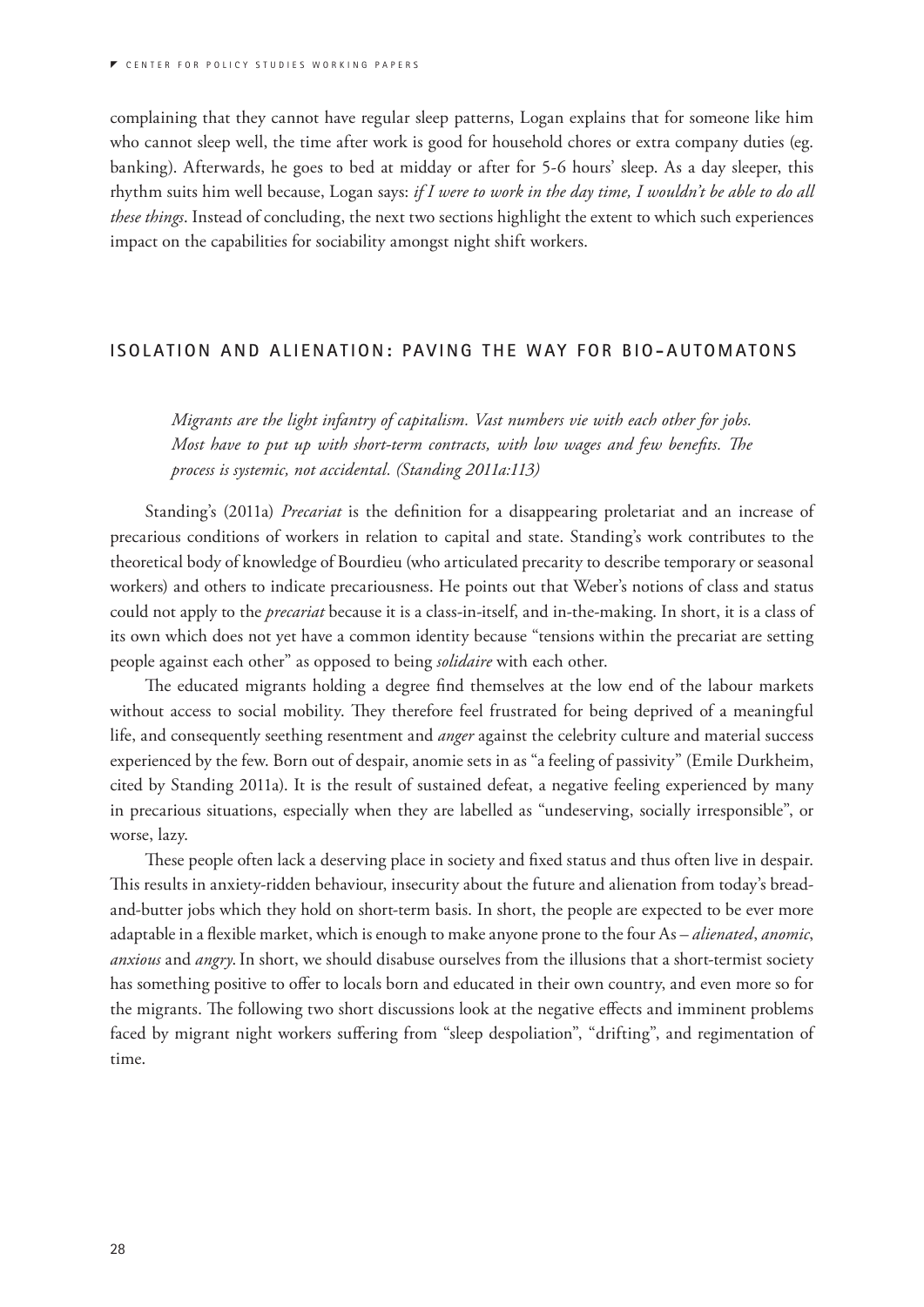### <span id="page-29-0"></span>**BECOMING THE "WALKING GHOST" NIGHT WORKER**

Contemporary capitalist society requires, what Johnathan Crary (2013) has identified as the *despoliation of sleep* in the interests of maximizing the individual's potential – as both, producer and consumer – for generating profit (Beaumont 2015: loc. 216-219). This night-to-night reality of the nocturnal cities of the future includes divisions of invisible night workers, "travailing at night" rather than travelling through the night. Constantly fighting sleeplessness whilst awake and working, enduring the bodily exhaustion that is produced by pro-longed physical labour, and the mental alienation from isolation by being cut-off from diurnals" minds and eyes and the social bonds they had before night shifting invaded their nights, makes of night workers an army losing battles with the precariousness of their nocturnal working lives and sleepless days. Rather strikingly, Standing (2011a) argues that with the globalised era setting in, the new dawn of the "post-circadian capitalism" (Beaumont, 2015) has placed its high demands on humanity. Namely, it is no longer the case that "early birds catch the worm", rather the sleepless ones.

Murray Melbin's (1978) sociological analysis of the developments of the 24-Hour night-time economies – of production and consumption – in the US concluded that "if incessancy develops in the workplace, it will soon invade workers" bodies and households". Melbin's prediction has been fulfilled, and recently art critic and theorist John Crary, (2013) depicts the time we live in as the "despoliation of sleep". However, unlike the "burdened class" whom Kreitzman described as the segment of population living in *The 24 Hour Society"* (1999:4), highly paid corporate executives have the power to buy solutions to avoid battling sleeplessness. Kreitzman (1999) further argues that the difficulties of night workers have been growing for many decades now. He calls our attention at how most disastrous accidents of the late 20th century happened at night when the night workers are exhausted, unable to concentrate, and exposed to various risks, not just in the work place but also on their return journeys between home and work.

The research division funded by the Pentagon, where scientists deprive human fellow participants of sleep and expose them to "experiment trials of sleeplessness techniques, including neurochemicals, gene therapy, and transcranial magnetic simulation" (Crary 2013: loc. 21-35) may provide sooner rather than later an antidote to fatigue by "reducing the body's *need* for sleep" in the post-circadian capital*ism.*  Nevertheless, future bio-automatons and bio-machines do not need to co-operate, support each other or show solidarity to one another! Besides, zombies, the nocturnal workers look and behave like diurnal creatures. In fact, they are indistinguishable from normal human beings. As articulated by psychologist Ron Roberts (2015), an alienated mind is an "individual separated from self, other, his/her work" and any control over his predicament:

*"Eliminated from the subject matter of the behavioural sciences, the person as a centre of experience has been supplanted by the "zombie", celebrated by philosopher Dan Dennett as "behaviourally indistinguishable" from a "normal human being" (Roberts 2015:29)*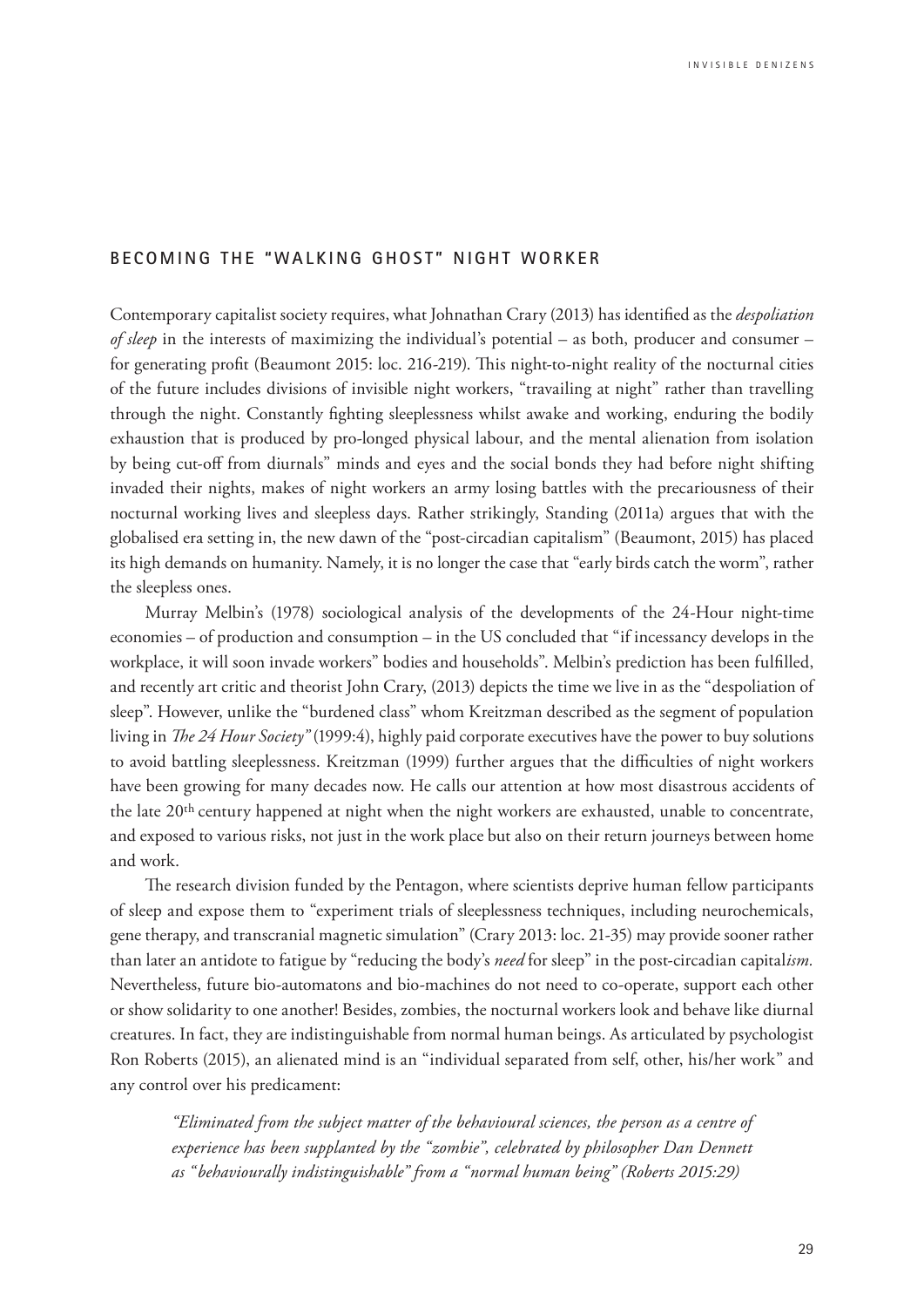## <span id="page-30-0"></span>**FRAGILE POSSIBILITIES FOR SOLIDARITY AMONGST MIGRANT NIGHT SHIFT WORKERS: A PROPOSITION**

Let us consider a few remarks on division-of-labour based solidarity amongst transnational night shift workers. This paper set an alternative basis for understanding that there are limits to solidarity as a concept previously used to explain social cohesion amongst workers. Also, when they experience migrant slavery, night shifters choose consciously or subconsciously not to show solidarity to one another, choosing small-scale conflict instead. On this battle ground, "set by thriving polarised employment present in global cities" (Sassen 2005), migrants vie against one another for under-minimum wage jobs (Standing 2011a). Instability becomes the normality. "No long term" becomes the norm in a society where loose bonds are ubiquitous, i.e. no commitment and trust in relationships (e.g. divorces) (Sennett 1998). Sennett's investigation adds to the puzzle. Enrico's portray, once a migrant himself, rearing Rico, his American-born son, resembles the incarnation of some past legacies.

*"Enrico had a somewhat fatalistic, old-world sense of people being born into a particular class or condition of life and making very best of what is possible within those constraints. Events beyond his control, like layoffs, happened to him; then he coped" (Sennett 1998:29)*

This passage offers an entry point into the matrix behind Enrico's character. His character may be the indication of a "non-drift" attitude that kept him and his wife on track to make a better life for his son, Rico. One generation later, Enrico's son, lives in a paradox. Rico is both a successful and lost man due to the flexibility with which he approaches the demands of work at the cost of "weakening his own character in ways for which there is no practical remedy". Although a successful entrepreneur, uncertainty creeps in because without any "looming historical disaster", Rico is one of the "ideal Everyman" (1998:31) who is not "reckoning the consequences of change or not knowing what comes next" because "creative destruction" as Schumpeter said, is not happening on a Richter magnitude, but it is woven into the everyday practices of a vigorous capitalism" (1998:31), which requires people at ease with that. As advocated by Harvard Business School guru, Hohn Kotter, "consulting rather than becoming "entangled" in long-term employment; institutional loyalty is a trap in an economy where "business" concepts, product designs, competitor intelligence, capital equipment, and kinds of knowledge have shorter credible life spans" (Sennett 1998:25).

Moreover, the "short-term society" model of "weak ties vs. strong ties" no longer works in today's "teamwork" based environment. Mark Granovetter's (1973) "international networking" model shows that "absent ties", a term for "weak ties", create superficial relationships that provide networkers with no social security due to short-term and objective-based type of "friendships" or collaboration. Lewis Coser (1956) argues that "shared values" based on solidarity create "weak ties" and short-term relationships between the workers and communities. He argues that verbal conflict instead creates durable relationships of friendship and progress by revealing differences amongst group members, thus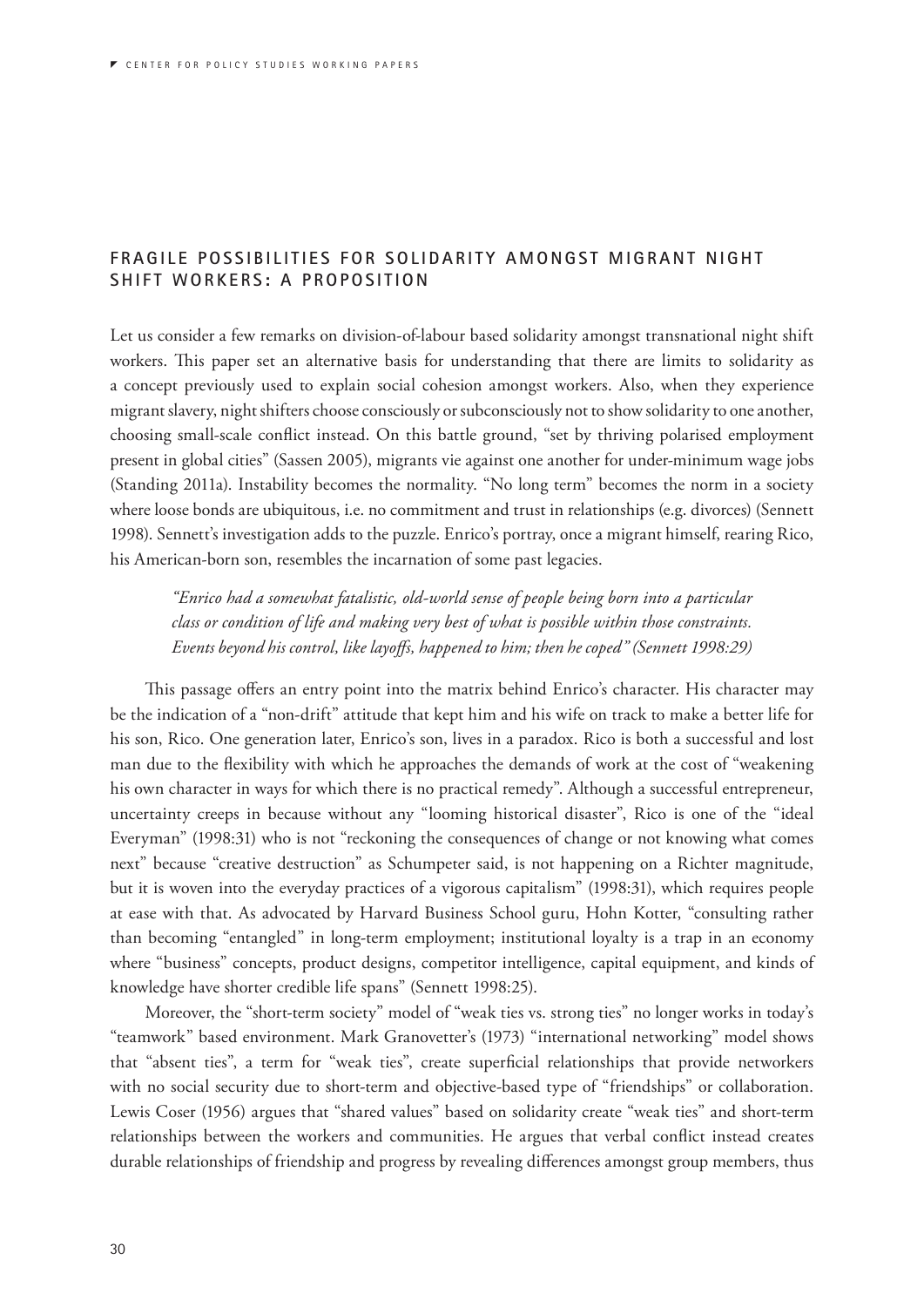consolidating "strong ties", that is stronger, longer-term types of networking and bonds when people openly confront one another over disagreements rather than showing solidarity during a set project led period.

The argument presented here offers an alternative to an understanding of the underlying mechanisms and techniques of a marching world-making capital*ism*, which dismantles around-theclock the livelihoods of night workers living and working in the nocturnal cities of the future. To live in a post-circadian capitalist age means to appreciate first and foremost the way in which living in a global market society is affecting our sense of time (Standing 2011a). Hence this explains the importance that time-squeeze plays in disguising that. When post-circadian time intersects with the 24-Hour society, people live at an unprecedented speed, and with disrespect to their biological clock and leisure time. It is at this critical junction where the corrosion of solidarity takes place amongst a mass of people, the growing class or precariat, concentrated in the global, nocturnal cities. It is my contention that solidarity amongst the cohorts and armies of the precariat is being weaken by the fierce competition, on one hand, and lack of in-group cohesion, on the other. The solidarity model crumbles when it comes to explaining cohesion amongst the burdened ones living with anomie, anxiety, anger and alienation.

In closing, I draw onto the overall statement of my thesis, which speaks mainly (but not exclusively) to Sennett's perspective on the individuals' consequences, among which *Corrosion of Character*. He illustrates that the "ideal Everyman" of the new economy is not "reckoning the consequences of change or does not know what comes next". Sennett's only "ideal" worker/survivor in the unequal global city of London that can fathom such bleak uncertainty is the wealth management corporate-executive on high pay to quadruple the 1%'s wealth and their incessant appetite for consumption at the expense of the army of workers, the 99%, slaved for incessant production (and consumption).

Constantly defeated and frustrated, people consequently are seething resentment and anger against the celebrity culture and material success experienced by the few. The angry precariat resent the life that "short-termism" or flexi-jobs bring with it, its insecurities and "no construction of trusting relationships built up in meaningful structures or networks". Put differently, we should disabuse ourselves (to borrow a phrase from Noam Chomsky) from living the illusions that a short-term society provides and nurture any possibility for solidarity amongst night workers. To think on these lines, would mean to dream of a "future of illusions"10 where today's alienated individual, diurnal and nocturnal alike is other than a material object for both, production and consumption, consummates and consumers.

*"…The night time city is another city. Rhapsodising the public parks of the French metropolis in Paris Peasant (1926), the surrealist Louis Aragon commented that "night gives these absurd places a sense of not knowing their own identity". It is a point that applies to all aspects of the city's architecture or terrain. The night time self, moreover, is another self. It too is less certain of its own identity." (Beaumont and Self 2015)*

<sup>10</sup> See Boym, S. (2010) for an extended discussion, following Arendt, of freedom as the miracle of the "infinitely probable." A reality which though infinitely improbable occurs regularly and publicly.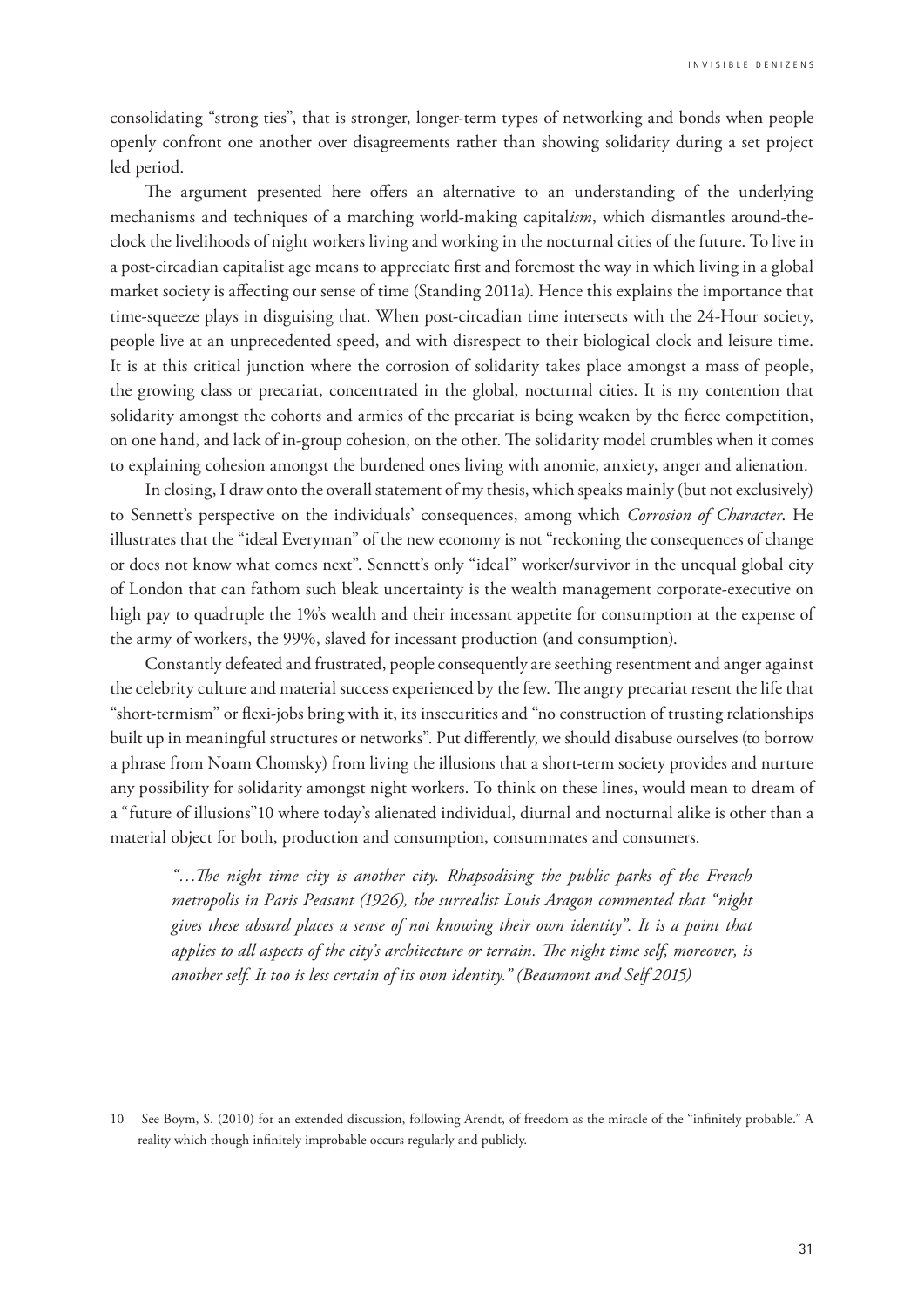## <span id="page-32-0"></span>**APPENDIX 1**

# Definitions of Night Shift Work and Prevalence of Night/Shift Work by Country

| <b>COUNTRY</b> | <b>NIGHT TIME /</b><br><b>NIGHT WORK</b>                                                                               | <b>NIGHT WORKER</b>                                                                                                                                                                                                                                                                                              | Prevalence<br>$(\%)$ of shift<br>work that<br>includes<br>night work |
|----------------|------------------------------------------------------------------------------------------------------------------------|------------------------------------------------------------------------------------------------------------------------------------------------------------------------------------------------------------------------------------------------------------------------------------------------------------------|----------------------------------------------------------------------|
| <b>AUSTRIA</b> | Night work:<br>period between<br>22:00 and 05:00                                                                       | The workers who work at least 3 hours between<br>22:00 and 05:00 on at least 48 nights per year<br>(EU-Nachtarbeits-Anpassungsgesetz 2002)                                                                                                                                                                       | 13.2                                                                 |
| <b>BELGIUM</b> | Night work: a period,<br>generally of 8 hours,<br>between 20:00 and 06:00                                              | Loi du 17/02/1997 et Loi du 04/12/1998:<br>Act of 17 February 1997                                                                                                                                                                                                                                               | 13.2                                                                 |
| <b>FINLAND</b> | Night work: Work carried<br>out between 23:00 and<br>06:00                                                             | Night shift refers to a work shift with at least<br>3 hours of duty between 23:00 and 06:00<br>(Working Hours Act 605/1996)                                                                                                                                                                                      | 24.3                                                                 |
| <b>FRANCE</b>  | Night time: a period<br>between 22:00 and 05:00;<br>Night work: whichever<br>work period between<br>midnight and 05:00 | Any employee working usually at least 2<br>times per week for at least 3 hours over the<br>period defined as night work (Loi 461/1998)                                                                                                                                                                           | 14.9                                                                 |
| <b>GERMANY</b> | Night time: a period of 8<br>hours which includes the<br>period between 22:00 and<br>06:00                             | A worker who during night time works at<br>least 3 hours of his/her daily working time or<br>a worker who has to perform night work for<br>at least 726 hours of his/her annual working<br>time (Presidential Decree n. 88/1999)                                                                                 | 15.7                                                                 |
| <b>GREECE</b>  | Night time: a period of 8<br>hours which includes the<br>period between 22:00 and<br>06:00                             | A worker who during night time works at least 3<br>hours of his/her daily working time or a worker<br>who has to perform night work for at least 726<br>hours of his/her annual working time.                                                                                                                    | 13.0                                                                 |
| <b>IRELAND</b> | Night time: period<br>between<br>midnight and 07:00                                                                    | a) an employee who normally works at least<br>3 hours of his/ her daily working time during<br>night time; b) an employee whose working<br>hours during night time, in each year, equals or<br>exceeds 50 per cent of the total number of hours<br>worked during the year (Statutory Instruments<br>n. 485/1998) | 12.0                                                                 |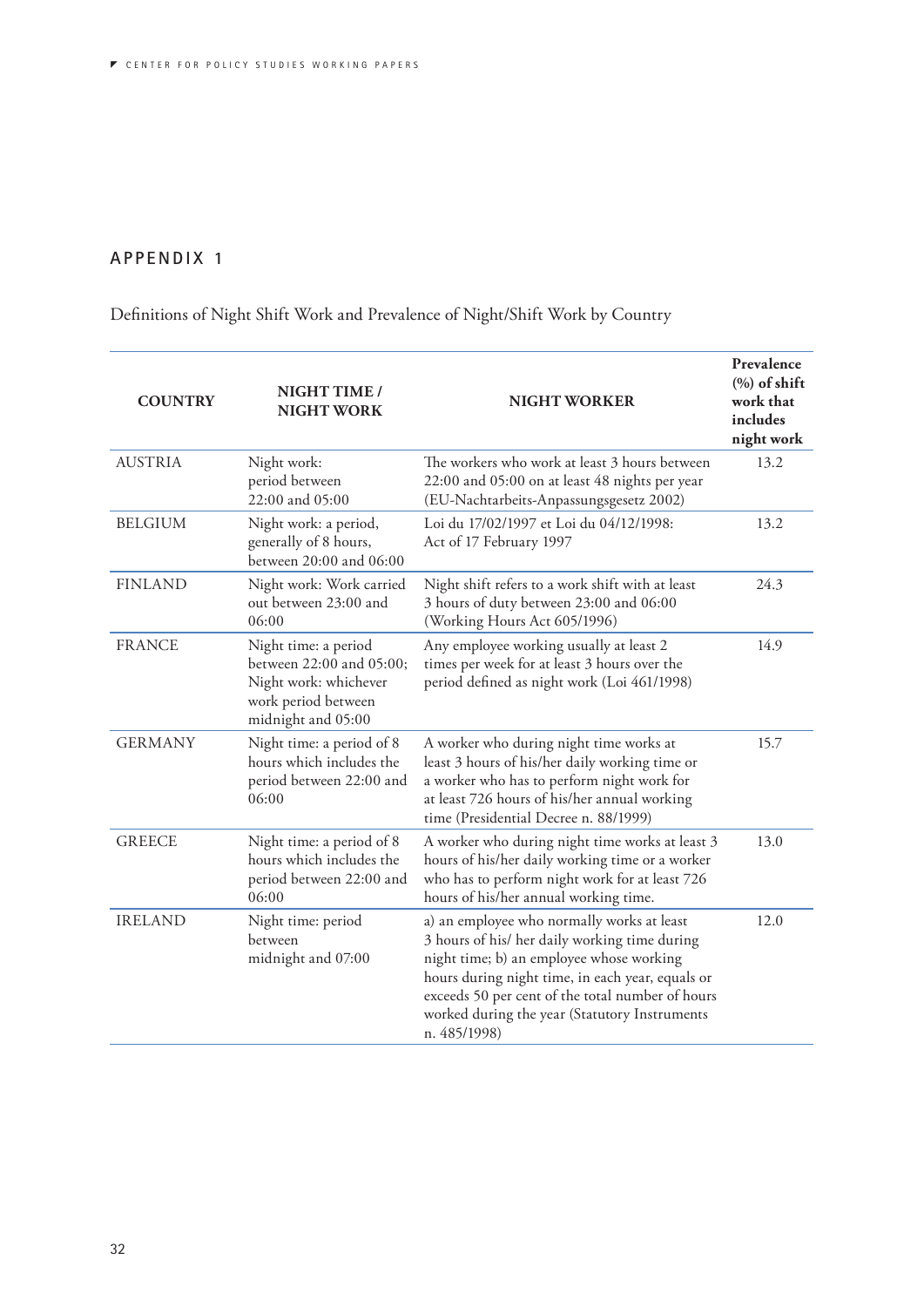| <b>ITALY</b>  | Night work: the activity<br>carried out in a period<br>of at least 7 consecutive<br>hours comprising the<br>interval between midnight<br>and 05:00 | a) any worker who during the night period<br>carries out, as a normal course, at least 3<br>hours of his/her daily working time; b) any<br>worker who during the night period, carries<br>out part of his/her daily working time as<br>defined by collective agreements; in default<br>of collective agreements, any worker who<br>works at night at least 80 working days per<br>year (D.Lgs. 66/2003) | 18.1 |
|---------------|----------------------------------------------------------------------------------------------------------------------------------------------------|---------------------------------------------------------------------------------------------------------------------------------------------------------------------------------------------------------------------------------------------------------------------------------------------------------------------------------------------------------------------------------------------------------|------|
| <b>JAPAN</b>  | Night work: work which<br>covers all or part of the<br>period from 22:00 to<br>05:00                                                               | The workers who engage night work at least 4<br>times per month on average during 6 months.                                                                                                                                                                                                                                                                                                             | 17.9 |
| NETHERLANDS   | Night work: work which<br>covers<br>all or part of the period<br>from<br>midnight to 06:00                                                         |                                                                                                                                                                                                                                                                                                                                                                                                         | 11.8 |
| PORTUGAL      | Night time: a period<br>between<br>20:00 and 07:00                                                                                                 | a) any worker who works at least 3 hours<br>during the night period; b) any worker who<br>during the night period, carries out part of its<br>daily working time as defined by collective<br>agreements (Decreto Lei 73/1998)                                                                                                                                                                           |      |
| <b>SPAIN</b>  | Night time: a period<br>which<br>includes the interval<br>between<br>22:00 and 06:00                                                               | A worker who at night carries out at least 3<br>hours of his/her daily working time<br>(Real Decreto Lei 1/1995)                                                                                                                                                                                                                                                                                        | 22.2 |
| <b>SWEDEN</b> | Hours between midnight<br>and<br>05:00                                                                                                             | A worker that works at least 3 hours of<br>his/her daily work during night time, or a<br>worker that most likely will work at least<br>38% of his/her annual work during the night<br>(Working Hours Act 1982)                                                                                                                                                                                          | 16.0 |
| UK            | Night time: a period<br>lasting not<br>less than 7 hours, and<br>which<br>includes the period<br>between<br>midnight and 05:00                     | A worker who, as a normal course, works at<br>least 3 hours of his/her daily working time<br>during night time, or who is likely, during night<br>time, to work at least such proportion of his<br>annual working time as may be specified for<br>the purposes of these Regulations in a collective<br>agreement or a workforce agreement<br>(Statutory Instrument No.1833/1998).                       | 15.4 |
| <b>US</b>     |                                                                                                                                                    |                                                                                                                                                                                                                                                                                                                                                                                                         | 14.8 |
| EU27*         |                                                                                                                                                    |                                                                                                                                                                                                                                                                                                                                                                                                         | 17.3 |

Table 1 . Definitions of night time/work and night worker in European countries © IARC Working Group (2010). Adapted according to Kubo et al. (2013:166) to reflect definitions and prevalence (%) of shift work that includes night work in Japan, the US and in EU27\* countries, including Bulgaria and Romania, since 2007. Sources: 4th EU Survey on working conditions for EU countries; Survey on State of Employees' Health 2007 for Japan; US Bureau of Labour Statistics 2004 for the United States.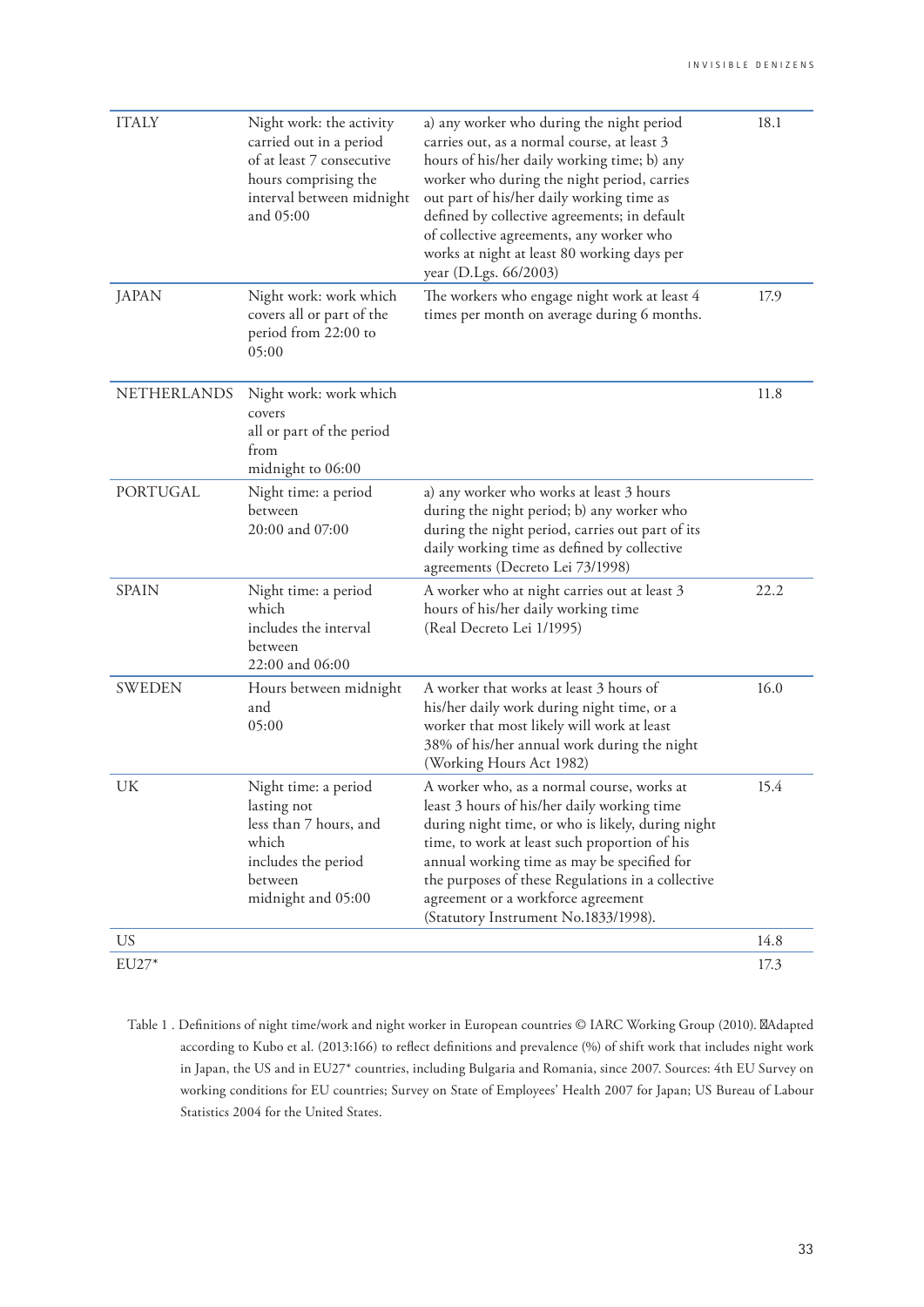### <span id="page-34-0"></span>**REFERENCES**

- Allison, Anne. 1994. *Nightwork: Pleasure, Sexuality and Corporate Masculinity in a Tokyo Hostess Club*. Chicago: The University of Chicago.
- Aneesh, Aneesh. 2012. "Negotiating Globalization: Men and Women of India's Call Centres." *Journal of Social Issues* 68(3):514–34.
- Arendt, Josephine. 2010. "Shift Work: Coping with the Biological Clock." *Occupational Medicine* 60(1):10–20.
- Beaumont, Matthew and Will Self. 2015. *Nightwalking: A Nocturnal History of London*. London: Verso Books.
- Crary, Johnathan. 2013. *24/7: Late Capitalism and the End of Sleep*. London: Verso Books.
- Durkheim, Emile. 2013. *The Division of Labour in Society*. edited by S. Lukes. Palgrave Macmillan.
- Ehrenreich, Barbara. 2010. *Nickel-and-Dimed: On (Not) Getting By in America*. New York: Henry Holt and Company.
- Graeber, David. 2014. *Debt: The First 5,000 Years*. Brooklyn, NY: Melville House.
- Harvey, David. 2007. "Neo-Liberalism as Creative Destruction." *The ANNALS of the American Academy of Political and Social Science* 610(21):22–44.
- IARC Working Group on the Evaluation of Carcinogenic Risks to Humans. 2010. "Painting, Firefighting, and Shiftwork." *IARC monographs on the evaluation of carcinogenic risks to humans / World Health Organization, International Agency for Research on Cancer* 98:9–764.
- Kalb, Don. 2013. "Financialization and the Capitalist Moment: Marx versus Weber in the Anthropology of Global Systems." *American Ethnologist* 40(2):258–66.
- Kreitzman, Leon. 1999. *The 24-Hour Society*. London: Profile Books Ltd.
- Kubo, Tatsuhiko. 2014. "Estimate of the Number of Night Shift Workers in Japan." *Journal of University of Occupational and Environmental Health* 36(4):273–76.
- Kubo, Tatsuhiko, Keishi Muramatsu, Yoshihisa Fujino, Kenshi Hayashida, and Shinya Matsuda. 2013. "International Comparison of the Definition of Night Work - Promoting Health Care of Shift Workers." *Journal of University of Occupational and Environmental Health*.
- Macarie, Iulius-Cezar. 2014. "Half-In, Half-Out: Roma and Non-Roma Romanians with Limited Rights Working and Travelling in the European Union." *INTEGRIM Online Papers* 8.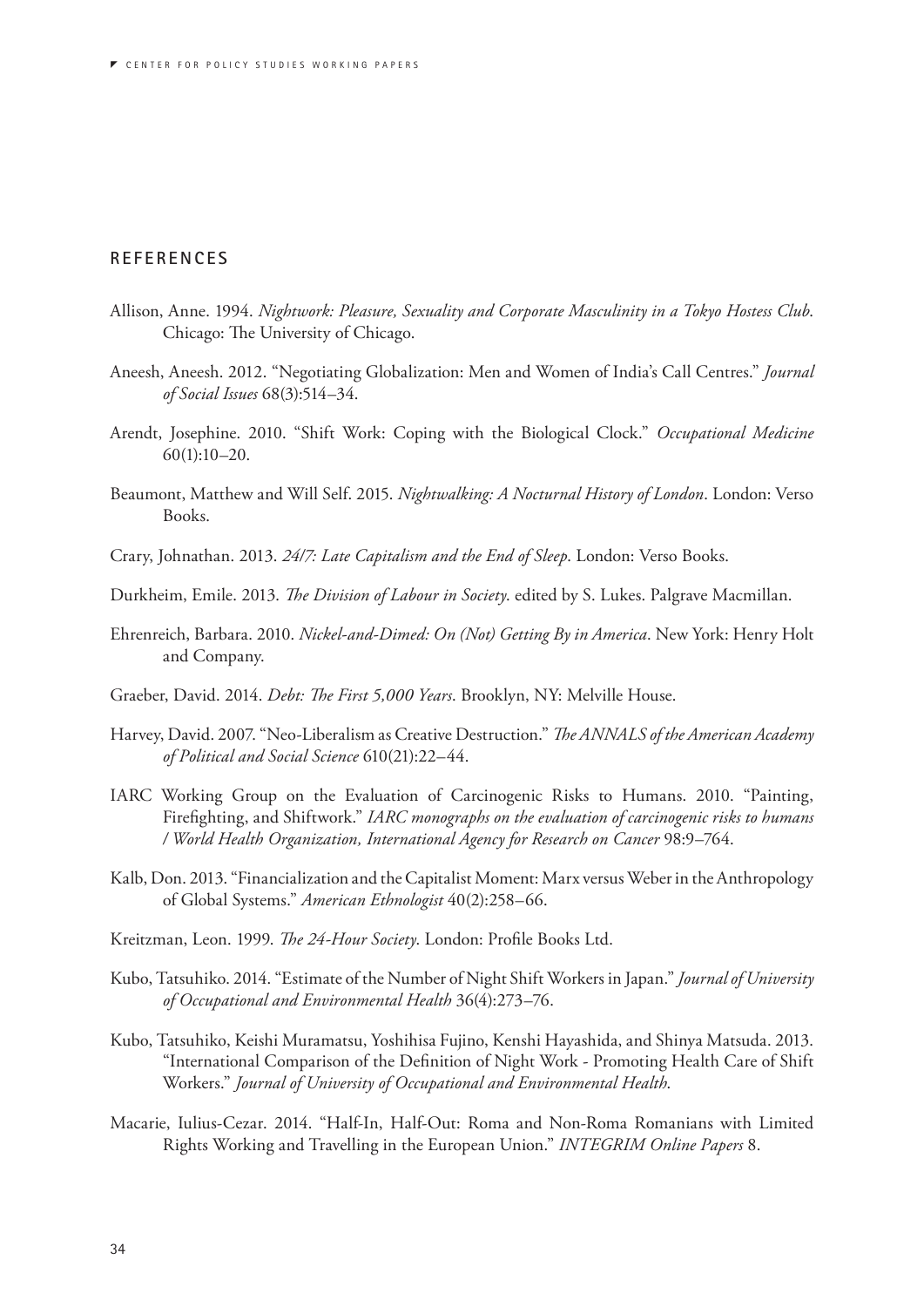Marx, Karl. 1976. *Capital: A Critique of Political Economy (Vol. I)*. London: Penguin Books.

- Melbin, Murray. 1987. *Night as Frontier: Colonizing the World after Dark*. Free Press.
- Mitchell, Timothy. 2002. *Rule of Experts: Egypt, Techno-Politics, Modernity*. Berkley, Los Angeles: University of California Press.
- Norman, Will. 2011. "Rough Nights." *The Young Foundation* March:1–34.
- Patel, Reena. 2010. *Working the Night Shift: Women's Employment in the Transnational Call Center Industry*. Stanford, California: Stanford University Press.
- Rakopoulos, Theodoros. 2016. "Solidarity: The Egalitarian Tensions of a Bridge-Concept." *Social Anthropology* 24(2):142–51.
- Rienzo, C. and Carlos Vargos-Silva. 2014. "Migrants in the UK Labour Market: An Overview." *Migration Observatory Briefing, COMPAS, University of Oxford* 1–8.
- Rienzo, Cinzia. 2016. "Characteristics and Outcomes of Migrants in the UK Labour Market." *Migration Observatory Briefing, COMPAS, University of Oxford* 1–10.
- Roberts, Ron. 2015. *Psychology and Capitalism: The Manipulation of Mind*. London: John Hunt Publishing Zero Books.
- Rorty, Richard. 1989. *Contingency, Irony, and Solidarity*. Cambridge: Cambridge University Press.
- Ruhs, Martin and Bridget Anderson. 2010. "Migrant Workers: Who Needs Them? A Framework for the Analysis of Staff Shortages, Immigration, and Public Policy." Pp. 15–53 in *Who Needs Migrant Workers?: Labour shortages, immigration, and public policy.* Oxford; New York: Oxford University Press.
- Sassen, Saskia. 2005. "The Global City: Introducing a Concept." *The Brown Journal of World Affairs*  $XI(2):27-40.$
- Schiller, Nina Glick, Thaddeus C. Guldbrandsen, and Ayse Caglar. 2006. "Beyond the Ethnic Lens: Locality, Globality, and Born-Again Incorporation." *American Ethnologist* 33(4):612–33.
- Schlör, Joachim. 1998. *Nights in the Big City : Paris, Berlin, London, 1840-1930*.
- Sennett, Richard. 1998. *The Corrosion of Character: The Personal Consequences of Work in the New Capitalism*.
- Sennett, Richard. 2012. *Together: The Rituals, Pleasures and Politics of Co-Operation*. New Haven and London: Yale University Press.
- Sharman, Russell Leigh and Cheryl Harris Sharman. 2008. *Nightshift NYC*. University of California Press.
- Shaxon, Nicholas. 2011. *Treasure Islands: Tax Havens and the Men Who Stole the World*. New York: Palgrave Macmillan.
- Standing, Guy. 2011a. *The Precariat: New Dangerous Class*. London, New Work: Bloomsbury Academics.